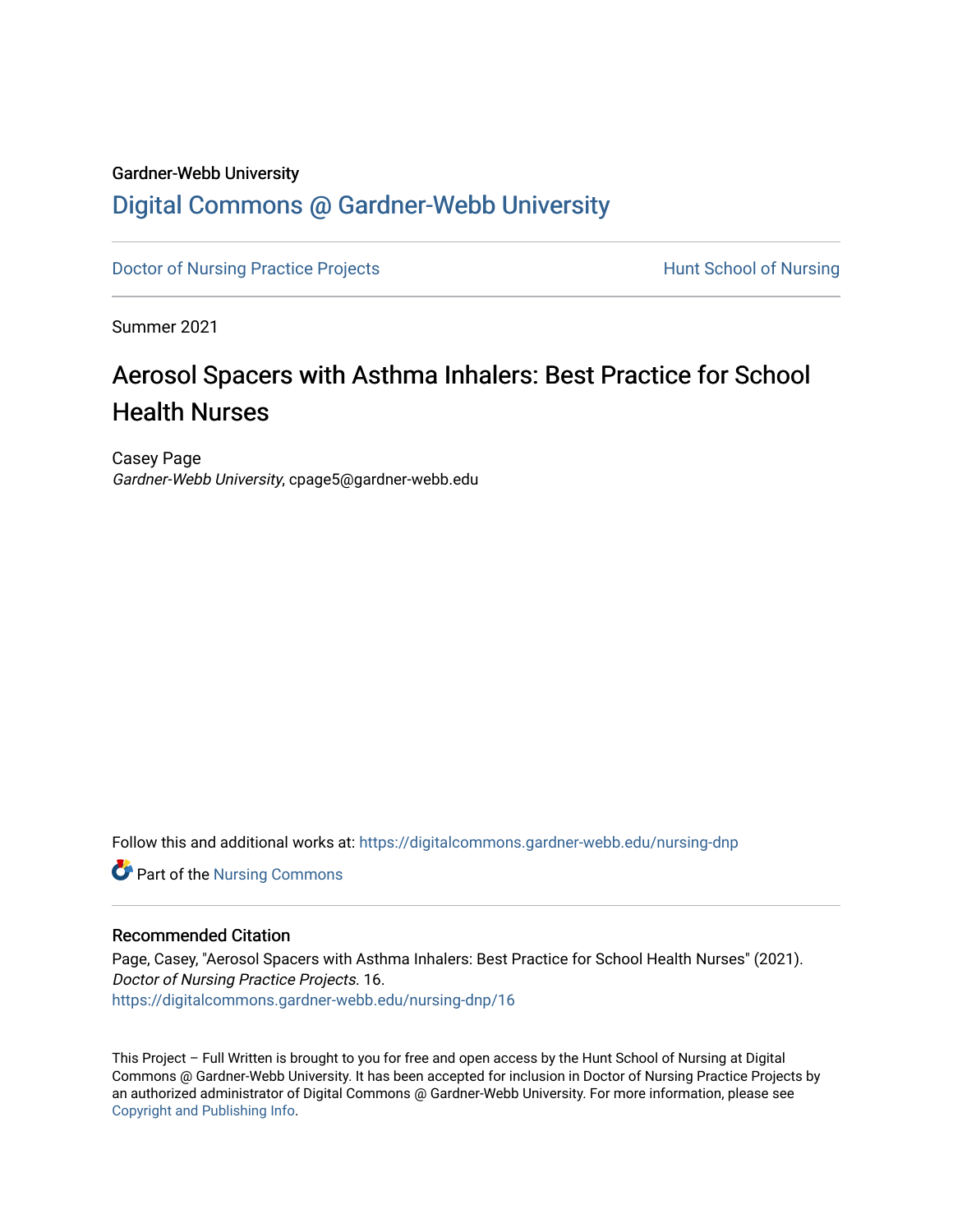### **Aerosol Spacers with Asthma Inhalers: Best Practice for School Health Nurses**

by

Casey Page

A project submitted to the faculty of Gardner-Webb University Hunt School of Nursing in partial fulfillment of the requirements for the degree of Doctor of Nursing Practice

Boiling Springs, North Carolina

2021

**\_\_\_\_\_\_\_\_\_\_\_\_\_\_\_\_\_\_\_\_\_\_\_\_\_\_\_\_\_\_\_\_\_ \_\_\_\_\_\_\_\_\_\_\_\_\_\_\_\_\_\_\_\_\_\_\_\_\_\_\_\_\_\_\_\_\_\_\_**

Submitted by: Approved by:

Casey Page Candice Rome, DNP, RN

**\_\_\_\_\_\_\_\_\_\_\_\_\_\_\_\_\_\_\_\_\_\_\_\_\_\_\_\_\_\_\_\_\_ \_\_\_\_\_\_\_\_\_\_\_\_\_\_\_\_\_\_\_\_\_\_\_\_\_\_\_\_\_\_\_\_\_\_**

7/17/2021 7/17/2021

Date Date Date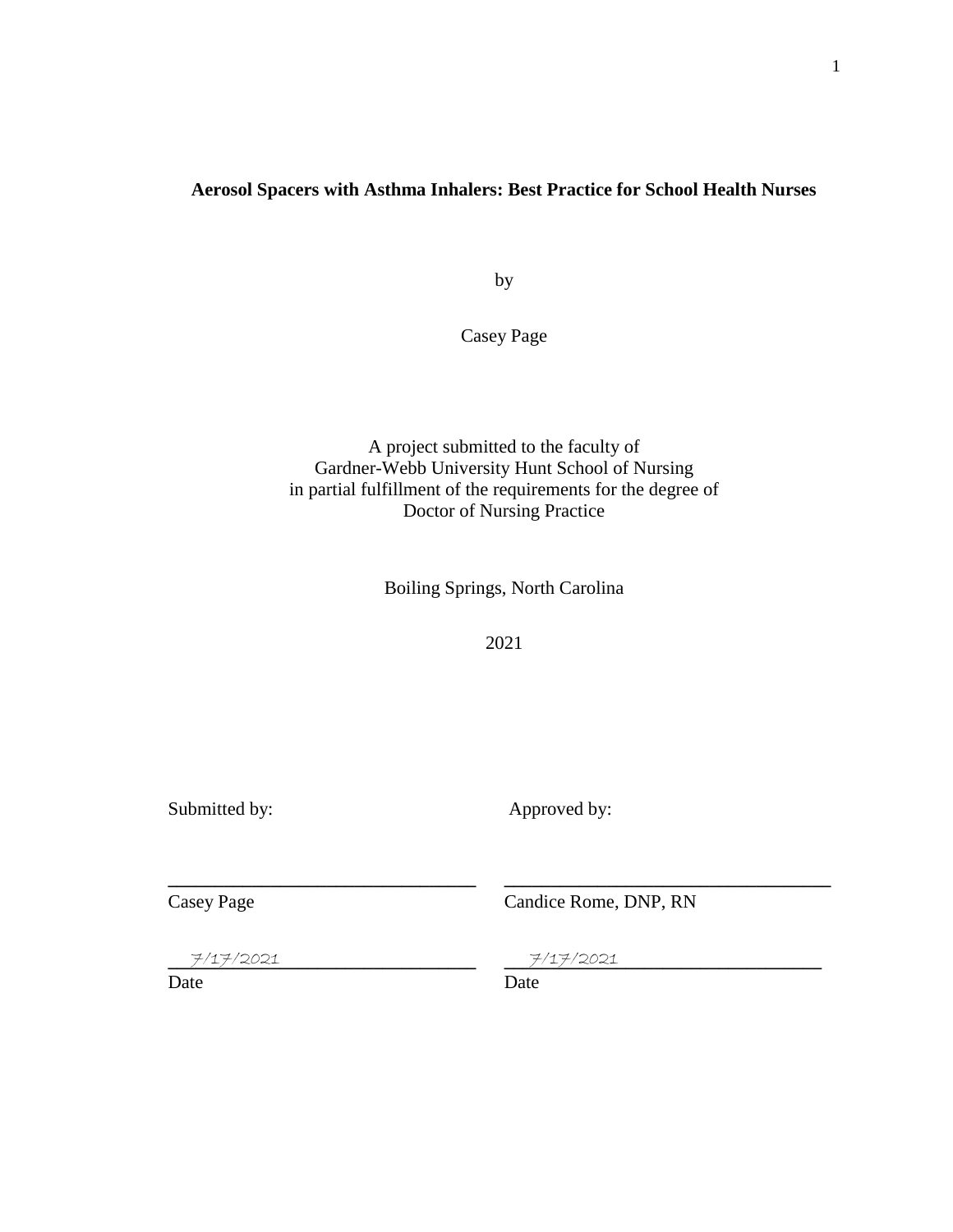#### **Abstract**

Healthcare providers do not have adequate knowledge regarding the use of aerosol spacers and asthma inhalers. Inappropriate use of asthma inhalers may lead to poor medication distribution in the lungs and poor asthma control. The utilization of aerosol spacers with asthma inhalers is shown to increase medication distribution to the lungs. Asthma is the number one chronic condition seen by school health nurses. An online learning module was created for school health nurses to reiterate the best practice use of aerosol spacers with asthma inhalers. After completion of the online learning module, school health nurses answered nine questions on an agreement Likert scale survey. Fifty school health nurses stated they gained new knowledge regarding asthma, asthma pathophysiology, and the use of an aerosol spacer with a bronchodilator/rescue inhaler. Participants also agreed they were confident in suggesting the use of and explaining the rationale behind the benefits of a spacer to students, families, and practitioners. The nurses reported recognizing the value of utilizing an aerosol spacer and stated they would promote the use of a spacer when they encountered a student with asthma.

*Keywords:* spacer, inhaler, asthma, school nurse, school health**,** spacer, inhaler, asthma, school nurse, and school health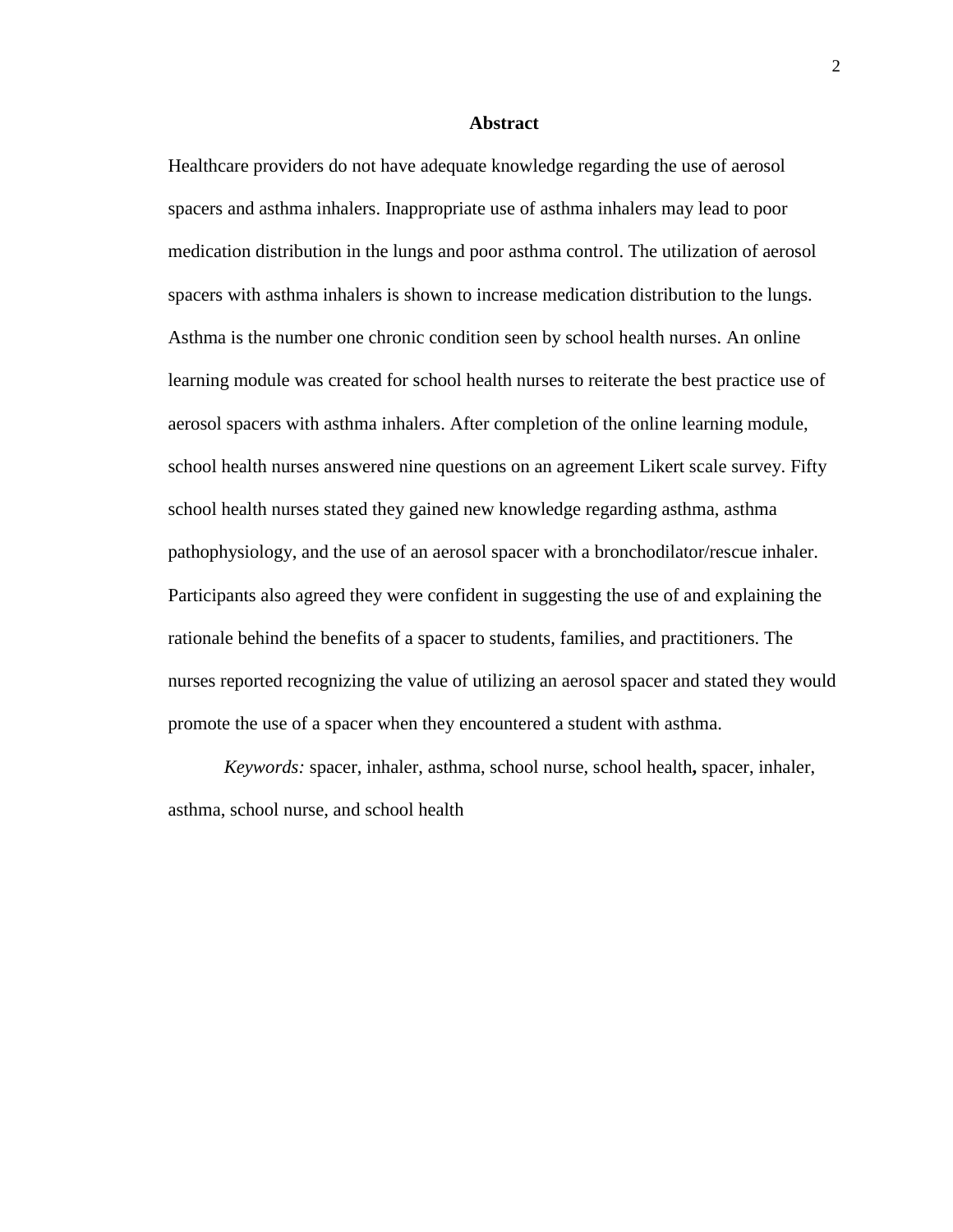#### **Acknowledgements**

I would like to acknowledge Dr. Candice Rome for her encouragement and support during the DNP Project Process. Dr. Rome offered affirmation and motivation throughout the project. Thank you, Dr. Rome! I'd also like to thank my family to include my parents and my daughter Carson for believing in me and never doubting my abilities. Lastly, thank you Chris for standing by me during the ups and downs of 2020 and 2021. You sustained me with many meals, words of encouragement, and a love like I have never known.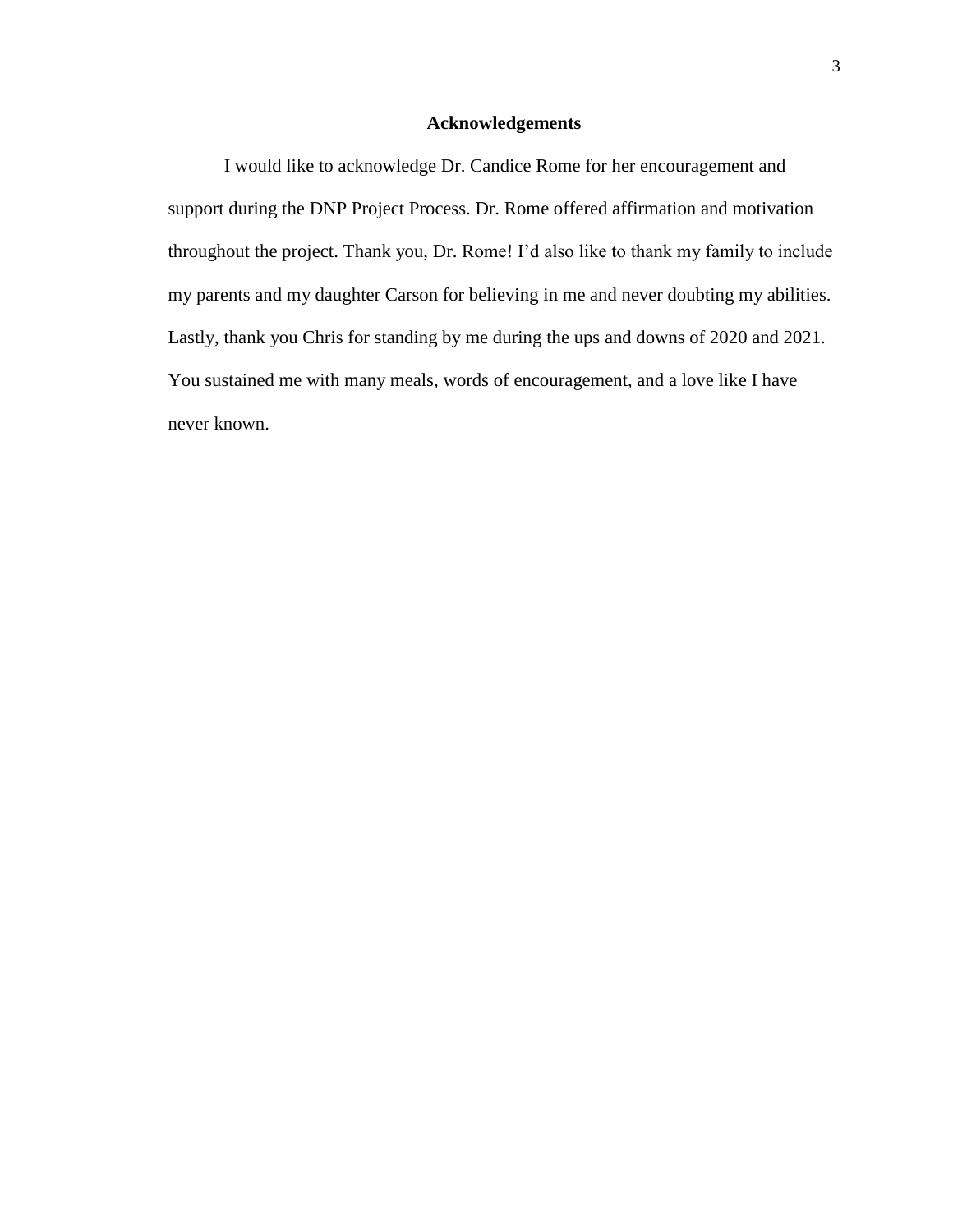### **Table of Contents**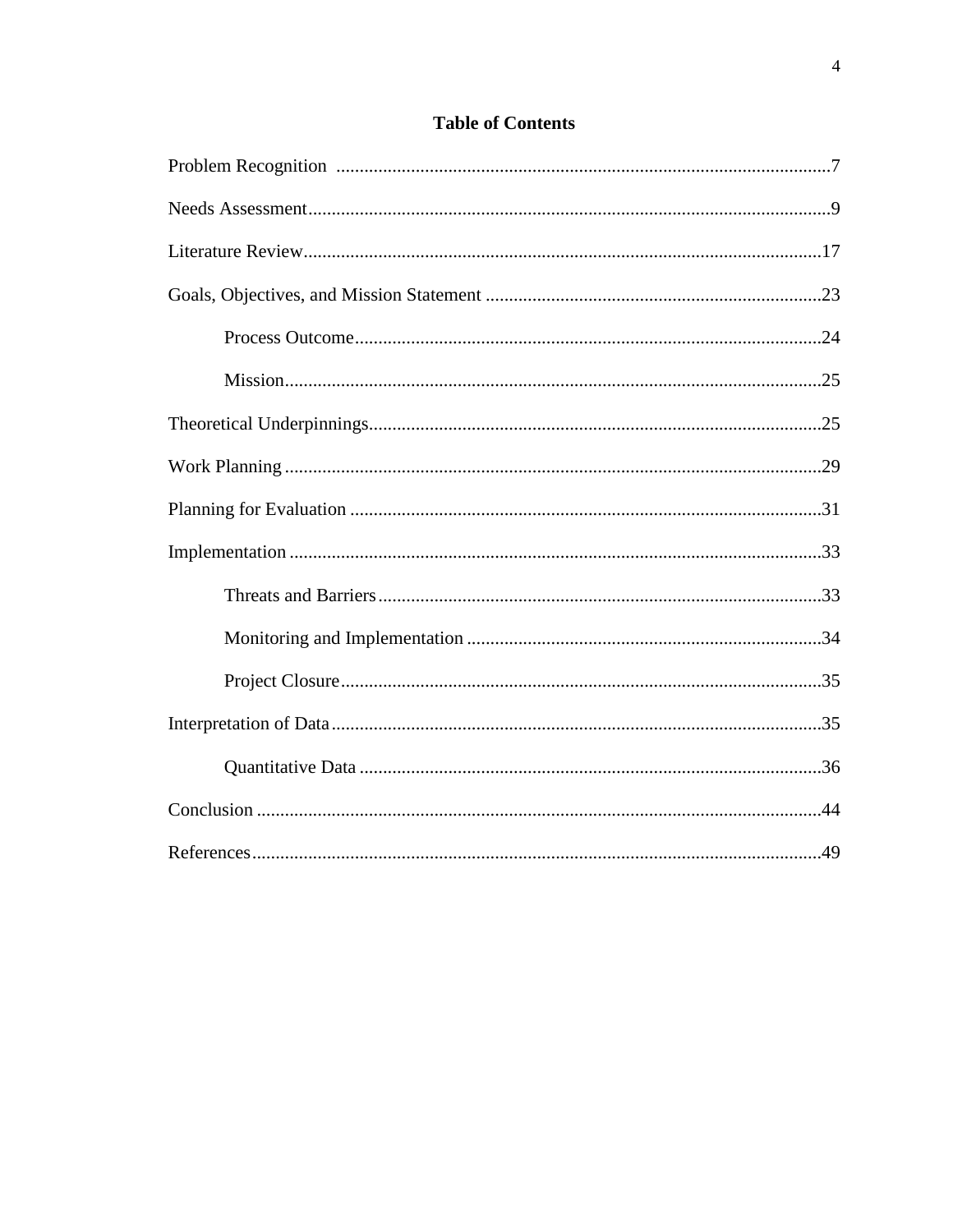|--|--|--|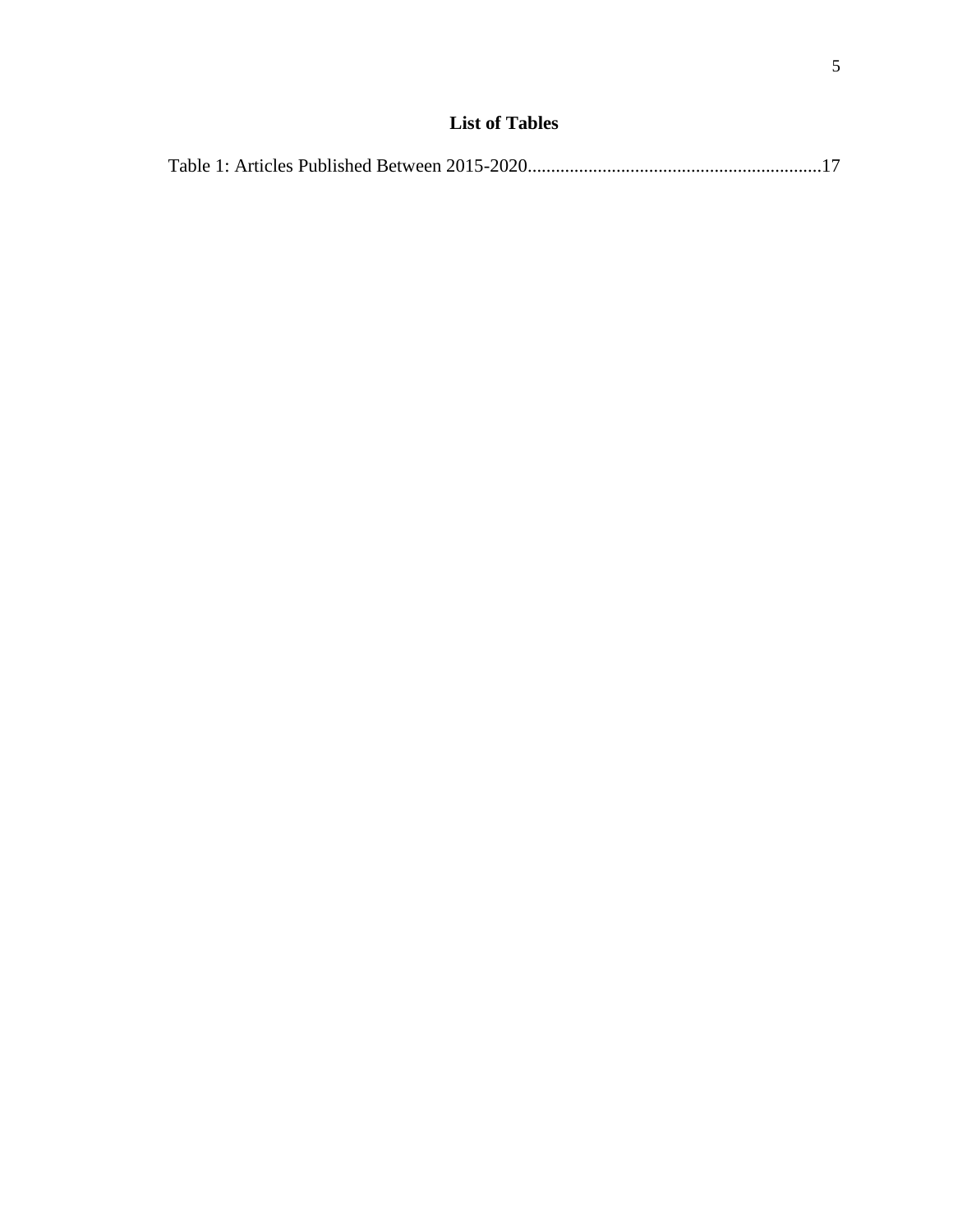# **List of Figures**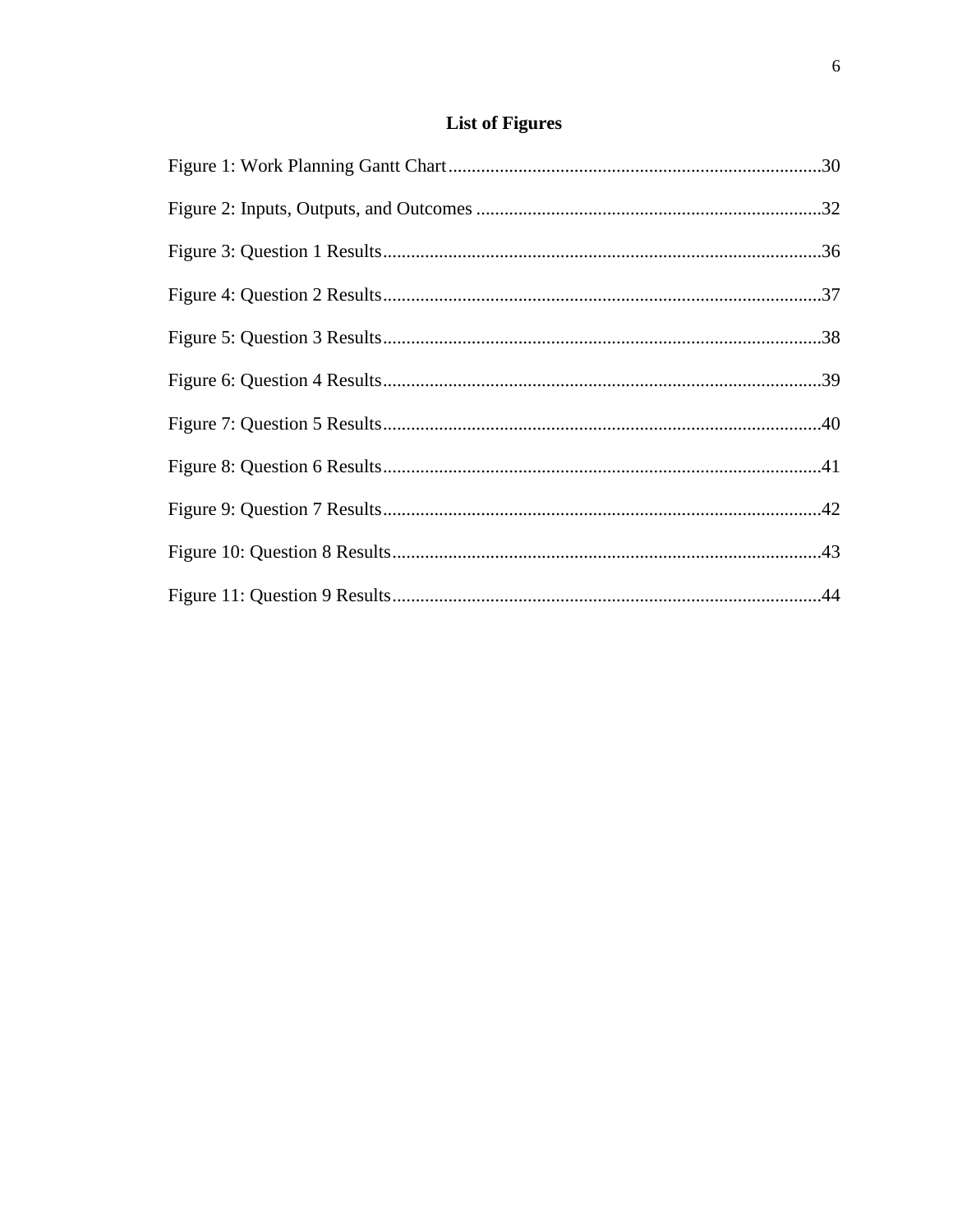#### **Problem Recognition**

Asthma is a serious chronic lung disease for which there is no cure. Asthma makes it harder to move air in and out of the lungs and can be life-threatening if not managed properly (American Lung Association, 2020). Asthma affects 6 million children in the United States; is responsible for 545,000 emergency department visits; 90,000 hospitalizations, and greater than 13 million missed school days yearly (Lozier et al., 2019). Childhood asthma is a significant public health issue and the leading cause of chronic disease-related school absenteeism, impacting the quality of life, morbidity, and is linked to lower academic performance, particularly in urban, minority children (O'Rourke et al., 2020).

In North Carolina alone, over 105,000 children are reported to have asthma, but many of these children do not have their asthma under proper control (North Carolina Department of Health and Human Services, 2018-2019). Asthma is the most common chronic health condition reported to school nurses and is the leading cause of student absenteeism in the state (North Carolina Department of Health and Human Services, 2018-2019). Students attend school for 180 days of the year for approximately 7 hours per day. The fact that school nurses see more students with asthma than any other chronic health condition, combined with recent data suggesting one-third of school-age children live with uncontrolled asthma and can indeed die from asthma attacks, leads to the obvious need for best-practice asthma inhaler use in emergency situations (Lozier et al., 2019; North Carolina School Health Services Report, 2018-2019).

Current research suggests the use of an aerosol spacer as part of a best-practice plan for all populations but especially young children when administering emergency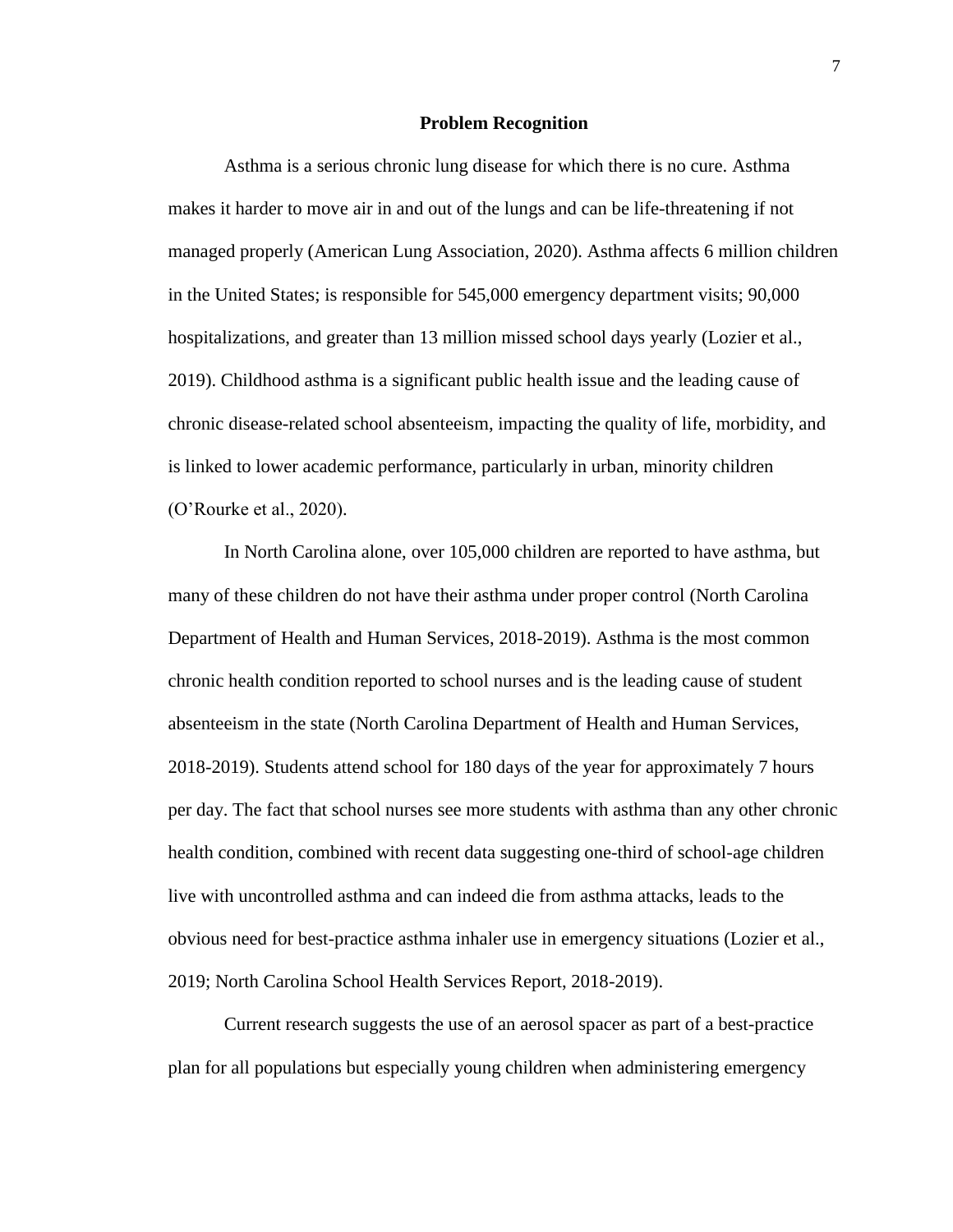asthma medications or corticosteroids with an inhaler. As reported by Rosenzweig and Nickels (2017), spacer use is important for drug delivery and can lead to improved outcomes. In fact, the efficacy of an inhaled drug to a large extent depends on the amount of drug deposited on the bronchial tree of the lungs (Plaza et al., 2018). Thus, an inadequate inhalation technique may cause insufficient drug delivery and distribution leading to an ineffective dose of inhaled medication. Next, according to the pediatric respiratory physician Dr. Richard Chavasse (2020), with guidance from the British Thoracic Society, asthma guidelines recommend the use of a spacer with children and young people and suggest it should be mandatory. Further, Chavasse (2020) notes incorrect inhaler technique contributes to morbidity and mortality and the discontinuation of spacer use is linked to a deterioration in the control of asthma or can lead to an unnecessary asthma attack. The use of a spacer corresponds to more medication in the lungs as opposed to the mouth and throat and less medication is needed to achieve an effective dose (Delicia et al., 2016). Similarly, Ming et al. (2019) concluded spacers are recommended for patients under the age of 16 as the spacer has consistently proven to decrease the medication deposited in the mouth and throat and increase the amount of medication reaching the lung.

Under a systematic review, healthcare professionals who care for patients with asthma have insufficient knowledge regarding the correct use of inhaler devices (Plaza et al., 2018). The aforementioned review from 55 studies involving 6,304 healthcare professionals suggests a substantial majority of the healthcare professionals do not use inhalers properly, including spacer use, and inhaler technique skills have worsened in recent years (Plaza et al., 2018).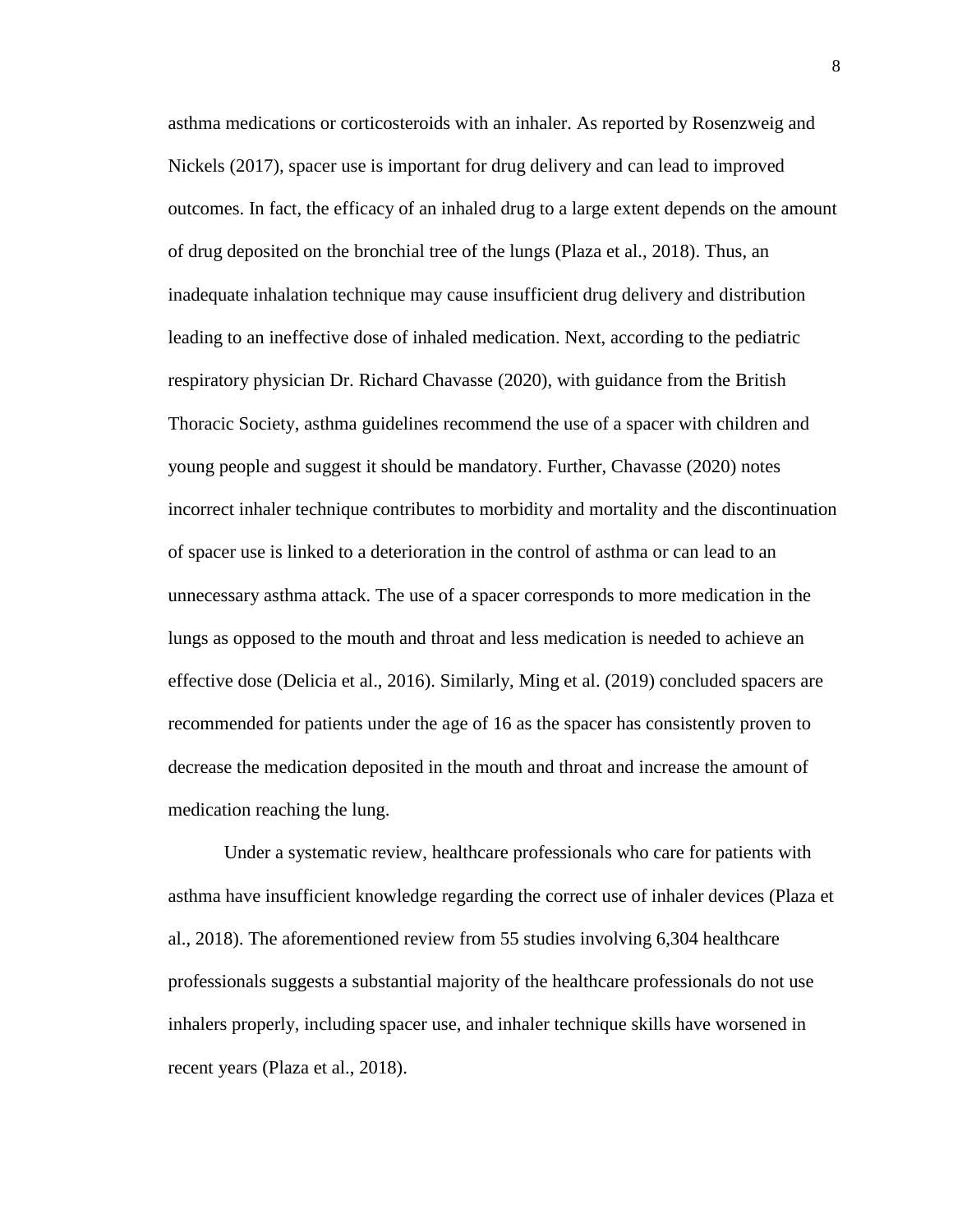In summary, uncontrolled asthma in school-age children is prevalent, school health nurses see more students with asthma than any other chronic condition, aerosol spacers are part of a best-practice protocol in controlling asthma exacerbations, and health care professionals have insufficient knowledge concerning inhaler techniques and skills. An asthma educational learning module geared towards school health nurses caring for students with asthma will increase the nurse's knowledge of best-practice aerosol inhaler and spacer techniques.

#### **Needs Assessment**

A needs assessment is necessary when conducting evidence-based research. It assists the researcher in identifying disparities between the current condition and the ideal condition of the clinical problem at hand and allows the researcher to gather the required information to develop a plan for the project (Zaccagnini & Pechacek, 2021). The clinical issue concerned the education of approximately 150 school health nurses on the appropriate use of aerosol spacers with inhalers. The PICOT statement was: In school health nurses, how does an educational learning module on aerosol spacers impact the school health nurses regarding new knowledge attained concerning asthma spacers and the confidence of the school health nurses to educate and recommend asthma spacers to students, families, and practitioners?

The stakeholders impacted by the project are numerous. The priority stakeholders affected by acquired education from the learning module were county students with asthma who encounter school health nurses. Students with asthma will potentially obtain health benefits from the best-practice use of aerosol spacers with their inhalers. Aerosol spacers allow better medication distribution to the lung tissue as opposed to the mouth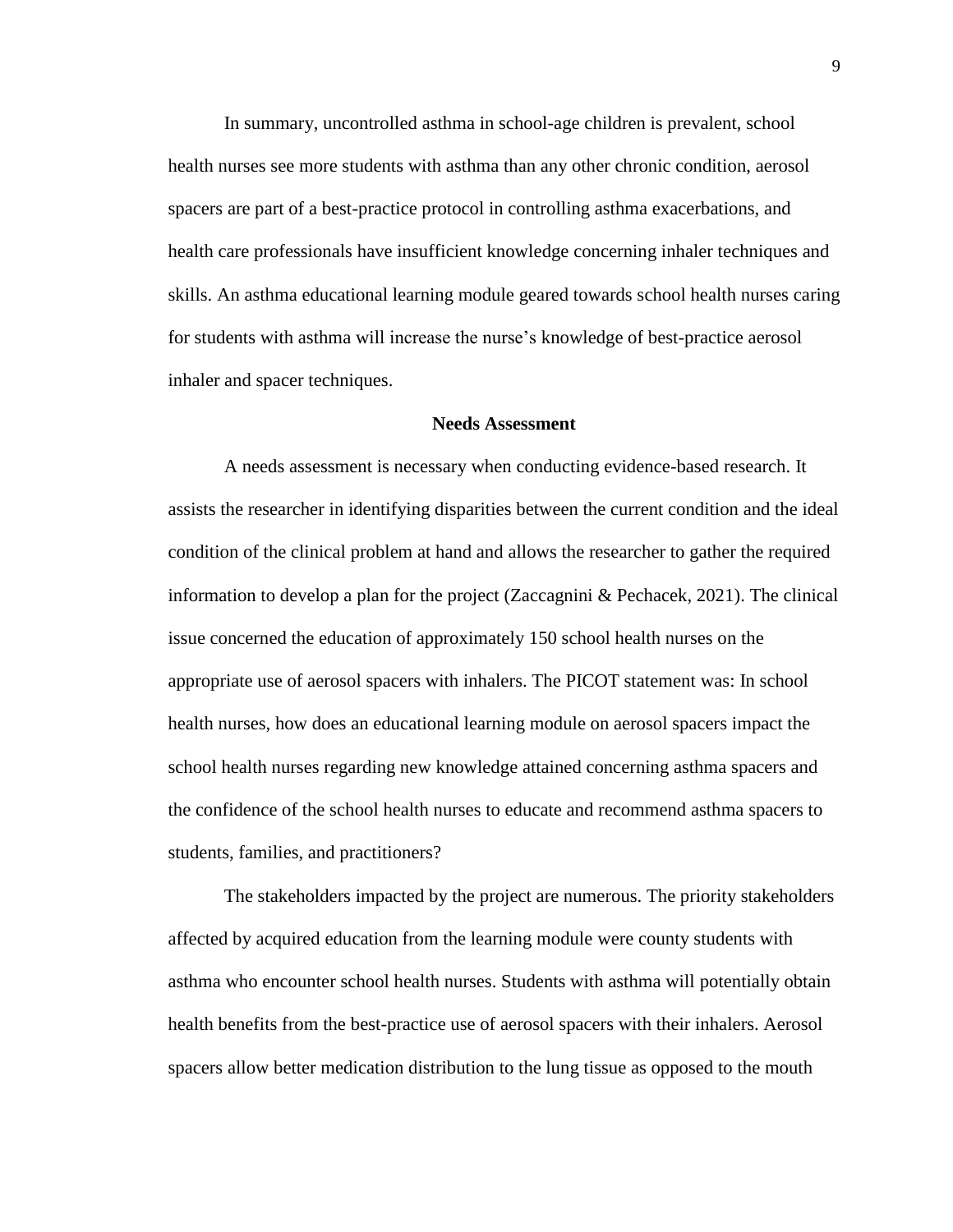and throat (Ming et al., 2019). Better medication administration can lead to a decrease in the following: asthma attacks, missed days of school, doctor appointments, emergency room visits, and hospitalizations. In turn, the parents and family members of students with asthma were considered stakeholders as they are primary caregivers for this underage population.

The county's emergency rooms, pediatricians, and asthma specialists were stakeholders impacted by the project. The project leader collaborated with a local asthma specialist for the project. School health nurses with current best-practice education can distribute their renewed or newly acquired knowledge to families and students leading to better asthma control and fewer asthma attacks. Managing asthma in school-age children will lessen the burden on families, emergency departments, and pediatrician offices.

Another group of stakeholders was school health nurses and the health department for which they work. Although asthma is the number one chronic condition seen by school health nurses, it is not the only health condition encountered. School health nurses are consumed by a variety of responsibilities such as acute illnesses or injuries, type 1 diabetes, immunization requirements, and mental health concerns. Providing school health nurses with current best-practice information regarding the use of asthma aerosol spacers in an educational learning module will potentially be impactful to the nurse's workday when they encounter students with asthma. The learning module provided nurses the knowledge and confidence to educate students and families on asthma spacers and advocate for their use with practitioners. The health department benefited from the project by having 50 of their employees educated on the best-practice use of spacers for students with asthma. Working with a local asthma specialist stakeholder allowed the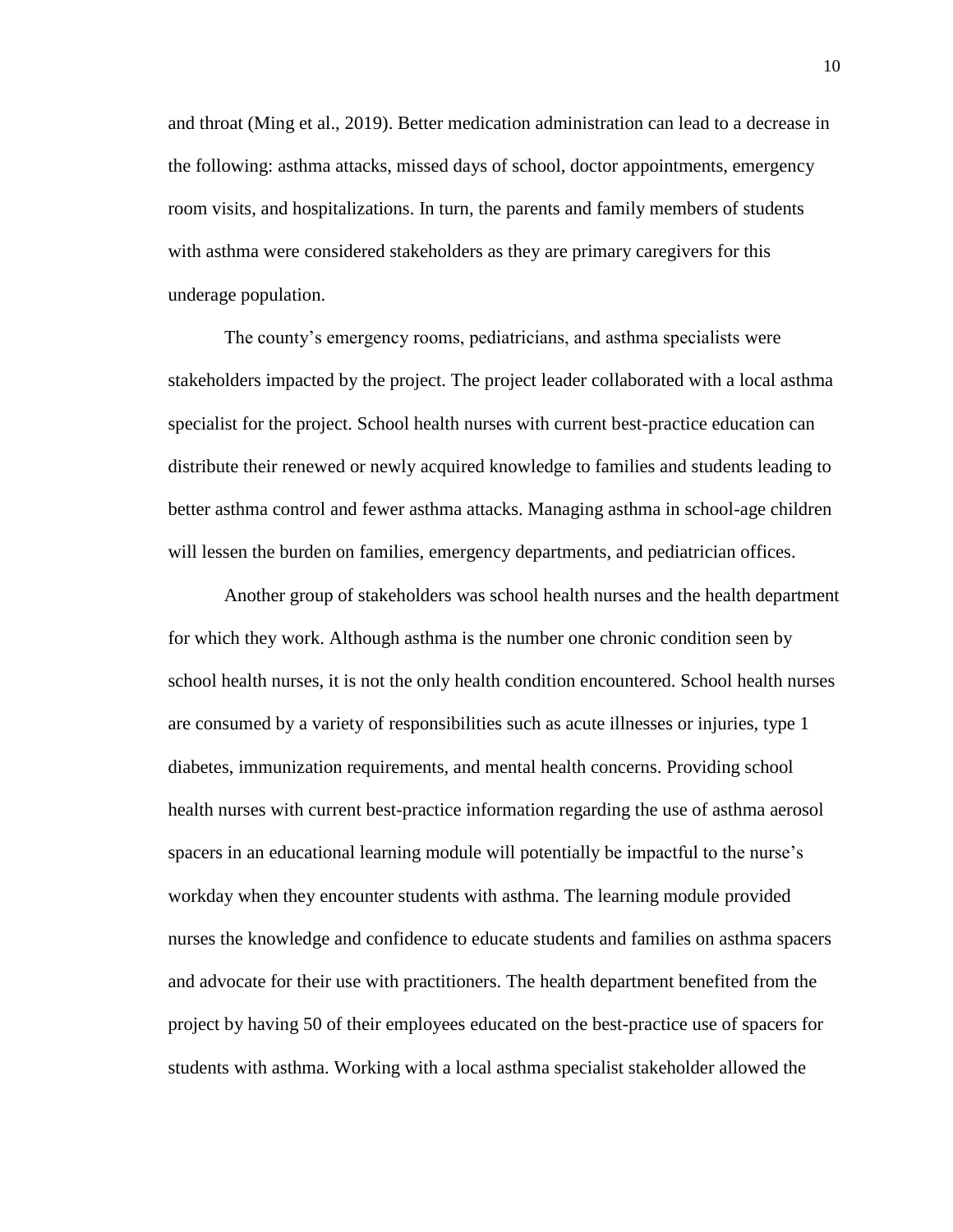practitioner to have input on the project ensuring their voice was heard by all school health nurses. The practitioner benefited by reaching a captive audience of school health nurses who in turn impact the school-age community.

When conducting an organizational assessment, it was noted the health department and school health program share mission and vision commonalities with the educational project. The school health program supported the county's school system through health education, maximizing student participation in school, improving the quality of students' lives, and fostering lifelong health skills (Mecklenburg County Government, 2020b). Asthma is a chronic lifelong illness requiring education from health professionals to improve a student's quality of life and minimize missed school days to due asthma flareups. The mission of the health department was to protect the public's health and the vision of the health department commits to assuring health for future generations (Mecklenburg County Government, 2020a). The project served to affect the public health of asthmatic school-age students with valuable best-practice information to be carried throughout their lifetime as a person with asthma.

As an organization, the health department had many positive attributes that were helpful to achieve the project objective. One major strength of the organization was the support the project leader received from the leadership team of nurses. Their willingness allowed a Doctor of Nursing Practice (DNP) student to work with the school health nurses leading to a successful first step in planning the project. Another strength included the quantity of school health nurses available to participate in the project. There were approximately 150 school health nurses who were asked to participate in the educational module. The potential high number of participants allowed for stronger data collection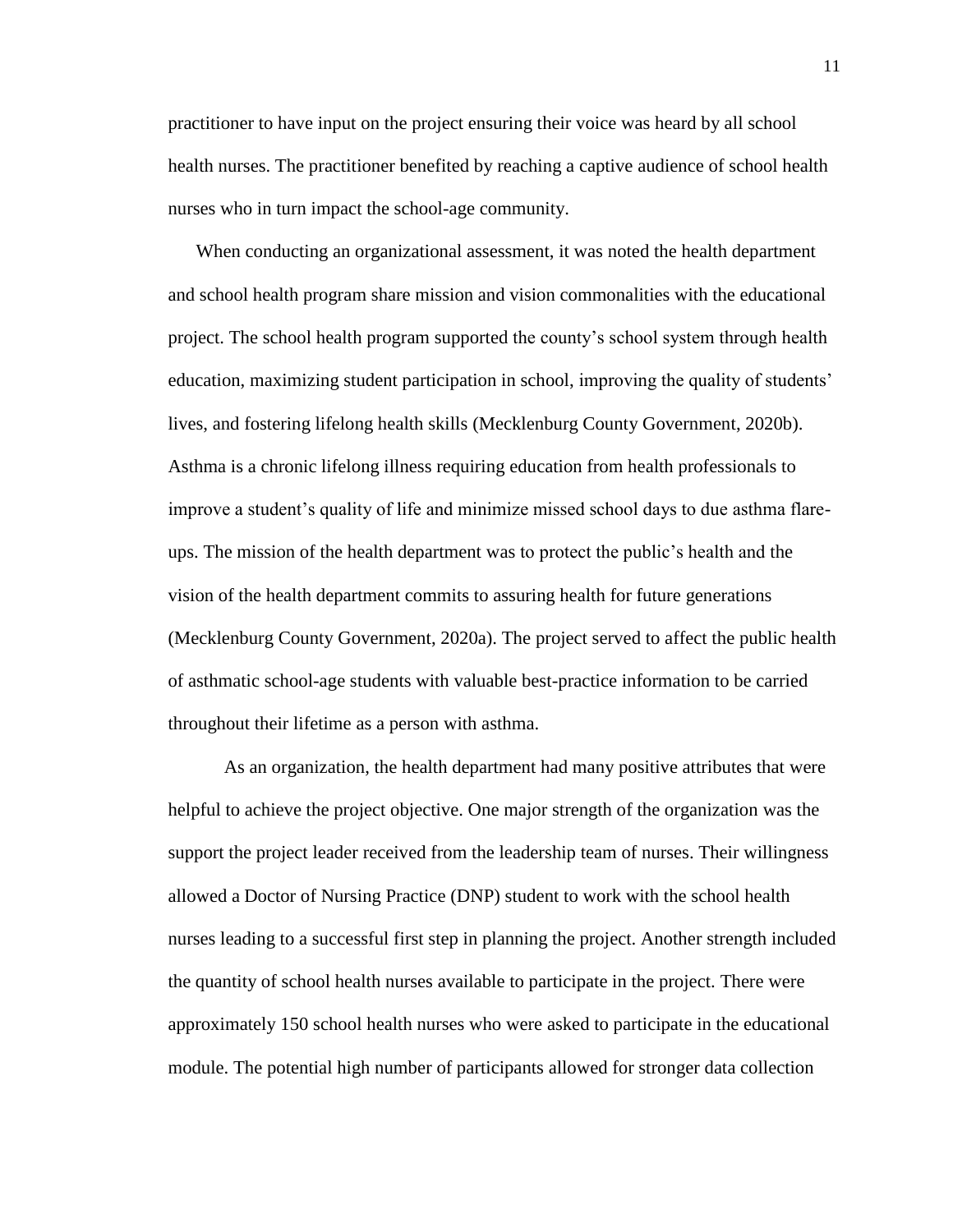and analysis. Another strength the project leader indicated was the project was completed remotely.

The culture of the school health department was one of positivity and encouragement of lifelong learning for their staff and nurses. The health department supported the remote learning module and had full comprehension that the project leader would not be on their facility grounds or in schools with nurses during COVID-19 restrictions. The school health leadership team appreciated the opportunity to host a DNP student and be part of active learning and research. Nursing is a profession of lifelong learning and the school health nurses were a captive audience who require yearly educational experiences.

A potential organizational weakness arose from a discussion with the Director of Nursing (DON) at the Health Department. A few months into the project creation, the DON asked if the project topic was firm or up for discussion. Not wanting to disturb the positive direction of the project, the project leader stated the topic was open to further ideas from the assigned school health nurse supervisor. The project leader was aware that organizations are often not open to admitting or recognizing their system may have flaws and need improvements. It was believed the DON at the Health Department felt the school health nurses had all the information they needed regarding aerosol inhalers and would not require additional education on the topic. The project leader learned from personal communication with nurses in the health department school health division there was a place for the educational project being presented. The project leader used information from personal communication and research to explain that healthcare providers, in general, are not utilizing asthma equipment to include spacers correctly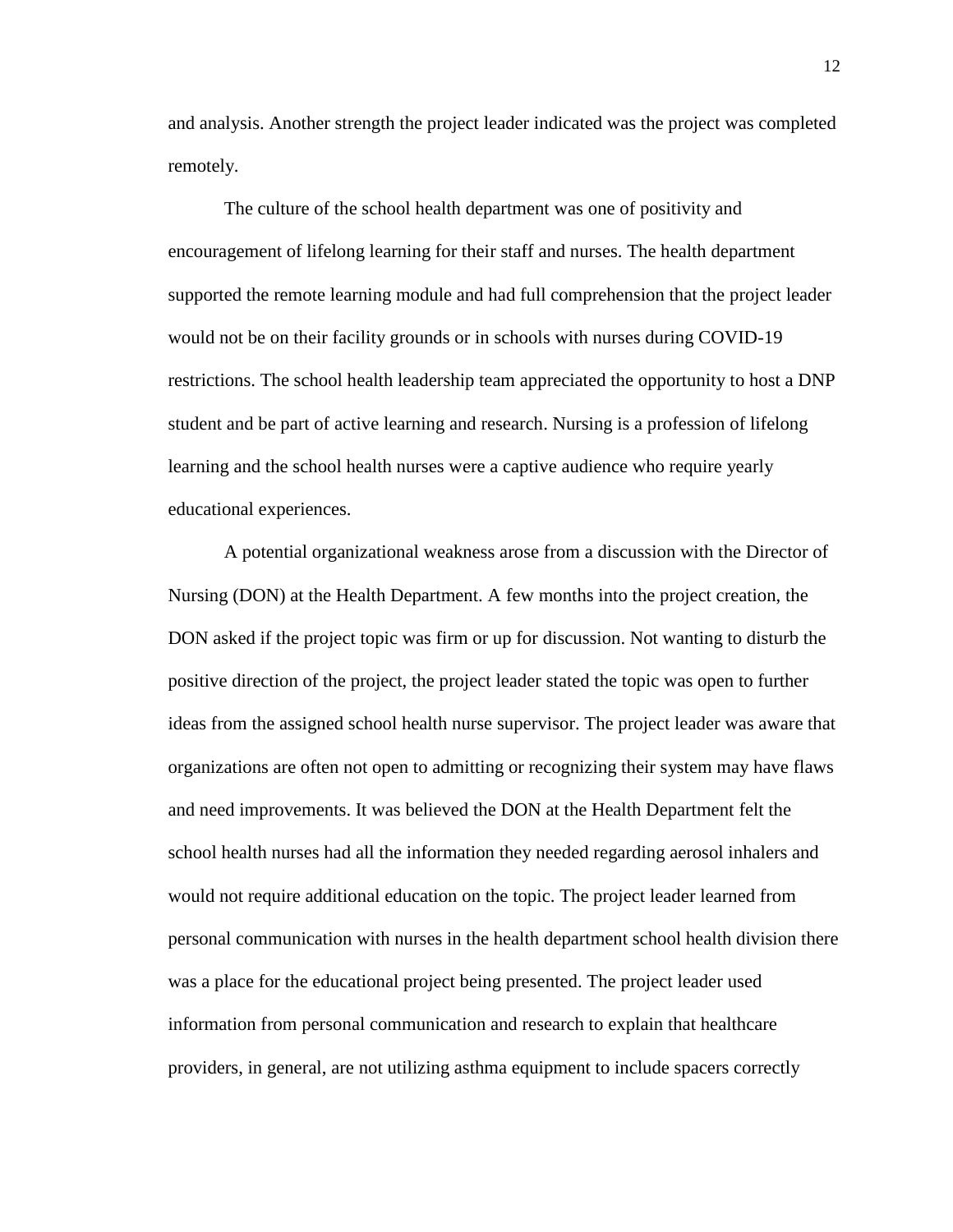(Plaza et al., 2018). Also, the project leader explained how research indicated that inhaler misuse is among the most important modifiable risk factors for uncontrolled asthma but can be corrected with appropriate education on proper inhaler technique (Gleeson et al., 2020).

An important opportunity the project leader encountered involved contact with a nurse who was a member of the county asthma coalition. The nurse connected the project leader with researchers and practitioners in asthma-related fields. Partnership with the additional asthma specialist assisted the project leader with achieving project objectives. The project leader leveraged the communications with the researchers and asthma coalition to bring validity to the project as the project leader continued to work with the health department leaders. Another value-adding opportunity came in the form of local statistical data stating over 105,000 children were reported to have asthma in North Carolina (North Carolina Department of Health and Human Services, 2018-2019). Additionally, asthma is the number one chronic disease among students in the county with over 6,500 students in the school district diagnosed with asthma (Asthma Community Network, 2020). The strong statistical data supported the value of and need for an educational learning project on the use of aerosol spacers with asthma inhalers.

A potential threat to the project included the idea that the work responsibilities of the committee members could drastically change due to the COVID-19 pandemic. For example, if the committee members no longer had time to participate due to work obligations or a change in a job position. The project leader leveraged the strength of remote communication to minimize the impact of the threat. The project leader set up brief, concise virtual communication meetings so as not to require an abundant amount of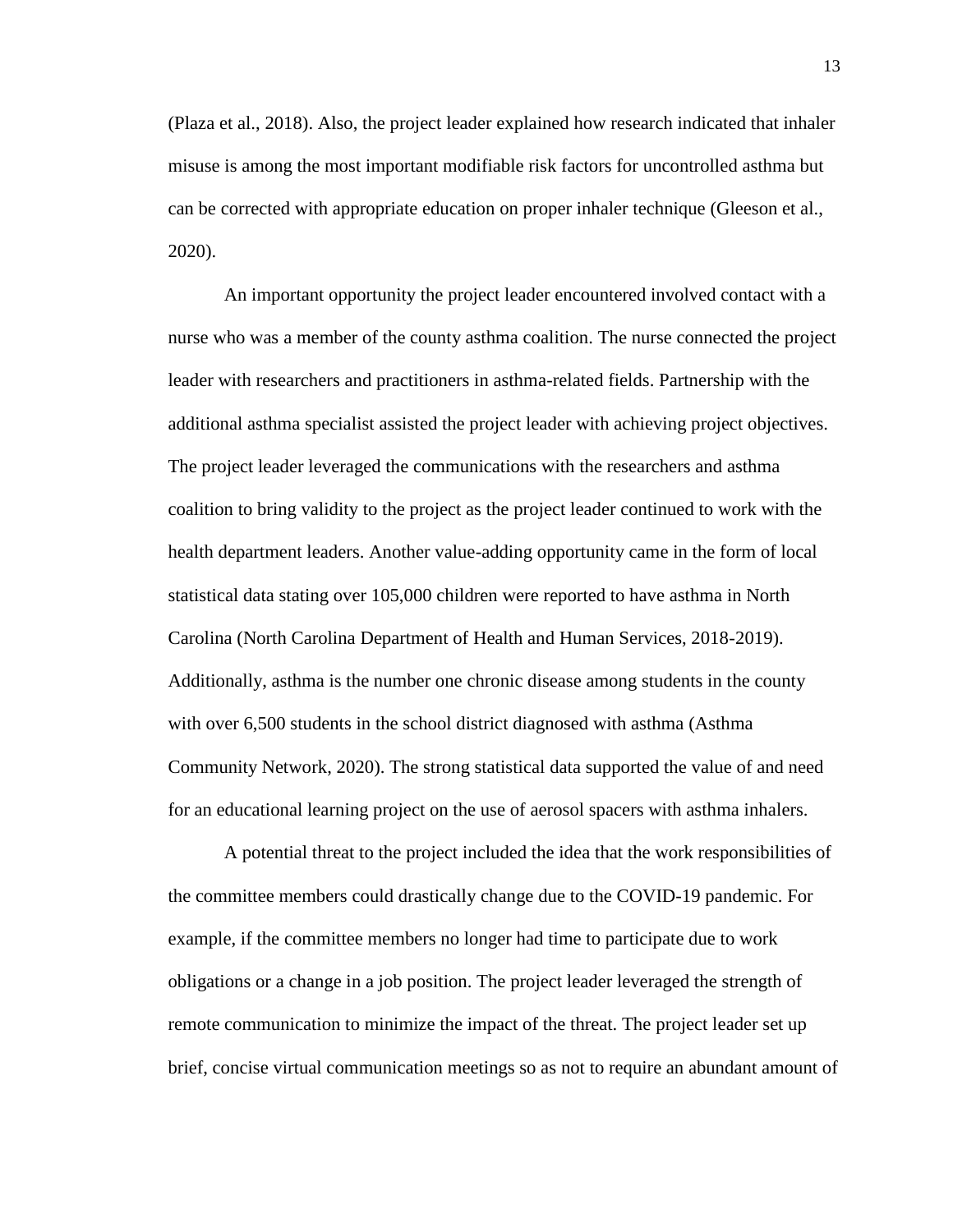the committee members' time. The project leader worked efficiently to not unnecessarily waste their time.

Due to the nature of the remote learning project, the resources needed were minimal. The project leader created an online learning module from home, using a personal computer and equipment. Communication resources were readily available with nurses and committee members by email, phone, and zoom conferencing. The project leader utilized the SurveyMonkey® survey application for data analysis support. The nurses who participated in the project were encouraged to complete the module as a part of their yearly education. Despite strict restrictions in place for COVID-19, the online remote learning module was created and distributed without difficulty and with minimal outside resources.

The desired outcome of the project was to determine if school health nurses would gain new knowledge regarding asthma and the best-practice use of aerosol spacers with asthma inhalers, would recognize the value of utilizing a spacer with an asthma inhaler, and would have the confidence to suggest the use of and explain the rationale behind the use of a spacer with an asthma inhaler. A 9-question Likert scale agreement survey was utilized after the module completion to determine if the outcomes were met. The project leader expected the outcome to show an increase in knowledge concerning asthma and the aerosol spacer use with asthma, a recognition of the value of utilizing a spacer with an asthma inhaler, a strong likelihood to suggest the use of and explain the rationale behind the use of a spacer with an inhaler to students, families, and practitioners. In short, the expected outcome was: school health nurses will gain new knowledge regarding asthma and the best-practice use of aerosol spacers with asthma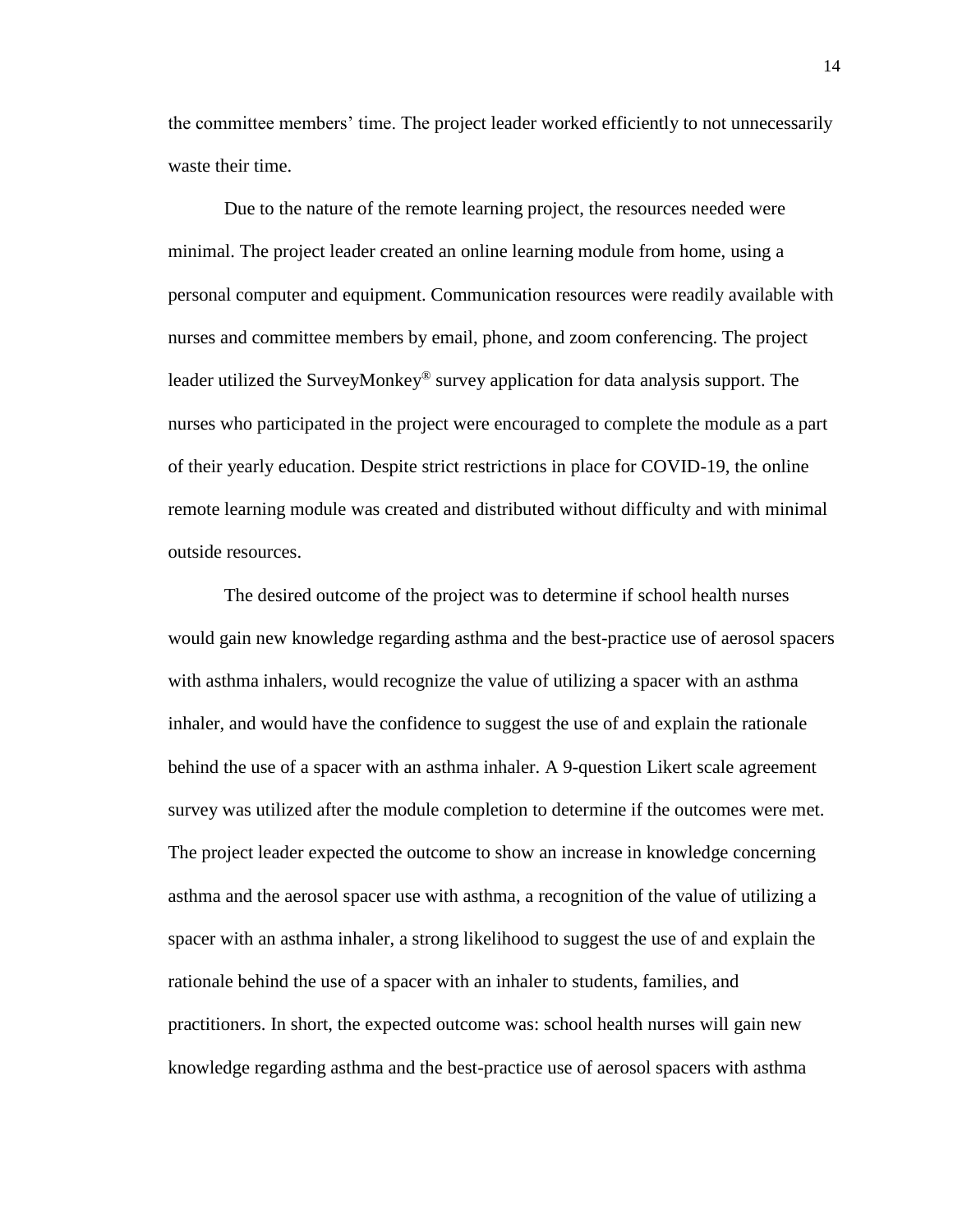inhalers, will recognize the value of utilizing a spacer with an asthma inhaler, and have the confidence to suggest the use of and explain the rationale behind the use of a spacer with an asthma inhaler.

The full DNP project team included the Associate Professor of Nursing as the Project Chair from the University. The practice learning environment was a local county health department. The Project Practice Partner was a master's prepared registered nurse serving as the Director of Nursing for the Health Department. Another committee member included a master's prepared registered nurse serving as a School Health Supervisor MSN, RN. The second project committee member was both a published Physician's Assistant working in family medicine who also was a Clinical Associate Professor at a University.

The costs associated with the project were minimal. Distribution of the educational learning module, as well as the post-module survey, took place electronically. The Project Leader utilized the Canva platform at no cost and the SurveyMonkey<sup>®</sup> tool for data collection and analysis for \$400. Communication with team members took place by email, phone calls, or zoom conferences. The project leader completed the project on a personal computer with personal internet services.

The benefits anticipated as a result of the successful implementation of the project were boundless. With up to 150 school health nurses participating in the learning module, representing approximately 175 schools and thousands of students, the best-practice information regarding aerosol spacers for asthma inhaler use can save lives. Although asthma is a chronic condition, the inflammatory bronchial constriction that occurs during an asthma exacerbation can lead to decreased airflow via ventilation. The lack of oxygen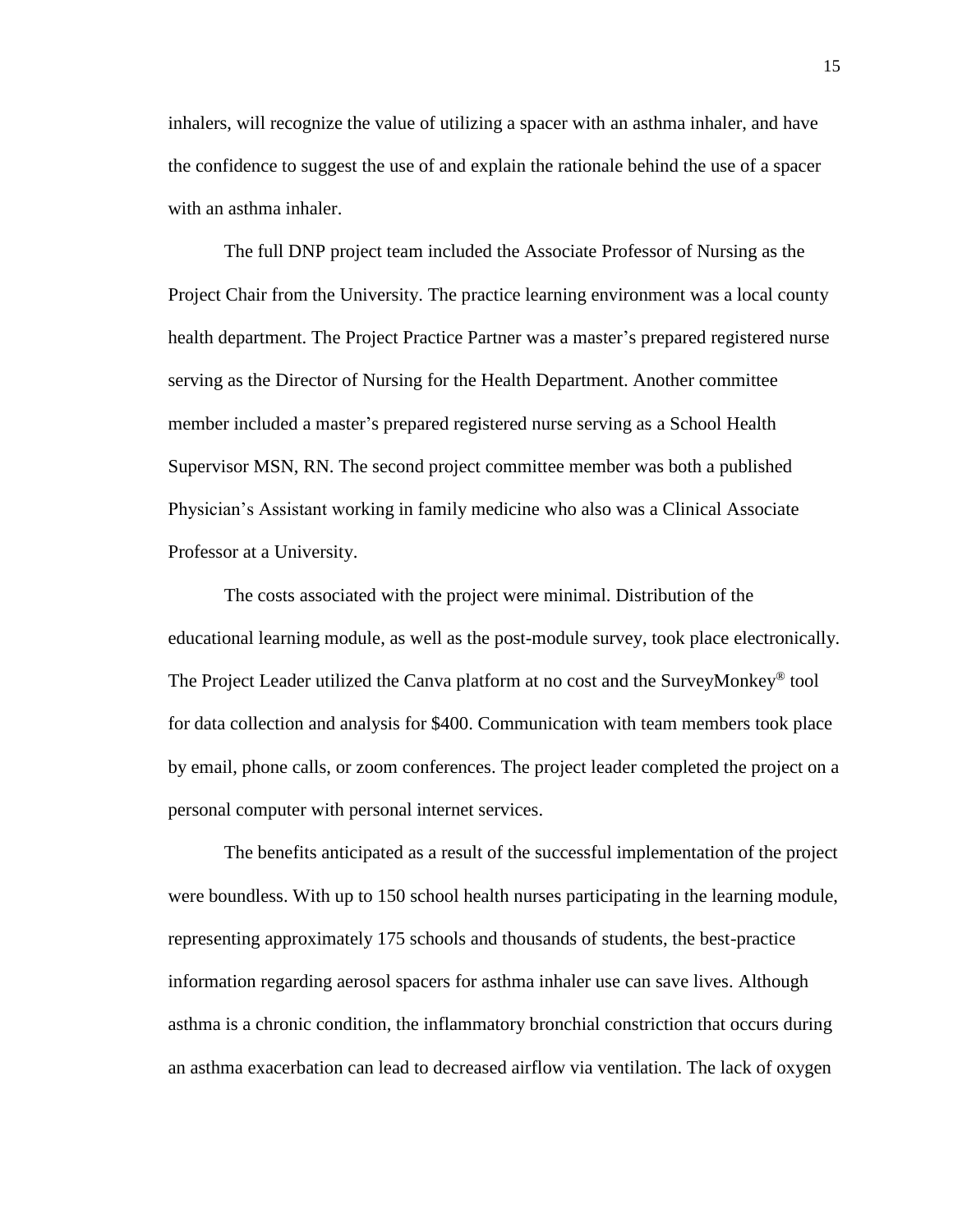to the brain and other organs causes respiratory distress which can lead to acute respiratory failure and even death. Currently, the school health nurses receive asthma education as part of their new-hire orientation process but do not receive mandatory annual asthma education and updates. Knowing how to use an aerosol spacer with an asthma inhaler for better concentration and distribution of medication can lead to better asthma control, fewer missed days of school, and fewer emergency room visits for the county's student population. If the project were utilized as a yearly requirement, the impact could be broad-reaching for years to come.

When weighing the cost of the project versus the benefits, both short and long term, the benefits prevail. The costs were minimum and the benefits outweighed the costs exponentially. The project leader believed the project was a worthwhile investment of time, energy, and cost. Although the educational learning project seemed simple, the potential influence can be far-reaching, longstanding, and even lifesaving.

In conclusion, the scope of the educational learning module on aerosol spacers for asthma inhalers provided up-to-date best-practice instruction for school health nurses at the county health department in a convenient online module. The learning module did not certify school health nurses would transfer the information they gained to their assigned students or student families. The project did not ensure school health nurses would answer the post-module survey questions with honesty. The project did not suggest knowledge alone would save the life of someone having an asthma exacerbation. However, the project did suggest school health nurses gained new knowledge on asthma and aerosol spacers saw the value in using an aerosol spacer with an asthma inhaler, and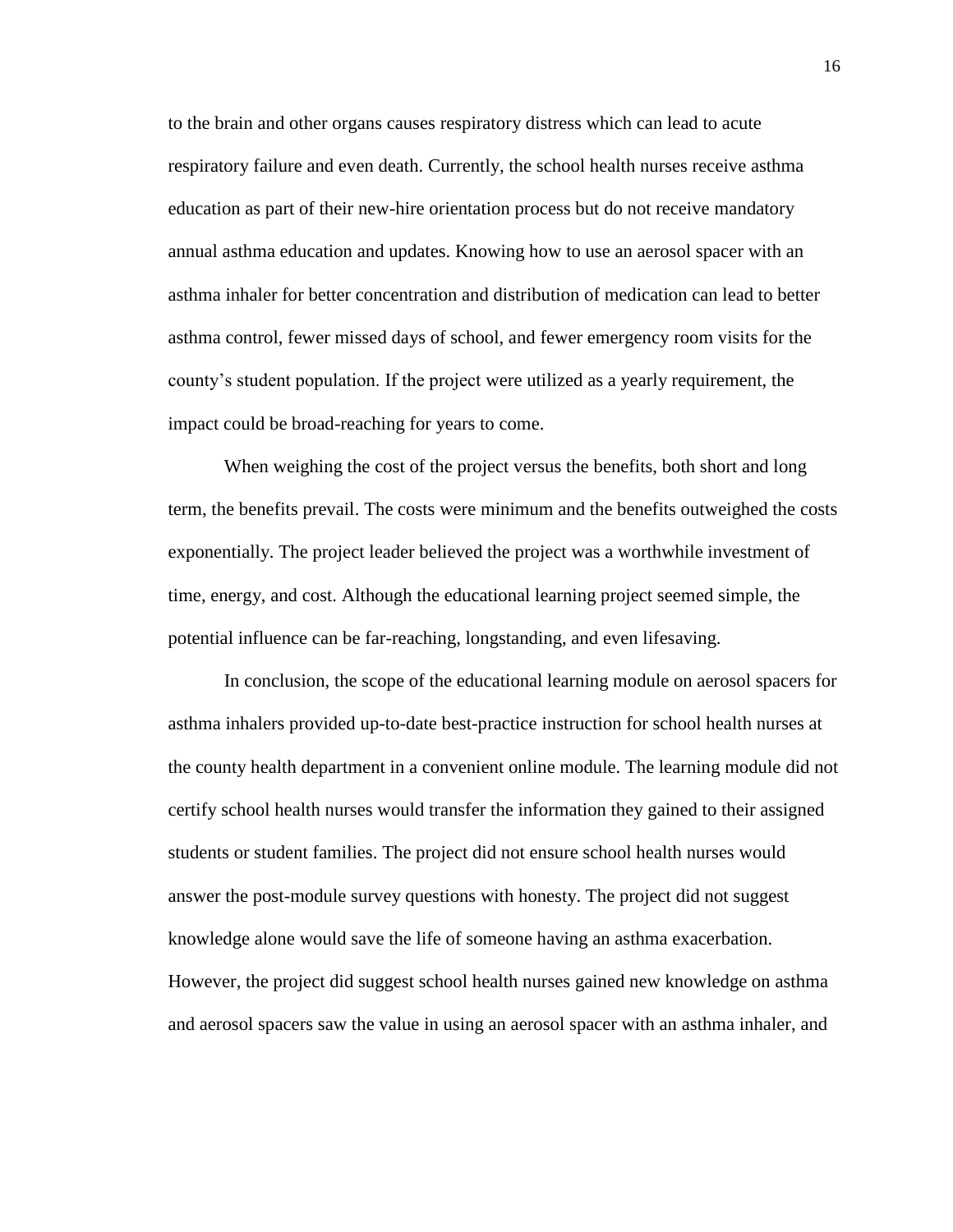suggested school health nurses are likely to recommend aerosol spacers to students and families.

#### **Literature Review**

A review of the literature was conducted using the database Proquest. Keywords used for searching appropriate articles included spacer, inhaler, asthma, school nurse, and school health.

Articles published between the years 2015-2020 were sought out and included.

Findings indicated health professionals lacked appropriate knowledge regarding the best-

practice use of aerosol spacers with asthma inhalers were strengths from the articles.

Areas of weakness were also discovered and included very few articles specifically

researching the use of aerosol inhalers with asthma spacers.

#### **Table 1**

*Articles Published Between 2015-2020*

| Citation             | Purpose of Study    | Methods             | Findings                |
|----------------------|---------------------|---------------------|-------------------------|
| Lozier, M., Zahran,  | Explore             | Multivariable       | One-third had           |
| H. & Bailey, C.      | information on the  | logistic regression | uncontrolled asthma.    |
| $(2019)$ Assessing   | relationship        | models examined     | 56.8% reported $\geq$ 1 |
| health outcomes,     | between asthma      | asthma control and  | asthma attack in the    |
| quality of life, and | control and quality | asthma attack       | past year.              |
| healthcare use       | of life indicators  | status among        | The above results       |
| among school-age     | and health care use | school-age          | were significantly      |
| children with        | among school-age    | children with       | associated with         |
| asthma               | children            | asthma from 35      | activity limitation     |
|                      |                     | states and the      | missed school, ED       |
|                      |                     | District of         | visits, and             |
|                      |                     | Columbia.           | hospitalizations        |
|                      |                     |                     | Long-term control       |
|                      |                     |                     | medication use was      |
|                      |                     |                     | higher among            |
|                      |                     |                     | respondents with        |
|                      |                     |                     | uncontrolled asthma     |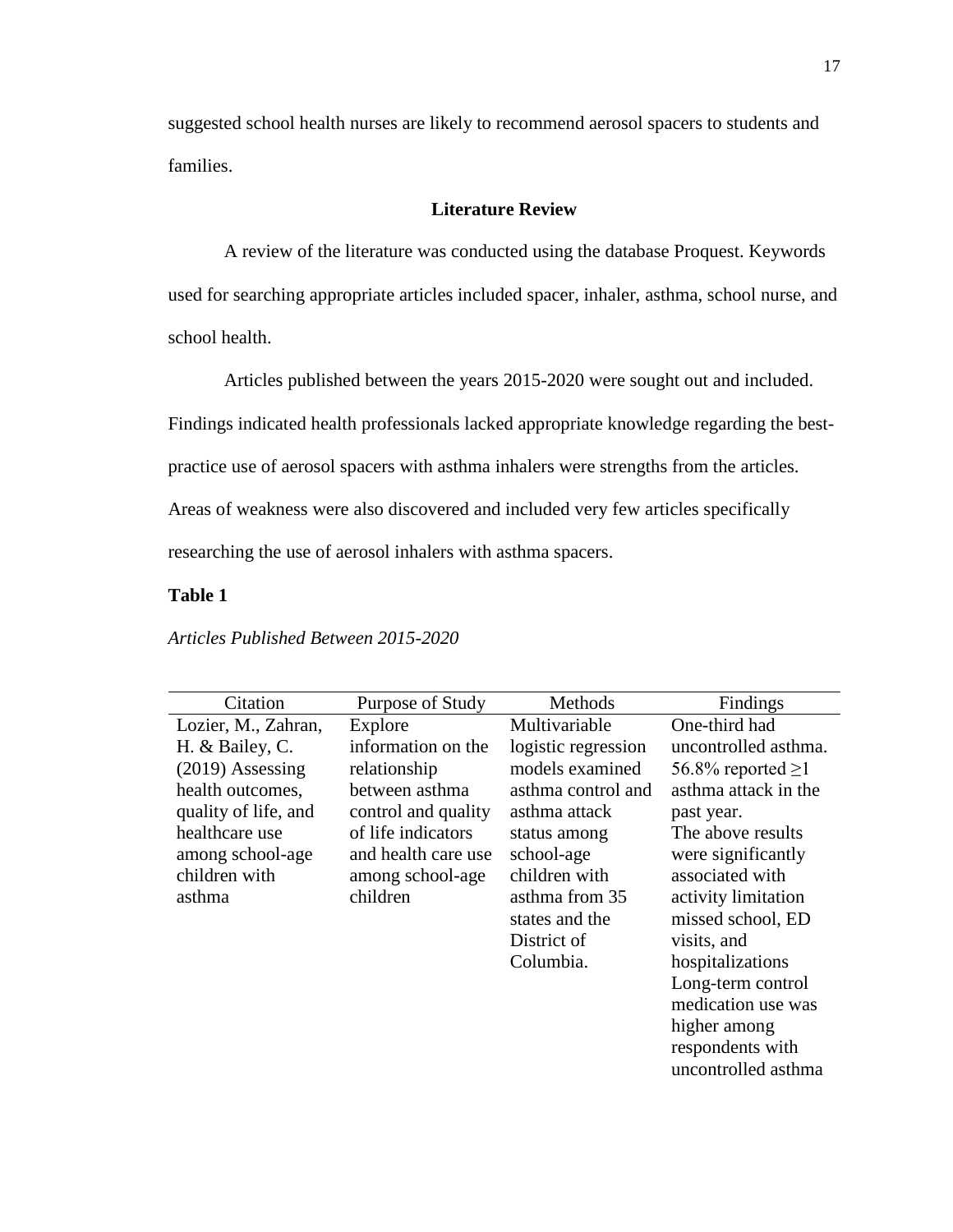| Citation                                                      | Purpose of Study                         | Methods                                  | Findings                                                        |
|---------------------------------------------------------------|------------------------------------------|------------------------------------------|-----------------------------------------------------------------|
| Chavasse, R. (2020).                                          | Document the                             | Searched popular                         | 46 of 51 photos                                                 |
| Hold that $space(r)$ :                                        | frequency of                             | national news sites                      | (90%) showed the                                                |
| asthma in the press.                                          | images using                             | for images.                              | child using an                                                  |
|                                                               | incorrect inhaler                        | Assessed for age                         | inhaler                                                         |
|                                                               | techniques/no                            | of the subject,                          | without a spacer                                                |
|                                                               | spacer use                               | inhaled                                  |                                                                 |
|                                                               |                                          | medication, and<br>device.               |                                                                 |
|                                                               |                                          |                                          |                                                                 |
| Ming, S., Haughney,<br>K., Ryan, D., Patel,<br>S., Ochel, M., | To compare<br>inhaled<br>corticosteroid- | Marginal<br>effect estimate<br>(MEE) was | Total adverse events<br>did not differ<br>significantly between |
| d'Alcontres, M.,                                              | related adverse                          | calculated from                          | Aerochamber and                                                 |
| Kocks, J., Thornhill,                                         | events between                           | questionnaire-                           | Volumatic. Did not                                              |
| S., Price, D. (2019).                                         | patients co-                             | based and<br>electronic medical          | show a significantly                                            |
| Comparison of<br>adverse events                               | prescribed<br>Aerochamber                | record                                   | different number<br>of EMR-recorded                             |
| associated with                                               | compared to the                          | (EMR)-based on                           | adverse events                                                  |
| different spacers                                             | licensed                                 | adverse events.                          | between                                                         |
| used with non-extra-                                          | Volumatic <sup>®</sup>                   | 1471 matched                             | Aerochamber and                                                 |
| fine beclometasone                                            | spacer.                                  | pairs of subjects.                       | Volumatic. Co-                                                  |
| dipropionate for<br>asthma.                                   |                                          |                                          | prescribing<br>Aerochamber with                                 |
|                                                               |                                          |                                          | non-EF BDP does                                                 |
|                                                               |                                          |                                          | not increase the risk                                           |
|                                                               |                                          |                                          | for patient-reported<br>and EMR-recorded                        |
|                                                               |                                          |                                          | <b>ICS-related adverse</b>                                      |
|                                                               |                                          |                                          | events                                                          |
|                                                               |                                          |                                          | compared to co-                                                 |
|                                                               |                                          |                                          | prescribing                                                     |
|                                                               |                                          |                                          | Volumatic.                                                      |
| Delicia, E. S.,                                               | Compare 2                                | A Randomized                             | Less medication is                                              |
| Krishnakumar, K.,                                             | inhalation methods                       | <b>Controlled Trial</b>                  | needed for an                                                   |
| Jayaprakash, K., &                                            | when using a                             |                                          | effective dose to                                               |
| Panayappan, L.                                                | pressurized                              |                                          | reach the lungs.                                                |
| $(2016)$ . An add-on                                          | metered-dose<br>inhaler with             |                                          | Fewer side effects<br>from corticosteroid                       |
| part for Asthma<br>Inhalers.                                  | valved holding                           |                                          | residue in the mouth.                                           |
|                                                               | chamber.                                 |                                          |                                                                 |
| Plaza, V., Giner, J.,                                         | Assess the inhaler                       | Systematic review                        | Inhaler technique                                               |
| Rodrigo, G. J.,                                               | technique                                | of 55 studies                            | was considered                                                  |
| Dolovich, M. B., &                                            |                                          |                                          | correct in 15.5% of                                             |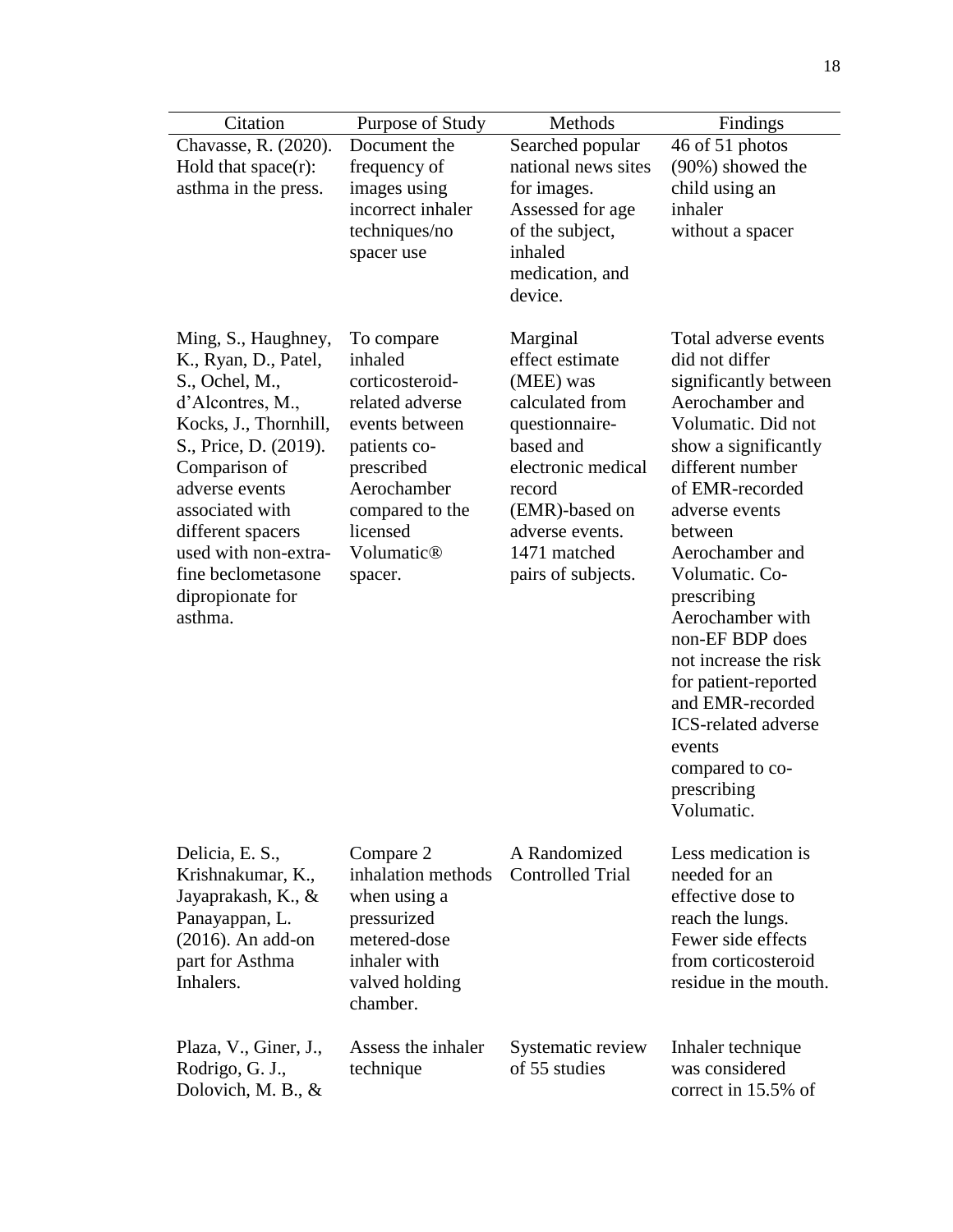| Citation                           | Purpose of Study                        | Methods                            | Findings                                 |
|------------------------------------|-----------------------------------------|------------------------------------|------------------------------------------|
| Sanchis, J. (2018).                | proficiency of                          | published between                  | cases decreasing                         |
| Errors in the use of               | HCPs in using                           | 1975 and 2014 that                 | over                                     |
| inhalers by health                 | pressurized                             | directly assessed                  | time from 20.5%                          |
| care professionals:                | metered dose                            | the inhaler                        | from the early period                    |
| A systematic                       | and dry powder                          | technique skills                   | to 10.8%                                 |
| review.                            | inhalers.                               | involving 6,304                    |                                          |
|                                    |                                         | HCPs who                           |                                          |
|                                    |                                         | performed 9,996                    |                                          |
|                                    |                                         | tests                              |                                          |
| Rosenzweig, D. &<br>Nickels, A. S. | Characterize the<br>visual depiction of | Observational<br>study daily for 3 | Depictions of<br>inhalers                |
| (2017). #Asthma                    | inhalers on 3                           | days on 2 separate                 | on social media                          |
| #Inhaler: Evaluation               | prominent social                        | occasions using                    | infrequently include                     |
| of visual social                   | media sites                             | the hashtags                       | spacers                                  |
| media depictions of                | (Facebook,                              | #asthma and                        |                                          |
| inhalers and spacers.              | Twitter, and                            | #inhaler. Native                   |                                          |
|                                    | Instagram)                              | search engines and                 |                                          |
|                                    | Hypothesized                            | service TwiPho                     |                                          |
|                                    | that spacer use<br>would be depicted    | (photo search) of<br>3600 photos   |                                          |
|                                    | in the minority of                      | were screened                      |                                          |
|                                    | photos showing                          | Photos with                        |                                          |
|                                    | inhalers.                               | inhalers were                      |                                          |
|                                    |                                         | included in the                    |                                          |
|                                    |                                         | analysis.                          |                                          |
| O'Rourke, A.,                      | Describe the                            | Case Study                         | <b>Stock Asthma</b>                      |
| Zimmerman, A.,                     | current state of                        |                                    | <b>Rescue Medication</b>                 |
| Platt, H., $&$                     | asthma in Illinois,                     |                                    | in                                       |
| Pappalardo, A.                     | an                                      |                                    | Schools                                  |
| (2020). Preventing                 | innovative policy                       |                                    | was signed into law                      |
| asthma emergencies<br>in schools.  | solution to address<br>asthma           |                                    | by the governor<br>of Illinois in August |
|                                    | emergencies in                          |                                    | 2018. Public Act                         |
|                                    | schools, and the                        |                                    | 100-0726 went into                       |
|                                    | steps taken to                          |                                    | effect on January                        |
|                                    | advocate for stock                      |                                    | 1, 2019.                                 |
|                                    | asthma rescue                           |                                    |                                          |
|                                    | medication in                           |                                    |                                          |
|                                    | Illinois.                               |                                    |                                          |
| Barsky, E.,                        | Highlights                              | Pragmatic Review                   | Successful                               |
| Giancola, L., Baxi,                | necessary                               |                                    | management                               |
| S., Gaffin, J. (2017)              |                                         |                                    | involves                                 |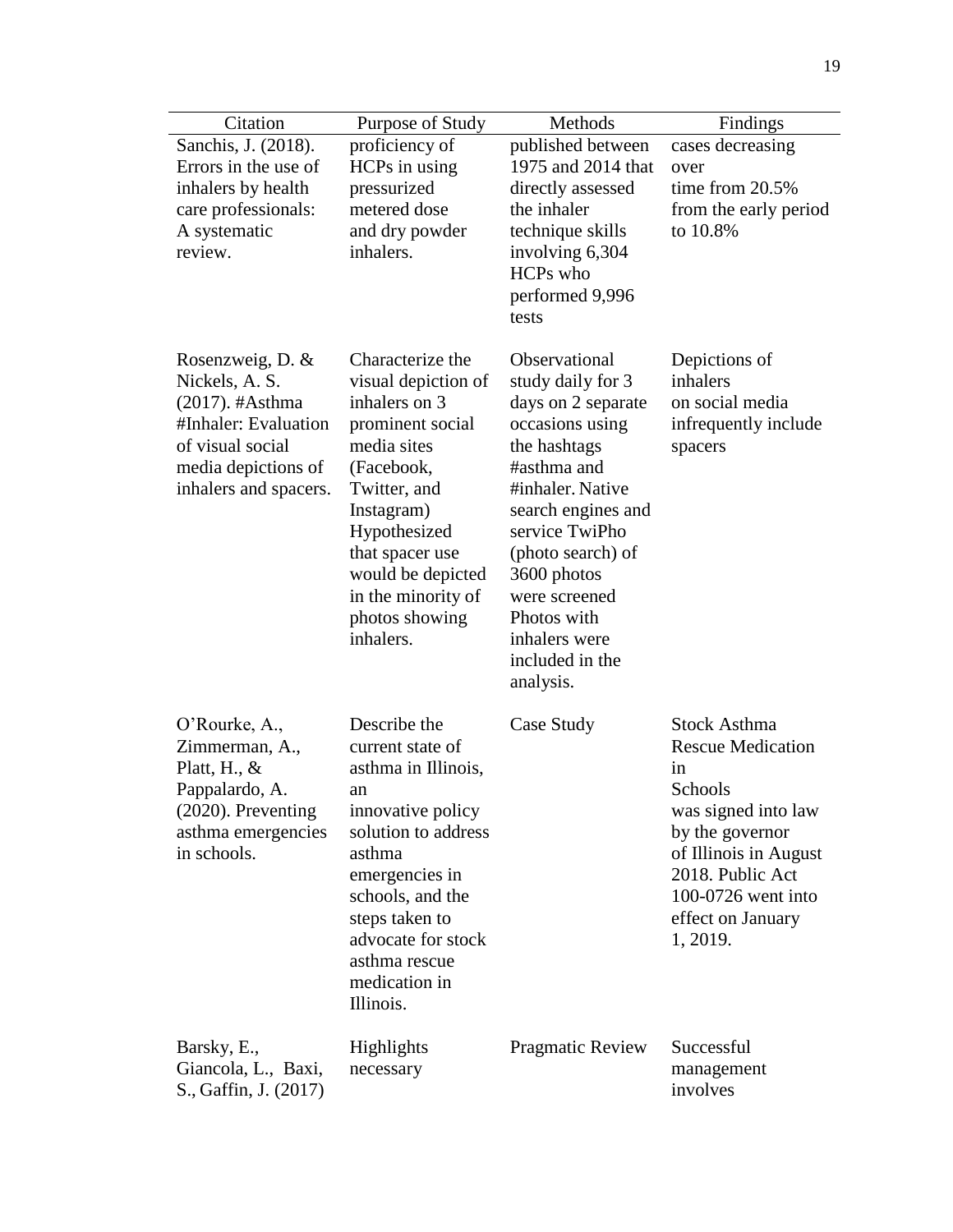| Citation             | Purpose of Study    | Methods                | Findings              |
|----------------------|---------------------|------------------------|-----------------------|
| A practical approach | steps to ensure     |                        | optimization of       |
| to severe asthma in  | proper diagnosis    |                        | medication delivery,  |
| children             | and                 |                        | comorbidities, the    |
|                      | effective           |                        | school, and home      |
|                      | management,         |                        | environment, and      |
|                      | discusses current   |                        | targeted              |
|                      | areas of debate     |                        | individualized        |
|                      | in the              |                        | therapies, including  |
|                      | characterization of |                        | the use of newer      |
|                      | asthma, and         |                        | steroid-sparing       |
|                      | provides updated    |                        | agents such as        |
|                      | information on      |                        | biologics and         |
|                      | U.S. Food and       |                        | tiotropium. Practical |
|                      | Drug                |                        | application of these  |
|                      | Administration      |                        | principles require a  |
|                      | (FDA)-approved      |                        | multidisciplinary     |
|                      | therapeutics        |                        | approach that can     |
|                      |                     |                        | assess and intervene  |
|                      |                     |                        | to improve the        |
|                      |                     |                        | patient's asthma in   |
|                      |                     |                        | the                   |
|                      |                     |                        | clinical, home, and,  |
|                      |                     |                        | often, school         |
|                      |                     |                        | environment.          |
|                      |                     |                        |                       |
| J., Gerald, Brown,   | To determine if 1   | The Supervised         | No differences in     |
| M., Billheimer, D.,  | year of treatment   | Asthma Medicine        | ACQ scores were       |
| C., Fisher, J.,      | with students in    | in Schools             | observed between      |
| Clemens, C., Moore,  | immediate           | (SAMS) study was       | children assigned to  |
| M., Carvajal, S.,    | intervention        | a prospective,         | the immediate and     |
| Bryson, D., Stefan,  | schools             | parallel-group,        | delayed intervention  |
| N.,                  | would achieve       | delayed                | groups                |
| Gerald, L. (2017)    | lower (better)      | intervention,          |                       |
| Supervised asthma    | scores on the       | randomized             |                       |
| medicine in schools: | Juniper Asthma      | controlled trial of a  |                       |
| The Sams Study       | Control (ACQ)       | comprehensive          |                       |
|                      | questionnaire than  | school-based           |                       |
|                      | students in delayed | asthma program.        |                       |
|                      | intervention        |                        |                       |
|                      | schools.            |                        |                       |
|                      |                     |                        |                       |
| Bowman, A.,          | Provide an          | Policy and Best        | NPs are in a pivotal  |
| Copeland, D.,        | overview of         | <b>Practice Review</b> | role to advocate for  |
| Miller, K. (2020)    | current health      |                        | comprehensive         |
| Asthma health        |                     |                        |                       |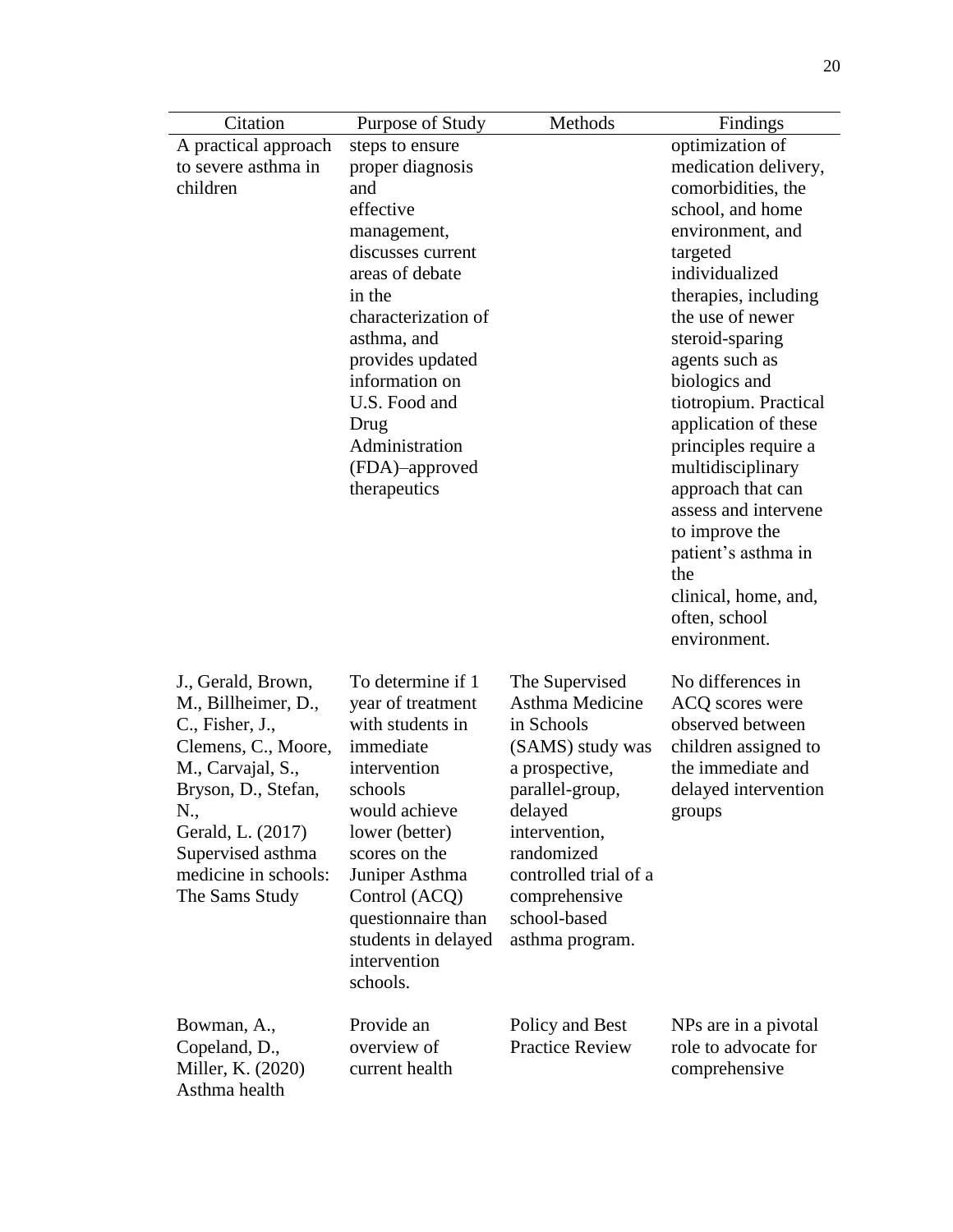| Citation                           | Purpose of Study                       | Methods          | Findings                                        |
|------------------------------------|----------------------------------------|------------------|-------------------------------------------------|
| policies in schools:               | policies and to                        |                  | policies addressing                             |
| Implications for                   | discuss methods                        |                  | school-based asthma                             |
| nurse practitioners                | for advocacy in                        |                  | care. Likewise, these                           |
|                                    | policy                                 |                  | policies should                                 |
|                                    | development                            |                  | complement and                                  |
|                                    | and                                    |                  | inform the practice                             |
|                                    | implementation of                      |                  | of pediatric-focused                            |
|                                    | asthma-related                         |                  | NPs to ensure they                              |
|                                    | guidelines for                         |                  | are providing                                   |
|                                    | nurse practitioners                    |                  | families with the                               |
|                                    | (NPs), school                          |                  | knowledge and                                   |
|                                    | nurses, and other<br>school and health |                  | resources to manage<br>this chronic disease     |
|                                    | care                                   |                  | and its                                         |
|                                    | professionals.                         |                  | exacerbations.                                  |
|                                    |                                        |                  |                                                 |
| Winter, B. $&$                     | To establish                           | Shortcut review, | Tidal breathing                                 |
| Carlton, E.                        | which inhaler with                     | four papers      | technique,                                      |
| (2019) Efficacy of                 | spacer technique                       |                  | with a minimum of                               |
| different                          | provides                               |                  | three breaths per                               |
| techniques using a                 | the greatest                           |                  | inhaler activation, is                          |
| metered-dose                       | improvement in                         |                  | likely equivalent in                            |
| inhaler with Spacer                | symptoms in                            |                  | efficacy to a single                            |
| to relieve                         | children with acute                    |                  | breath and hold                                 |
| symptoms in<br>children with acute | asthma.                                |                  | technique, and easier<br>for a breathless child |
| asthma                             |                                        |                  | to perform.                                     |
|                                    |                                        |                  |                                                 |
| Gleeson, P.,                       | Summarizes the                         | Clinical         | Ongoing                                         |
| Feldman, S., &                     | literature on                          | Commentary       | research in inhaler                             |
| Apter, A. (2020)                   | inhaler design,                        | Review           | design and use, and                             |
| Controller inhalers:               | use, and                               |                  | durable educational                             |
| Overview of                        | interventions to                       |                  | interventions aimed                             |
| devices,                           | improve                                |                  | at the most                                     |
| instructions for use,              | technique. The aim                     |                  | vulnerable patients is                          |
| errors, and                        | is to help                             |                  | needed                                          |
| interventions to                   | clinicians                             |                  | to ensure optimal                               |
| improve technique                  | identify patients                      |                  | drug delivery of                                |
|                                    | with poor inhaler                      |                  | inhaled medication.                             |
|                                    | technique,<br>recognize the most       |                  |                                                 |
|                                    | important errors,                      |                  |                                                 |
|                                    | and correct                            |                  |                                                 |
|                                    | techniques using                       |                  |                                                 |
|                                    | evidence-based                         |                  |                                                 |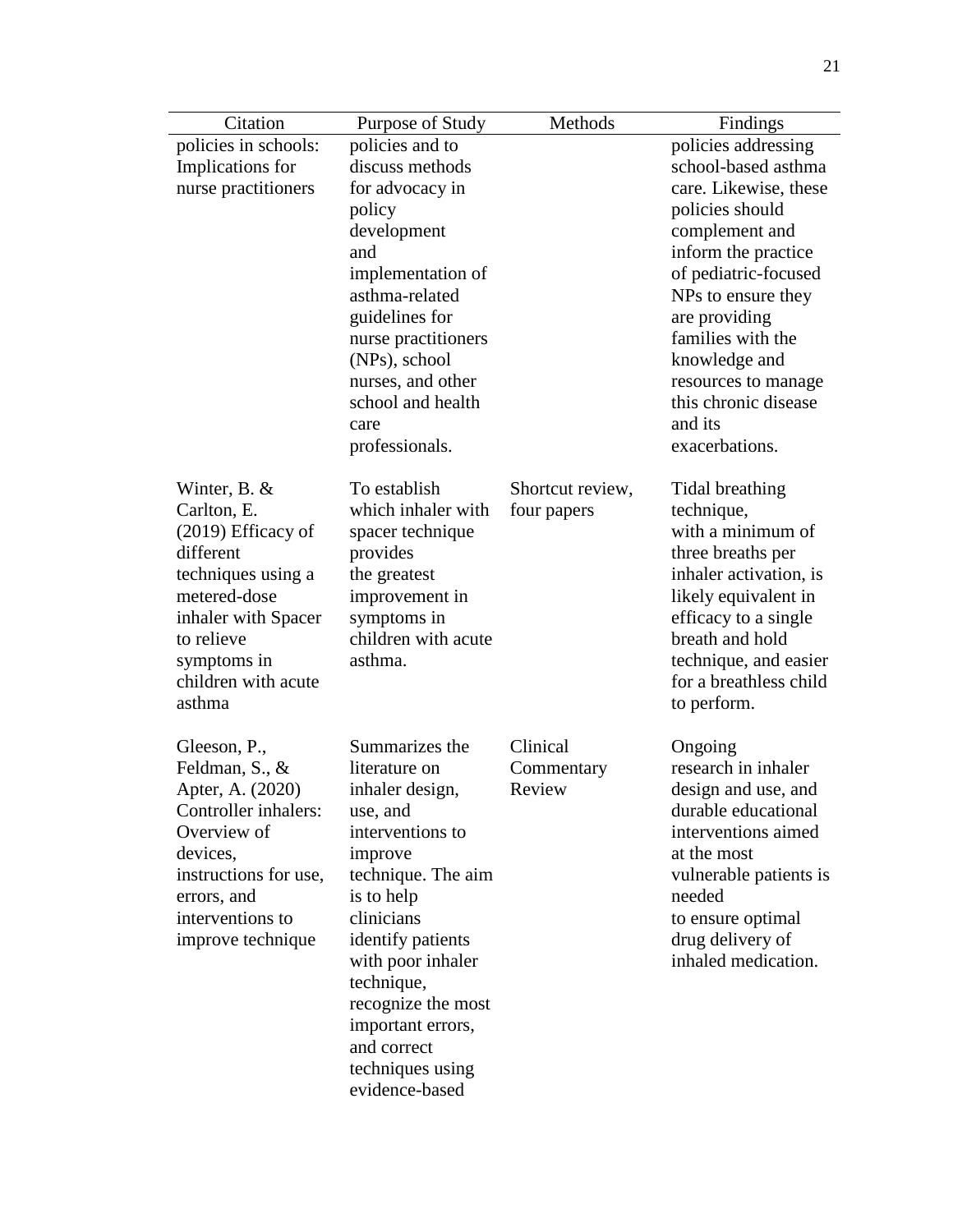| Citation                                                                                                                                                                                                                                                   | Purpose of Study                                                                                                                                                                                                                                                                                                               | Methods                     | Findings                                                                                                                                                                                                                                                                                                                      |
|------------------------------------------------------------------------------------------------------------------------------------------------------------------------------------------------------------------------------------------------------------|--------------------------------------------------------------------------------------------------------------------------------------------------------------------------------------------------------------------------------------------------------------------------------------------------------------------------------|-----------------------------|-------------------------------------------------------------------------------------------------------------------------------------------------------------------------------------------------------------------------------------------------------------------------------------------------------------------------------|
|                                                                                                                                                                                                                                                            | interventions.                                                                                                                                                                                                                                                                                                                 |                             |                                                                                                                                                                                                                                                                                                                               |
| (2018) Top 5 back-<br>to-school asthma<br>management tips<br>from the American<br><b>Lung Association</b>                                                                                                                                                  | Provide Asthma<br>Management tips                                                                                                                                                                                                                                                                                              | Informational               | Have an asthma<br>action plan, parents<br>should ensure the<br>child knows how to<br>use medication, take<br>preventive allergy<br>measures, perform<br>self carry assessment<br>tool, ensure clean air<br>at home                                                                                                            |
| Perry, T., Turner, J.<br>(2019) School-based<br>telemedicine for<br>asthma<br>management                                                                                                                                                                   | Discuss the<br>potential<br>benefits of school-<br>based asthma<br>telemedicine<br>programs, explore<br>potential<br>implementation<br>models, and<br>provide a<br>comprehensive<br>review of the<br>literature including<br>programs that use<br>telemedicine<br>in schools to assist<br>with the<br>management of<br>asthma. | <b>Literature Review</b>    | Telemedicine is a<br>feasible approach to<br>increasing access to<br>primary and<br>specialty asthma<br>care; however, there<br>is a need for<br>future randomized<br>trials to establish<br>best practices for<br>implementation of<br>telemedicine<br>programs to aid in<br>the care for<br>children in school<br>settings. |
| Burudpakdee, C.,<br>Kushnarev, V.,<br>Coppolo, $D_{\cdot}, \&$<br>Suggett, J. (2017)<br>A retrospective<br>study of the<br>effectiveness<br>of the AeroChamber<br>Plus Flow-Vu<br><b>Antistatic Valved</b><br><b>Holding Chamber</b><br>for asthma control | Compare<br><b>AeroChamber Plus</b><br>Flow Vu Antistatic<br>Valved Holding<br>Chamber<br>(AC-FV AVHC)<br>with non-antistatic<br>control<br>VHCs in terms of<br>asthma<br>exacerbations,                                                                                                                                        | Retrospective<br>data-based | The AC-FV AVHC<br>was associated<br>with lower<br>exacerbation rates,<br>delayed time to<br>first exacerbation,<br>and lower<br>exacerbation-related<br>costs when<br>compared to control<br>non-antistatic VHCs.                                                                                                             |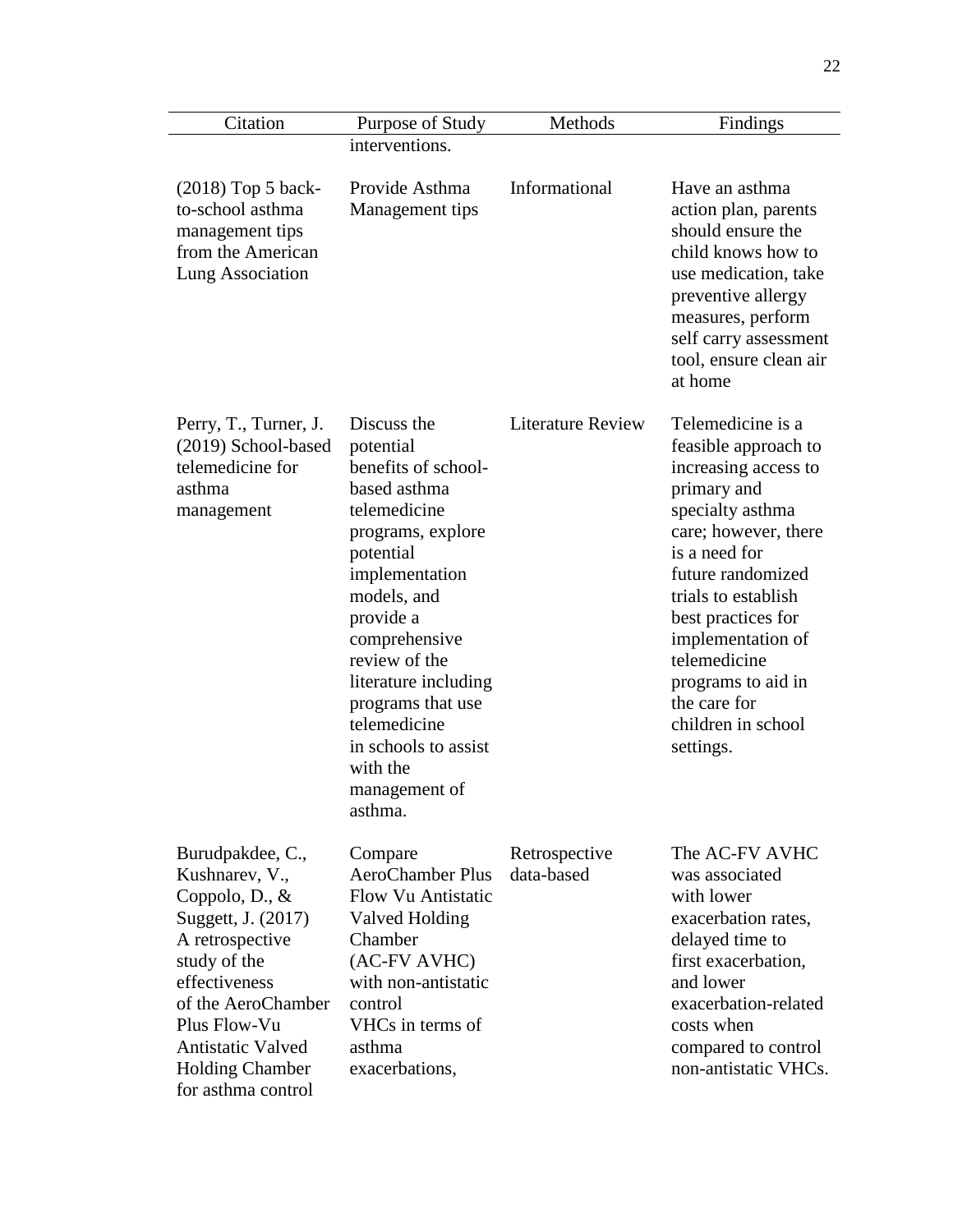| Citation                                                                                                                         | Purpose of Study                                                                                                                                                                                                 | Methods                   | Findings                                                                                                                                                                                                                                                        |
|----------------------------------------------------------------------------------------------------------------------------------|------------------------------------------------------------------------------------------------------------------------------------------------------------------------------------------------------------------|---------------------------|-----------------------------------------------------------------------------------------------------------------------------------------------------------------------------------------------------------------------------------------------------------------|
|                                                                                                                                  | resource use, and<br>cost in an asthma<br>population                                                                                                                                                             |                           |                                                                                                                                                                                                                                                                 |
| Callaghan, C.,<br>Smith, N., Barry, P.,<br>Denyer, J.<br>(2017) Development<br>of an intelligent<br>spacer<br>data logger system | Develop a Spacer<br>Data Logger<br>device to record<br>patient adherence<br>and whether<br>patients had<br>shaken the pMDI,<br>actuated it soon<br>after shaking, and<br>inhaled a sufficient<br>volume from it. | Descriprive<br>Comparison | Confirmed the<br>importance of using<br>the pMDI spacer<br>correctly by<br>actuating directly<br>after shaking and<br>inhaling the aerosol<br>from the spacer as<br>soon after actuation<br>as possible to<br>optimize the dose<br>available for<br>inhalation. |

#### **Goals, Objectives, and Mission Statement**

The goal and purpose of the project were school health nurses will: gain new knowledge regarding asthma and the best-practice use of aerosol spacers with asthma inhalers, recognize the value of utilizing a spacer with an asthma inhaler, and have the confidence to suggest the use of and explain the rationale behind the use of a spacer with an asthma inhaler.

The objectives needed to reach the goal were multifaceted. The outcomes objective was: after completing the educational module on best-practice use of aerosol inhalers, the school health nurses will express an increase in knowledge regarding asthma and the best-practice use of aerosol spacers with asthma inhalers demonstrated from their responses in an online survey utilizing a Likert Scale while acknowledging the value of utilizing a spacer and expressing the confidence to suggest the use of and explain the rationale behind the use of a spacer on the Likert scale survey. The process outcomes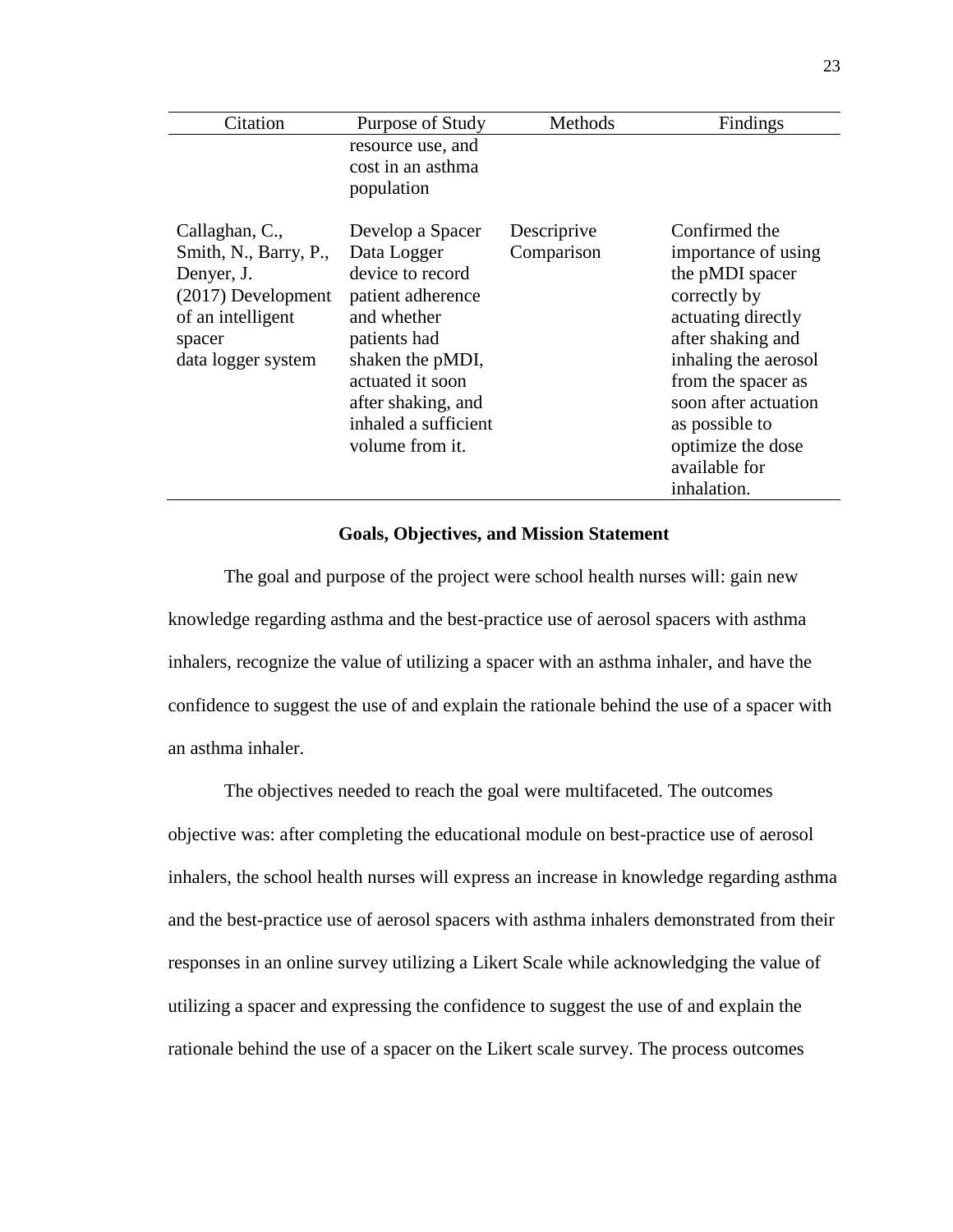listed below included specific steps the project leader took to achieve the outcome objective.

#### **Process Outcome**

- The project leader would secure a full project team/committee by September 30, 2020.
- The project leader would complete DNP project Theoretical Underpinnings, by September 20, 2020.
- The project leader would complete DNP project Work Planning, by September 30, 2020.
- The project leader would complete the DNP project Planning for Evaluation by October 16, 2020.
- The project leader would incorporate feedback from the DNP Project Chair, finalize the DNP Project Proposal for approval, and prepare to submit it to IRB by October 31, 2020.
- The project leader would complete DNP project Implementation by March 31, 2021.
- The project leader would complete the DNP project Interpretation of the Data by May 31, 2021.
- The project leader would complete the DNP project Utilization and Reporting of Results by June 27, 2021.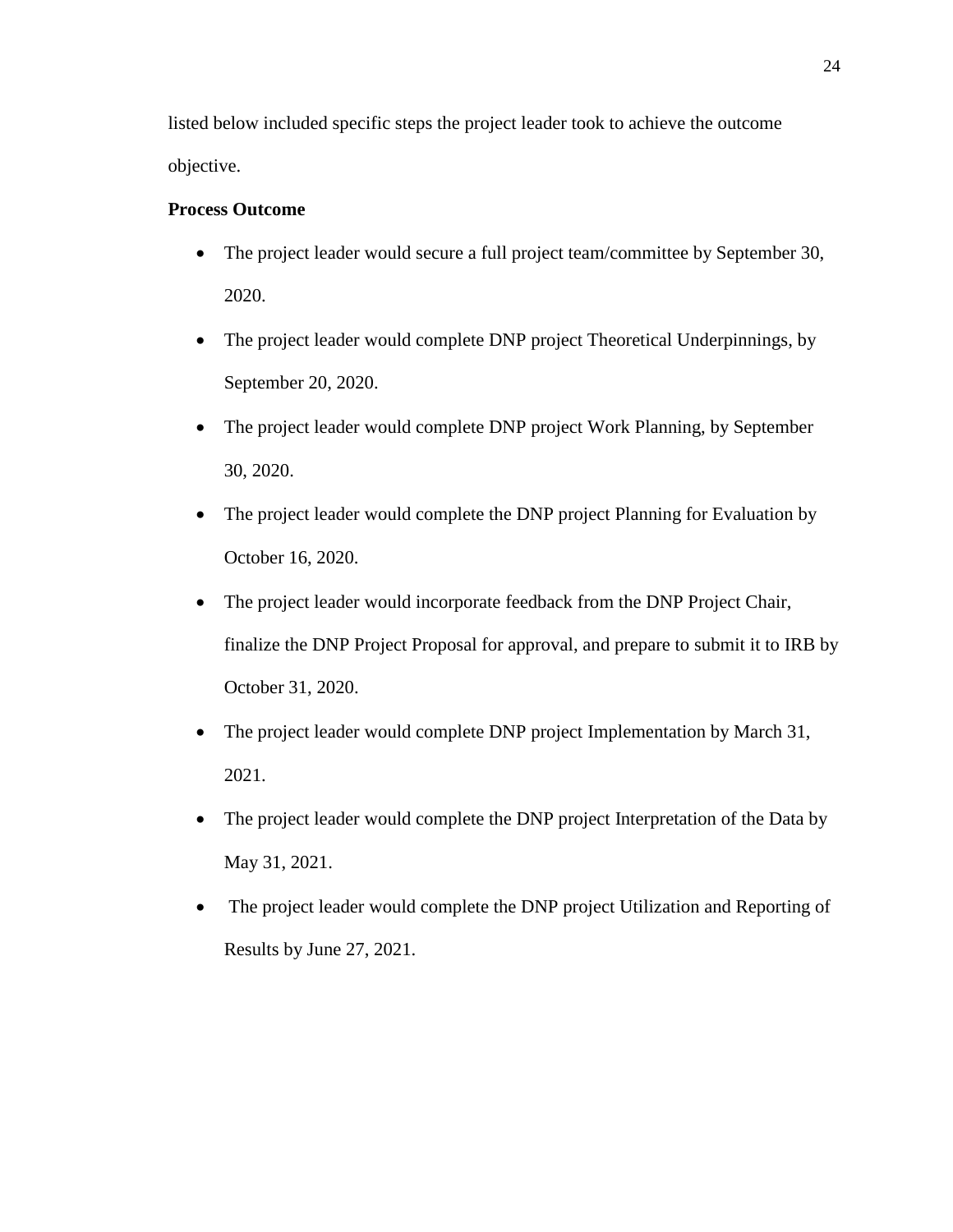#### **Mission**

The mission of the project was to promote superior inhaler medication distribution to the lungs of school-age students with asthma to prevent asthma flare-ups, reduce student absenteeism, and decrease emergency room visits.

#### **Theoretical Underpinnings**

A scholarly DNP project requires a solid theoretical foundation. Theoretical underpinnings create a framework for the DNP student to utilize as a guide when planning the project steps. The theory that guided this DNP project, a learning module intended for school health nurses, was Knowles' Adult Learning Theory. Knowles' andragogy theory gives insight into the principles of adult learning by understanding adult learners need collaborative and interactive learning experiences that will apply to their real-world problems (Allen, 2016).

Knowles introduced the term andragogy, the art, and science of teaching adults, in the United States in the1970s. Before this, the term pedagogy had been utilized in the United States to describe the art and science of teaching children. In education, pedagogy describes an educational system whereby the teacher has control and responsibility for the full aspects of learning to include content, evaluation, and teaching strategies (Utley, 2011). Knowles' term andragogy recognizes adults have unique and different learning needs compared to children. The term adult, according to Knowles, is defined from a psychological perspective as a person who performs roles in society that demonstrate personal responsibility such as an employee or citizen (Utley, 2011). When first introduced, the idea of andragogy was groundbreaking, sparking research and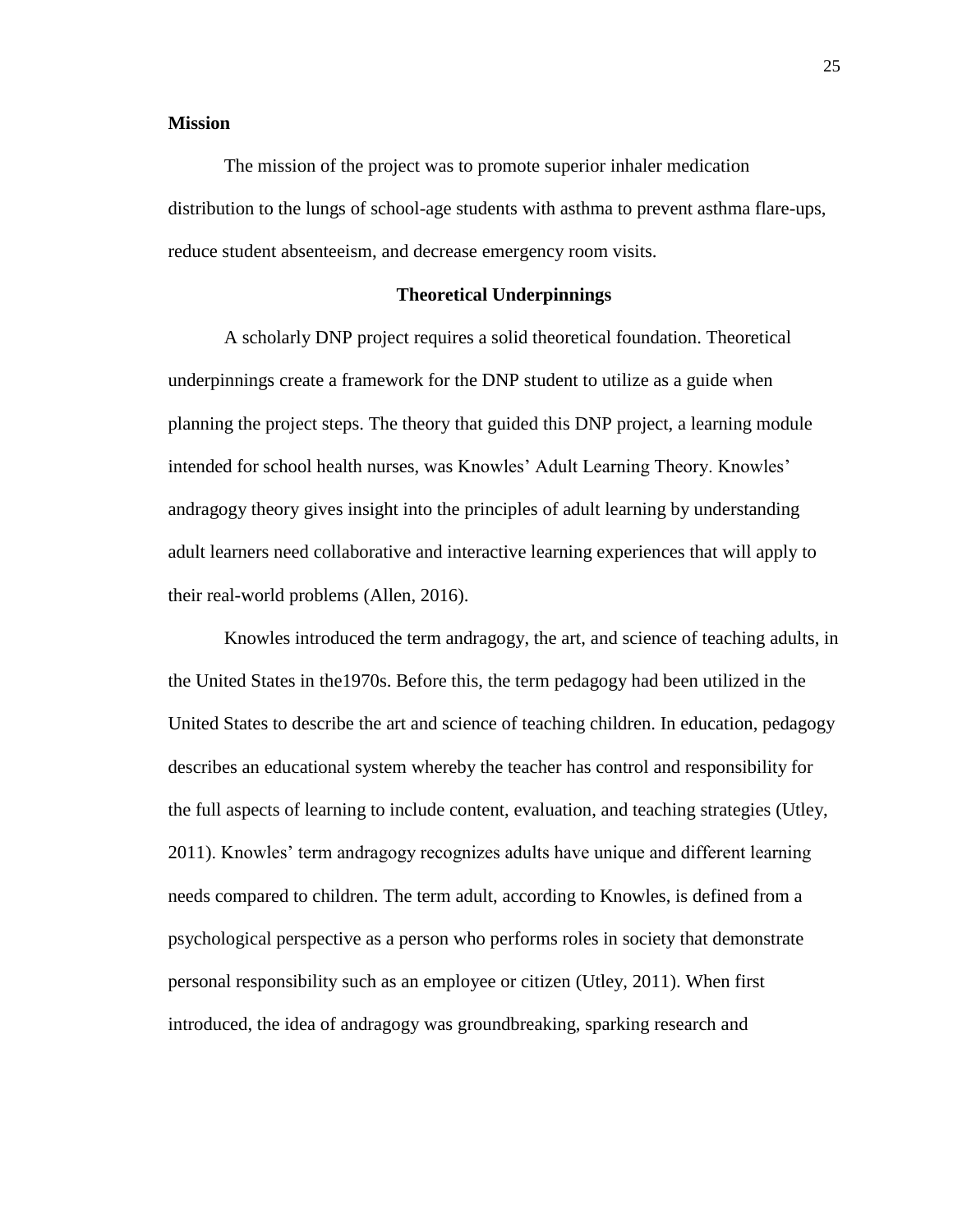controversy (Knowles et al., 2015). Knowles' ideas triggered revolutionary thoughts in adult education and workplace learning.

The Adult Learning Theory and its assumptions were significant to nursing and this project as nurses in the workplace must keep up with continuing education for the entirety of their careers. One of the Adult Learning Theory assumptions was the idea of self-concept. Knowles notes adults move from being dependent on others to self-direction as they mature (Kurt, 2020). This assumption resembles Benner's Novice to Expert model in nursing. Benner's model notes how nurses developed skills and understanding of patient care over time while moving through five stages of proficiency. The Benner stages favor the Adult Learning Theory's idea of adult learners becoming more independent and self-directed in their thinking as the nurse does when moving through the Novice to Expert stages (Kurt, 2020). Knowles viewed becoming an adult as a process that is achieved by stages as the individual learner accepts increasing responsibility for their life and becomes self-directed whereby Benner's five stages mirrored this process as the nurse moves from novice, advanced beginner, competent, proficient, and finally, expert (Utley, 2011).

Another way the Adult Learning Theory is significant to nursing can be observed in Knowles' assumption that adult learners have a "need to know" attitude. Nurses learn to critically think and use clinical judgment about patient situations from data collection via health assessment and analyzing diagnostic data. According to Knowles, adult learners need to know the why, what, and how of a situation as well as pull out the valuable and useful portions of what is being taught (Utley, 2011). Similarly, nurses must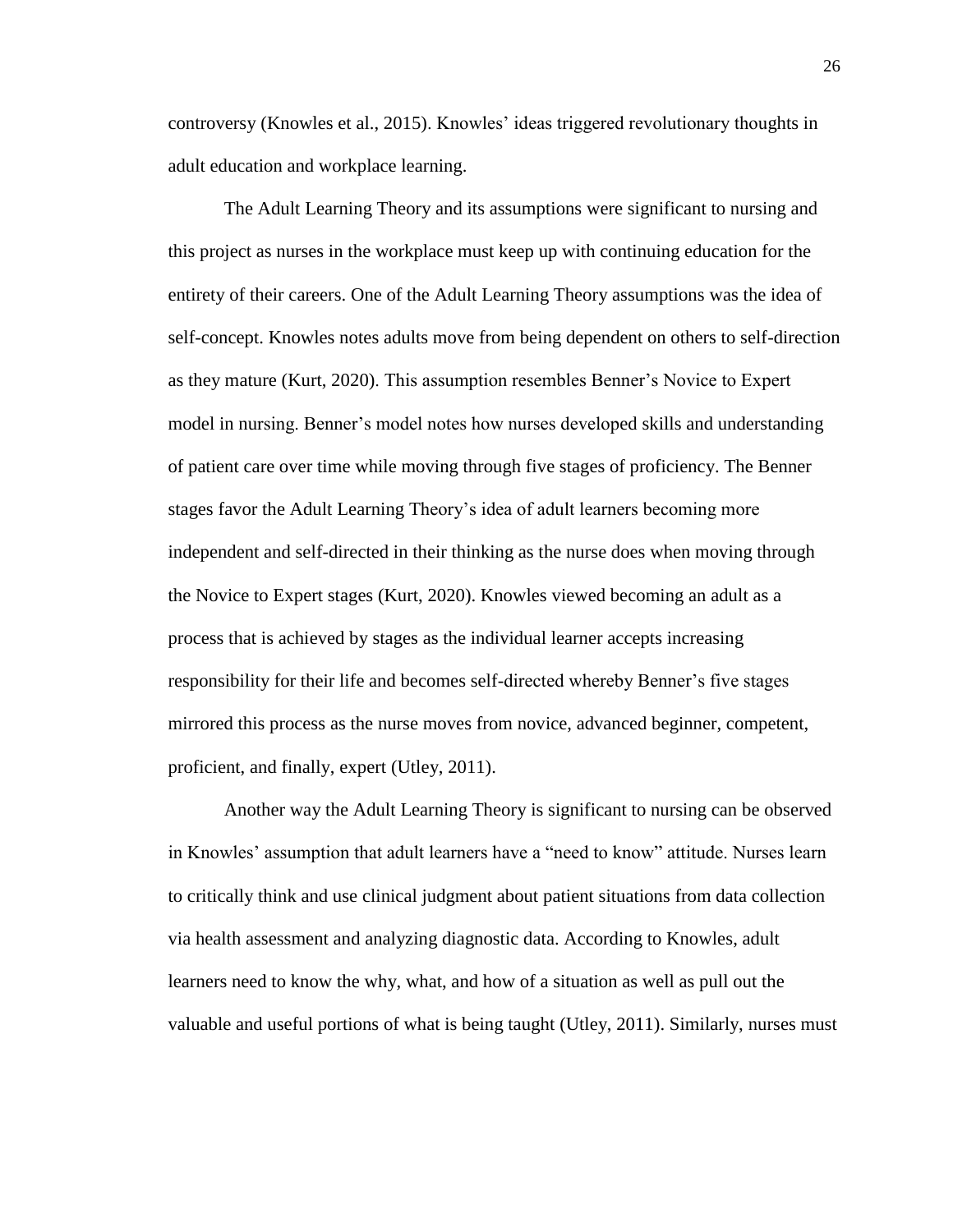sift through a variety of data to determine what is the most important "need to know" information to care for a client.

Other assumptions of Knowles' focus were the adult learner's readiness to learn and orientation to learning. According to Knowles, an adult's readiness to learn is enhanced by their need to acquire knowledge and skills for new roles such as a new career (Utley, 2011). Nurses are in a never-ending state of learning from the moment they step out as new graduates. Nurses must maintain a state of readiness to acquire new knowledge and skills throughout their careers. The need to be safe patient care providers and patient advocates enhances a nurse's readiness to learn new concepts or skills throughout their career. Secondarily, Knowles' "orientation to learning" assumption describes how adults are problem-centered learners as opposed to subject-centered learners as problem-centered learning provides more meaning to them (Utley, 2011). This assumption corresponds to how nurses use the nursing process and critical thinking along with clinical judgment in decision-making regarding a patient-centered problem. Nurses are trained to weed through data to identify problems in need of nursing or medical interventions.

The project leader's doctoral project was a learning module aimed at school health nurses who cared for students with asthma. The project leader applied the Knowles Adult Learning Theory when creating the learning module. Specifically, the project leader started by presenting the module topic as relevant and useful to their careers as school health nurses by providing the most recent data on school health asthma encounters across North Carolina along with data surrounding missed school days and hospitalization from childhood asthma. Knowles posits that adult learners retain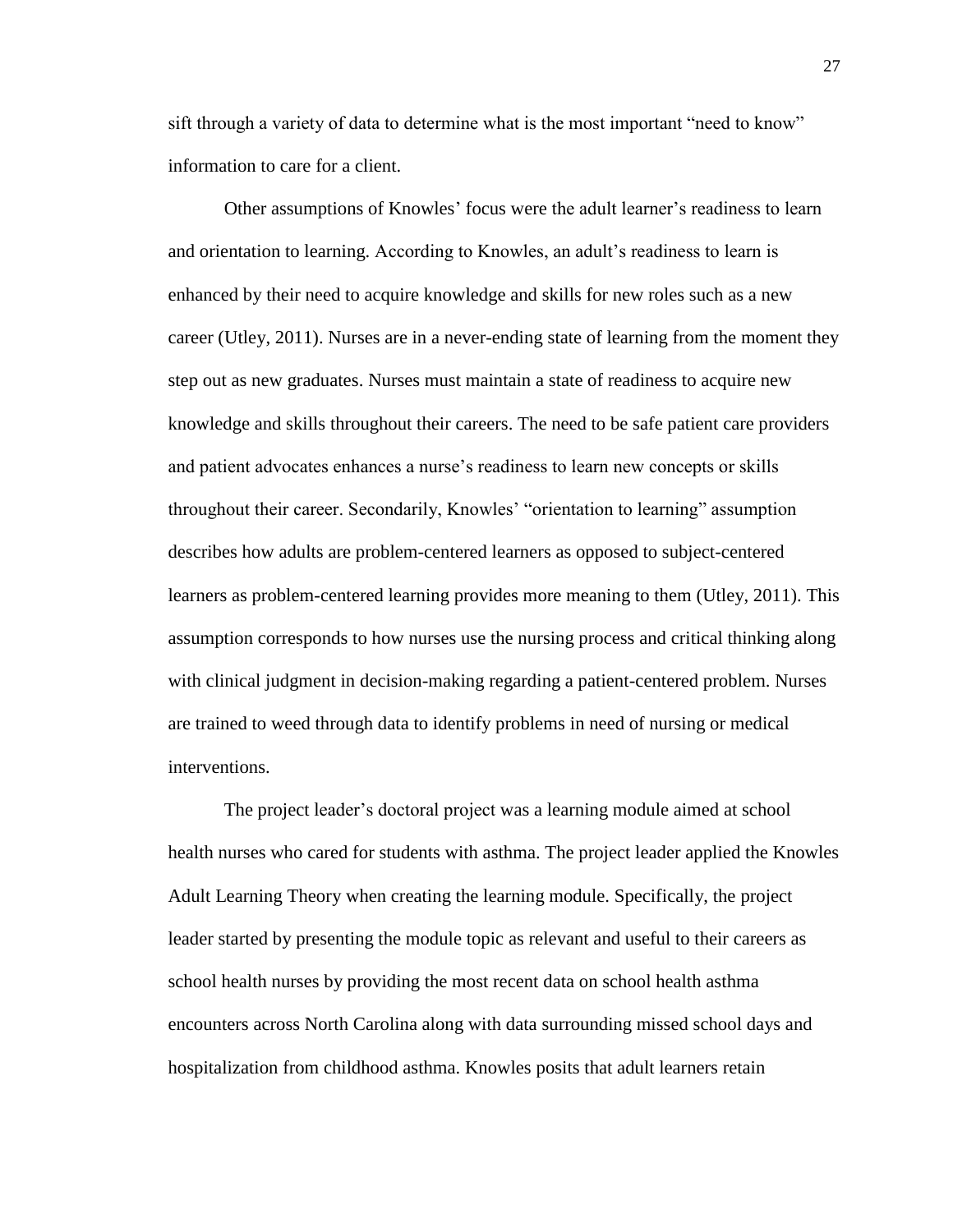information best when it is relevant and useful to them and teachers should explain the reason for learning the topic (Kurt, 2020). The module provided data-driven background information that tapped into an adult's intrinsic motivation to learn (Kurt, 2020). By creating a self-paced learning module, the project leader applied Knowles' idea that the success of an adult learning program relied on autonomous, self-directed learning that challenged the adult learner at their intellectual ability (Kurt, 2020).

As indicated by Knowles, self-directed adult learners like to take the initiative to assess their own needs and create goals (Kurt, 2020). The intrinsic motivation of an adult learner prompts the nurse to examine their present knowledge level and prepares them to gain new knowledge or build upon what they already know. The learning module presented a problem, which in short was the need for additional asthma and inhaler/spacer education. The project leader presented the problem as relevant and useful to their chosen career as a school health nurse per the assumptions and principles of the adult learner (Utley, 2011).

Nurses in all work settings are subjected to continuing education and adult learning for the entirety of their careers. The project leader utilized Knowles' Adult Learning Theory, andragogy, along with its assumptions to guide the doctoral project. The learning module for school health nurses followed learning theory principles for adult learners. This learning module ensured up-to-date best-practice information was shared regarding asthma inhalers and spacers.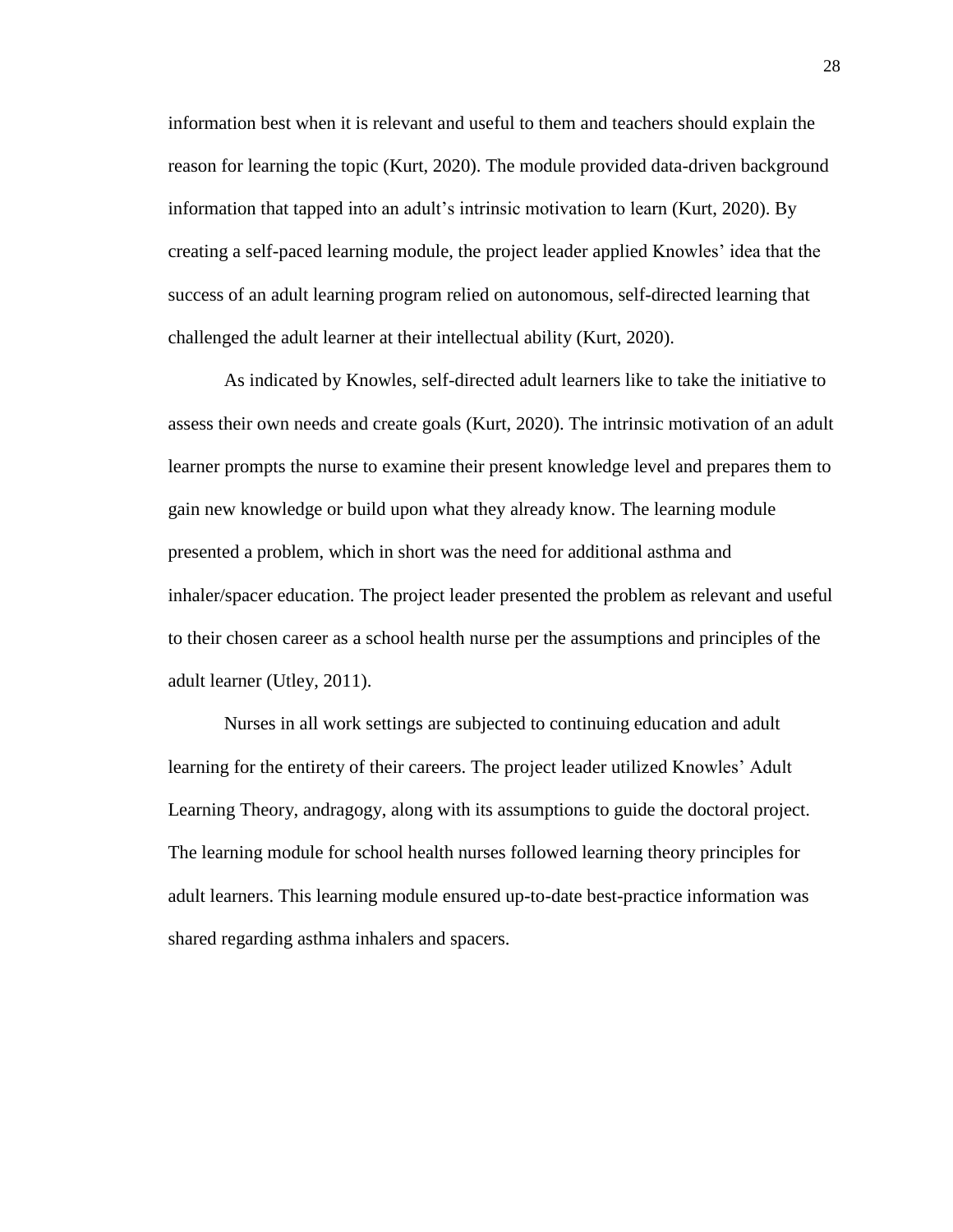#### **Work Planning**

The DNP project offered a learning module to school health nurses in a large urban county in North Carolina. The learning module offered background information regarding asthma and school-age students to include research stating asthma is the most common chronic health condition reported to school nurses and is the leading cause of student absenteeism in the state (North Carolina Department of Health and Human Services, 2018-2019). In addition, recent data suggesting one-third of school-age children live with uncontrolled asthma was included in the module to reiterate the need for the Project Leader's chosen topic (Lozier et al., 2019). A large systematic review from 55 studies involving 6,304 healthcare professionals suggested a substantial majority of the healthcare professionals do not use inhalers properly, including spacer use, and inhaler technique skills have worsened in recent years (Plaza et al., 2018). Thus the project leader's clinical problem for quality improvement was "nurses have inadequate knowledge of the use of asthma inhalers and spacers." The project leader developed a learning module on the use of asthma inhalers and spacers aimed towards school health nurses. After completing the learning module, the school health nurses completed a 9 question agreement Likert scale survey for data collection.

The major milestones of the project included, Institutional Review Board (IRB) submission, IRB approval, creation of the learning module, offering of the module to school health nurses, data analysis, results write-up, and dissemination. The timeline began with the project leader's submission to IRB by November  $30<sup>th</sup>$ , 2020, and receiving IRB approval by mid-January of 2021. The project leader created and rolled out the learning module in mid-May 2021. Data analysis and results write-up took place from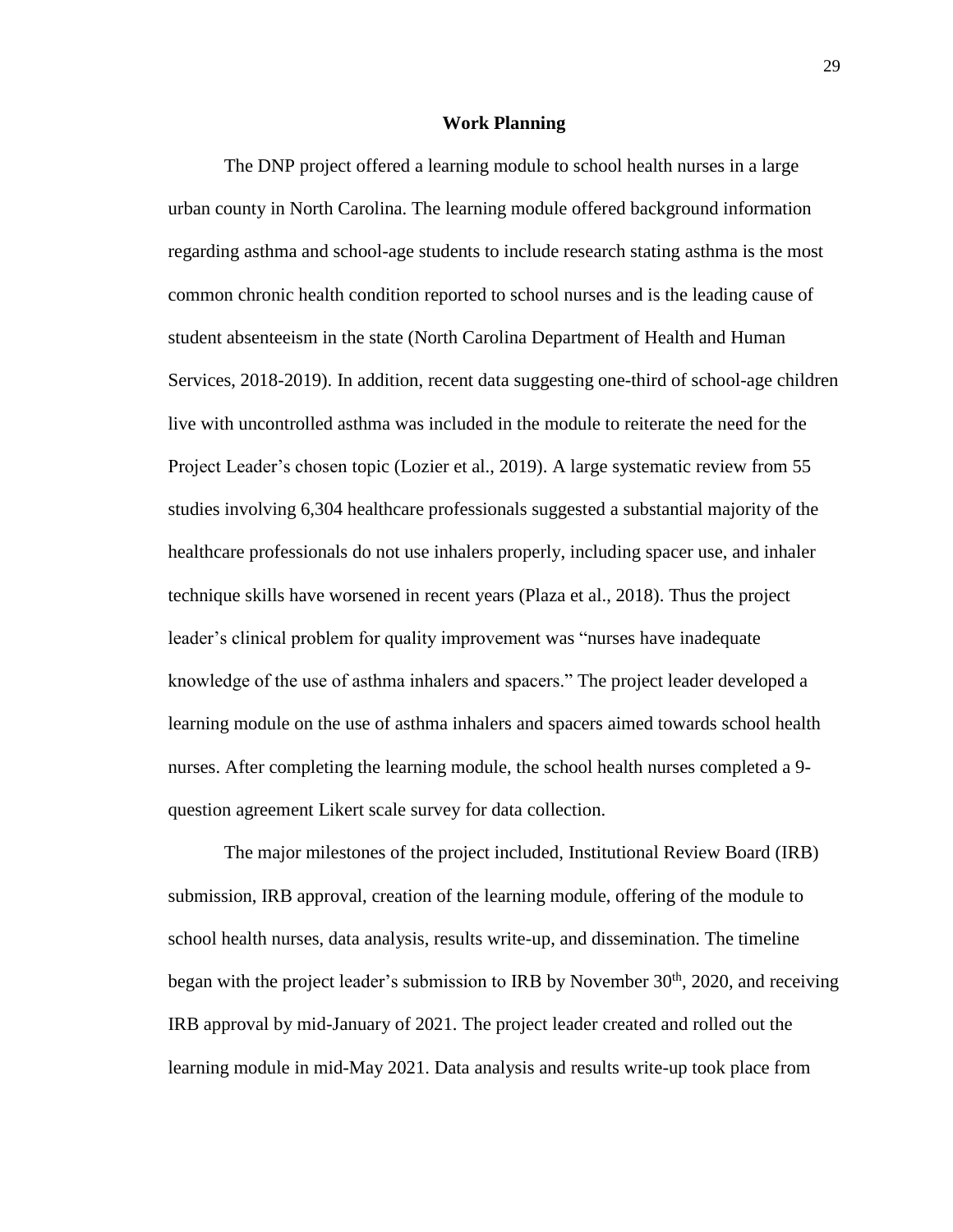May-July of 2021. Project results were disseminated via written, oral, and electronic dissemination in July 2021. For the DNP Project, the project leader utilized the Excel Gantt chart, Figure 1, to assist with project management.

#### **Figure 1**



#### *Work Planning Gantt Chart*

Developing and maintaining a budget is an important step when developing a doctoral project. When considering the budget for this project, the resources needed were minimal due to the nature of the remote learning project. Because the project leader created an online learning module in Canva from their home, using their personal computer, and equipment, there were no costs associated with creating the project.

Although the project leader did spend \$400 for a year's subscription to SurveyMonkey® for data collection and analysis. Communication resources were readily available with nurses and committee members via email, phone, or zoom conferencing. The nurses participated in the project voluntarily and required no compensation. Despite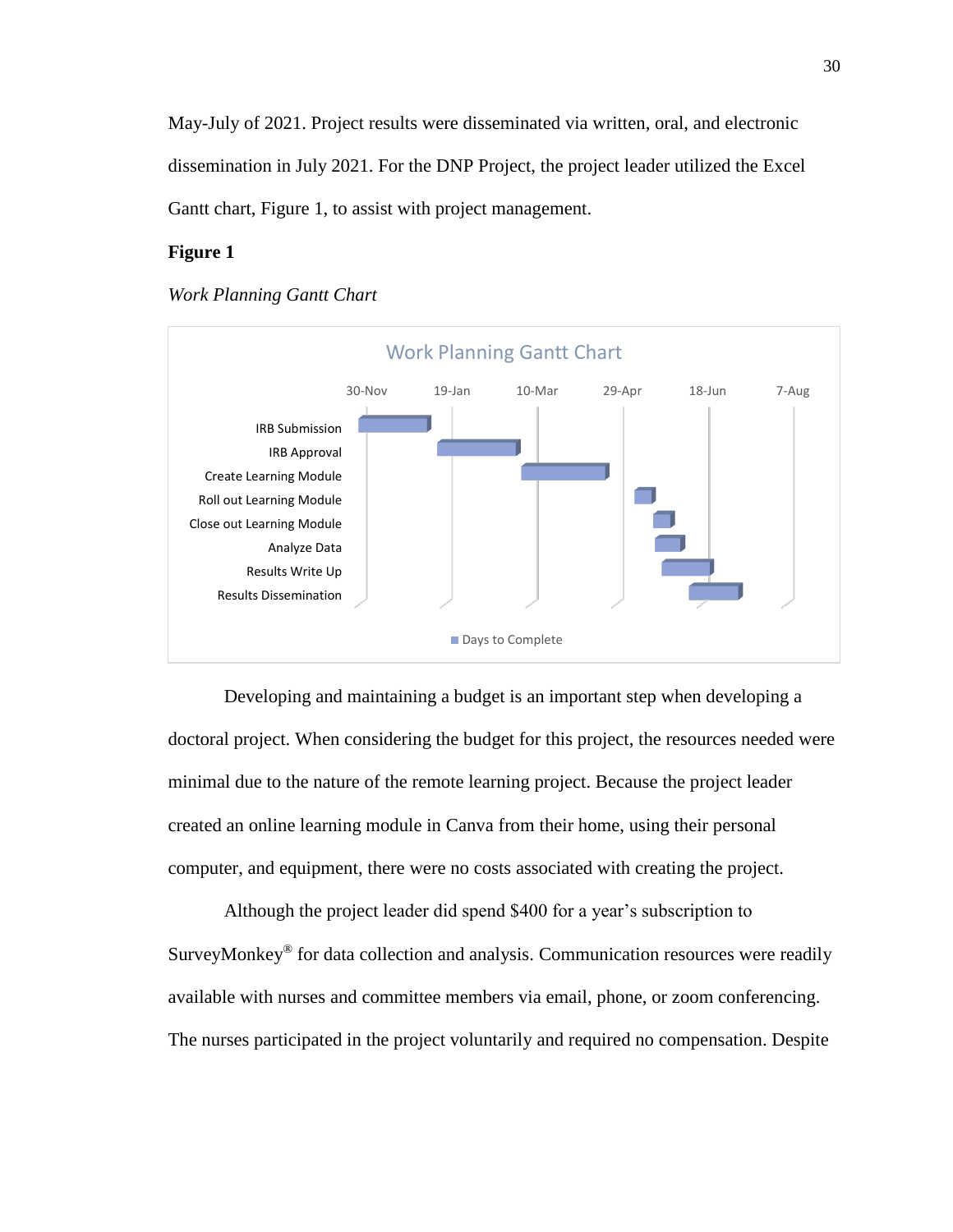strict restrictions in place for COVID-19, the online remote learning module was created and distributed without difficulty and budgetary needs.

#### **Planning for Evaluation**

Planning for the evaluation of the outcomes for the DNP project was a foundational step in the undertaking. The evaluation provides clarity for the project while measuring outcomes determines whether the project is successful (Zaccagnini et al., 2021). The project leader collected data to measure agreement in school health nurses regarding new knowledge attained concerning asthma spacers and the confidence school health nurses demonstrate to recommend asthma spacers to students, families, and practitioners after completing an online learning module.

At first creation, the clinical quality improvement project would have assessed school nurses' knowledge of the online learning module content twice and compared the results. There was early planning for a pre-and post-test questionnaire to assist with evaluating the outcomes. But, as the project progressed, the evaluation method was modified to a 9-question Likert scale evaluation questionnaire to be administered once after the completion of the online learning module. The outcomes the project leader hoped to achieve were increased knowledge of and a high confidence level to recommend aerosol spacers by the school nurses.

The following logic model demonstrated how the program worked. The inputs encompassed knowledge of and confidence to recommend aerosol spacers with asthma inhalers. The outputs included the online learning module and the immediate data results. The outcomes entailed increased knowledge of aerosol spacers and high confidence to recommend.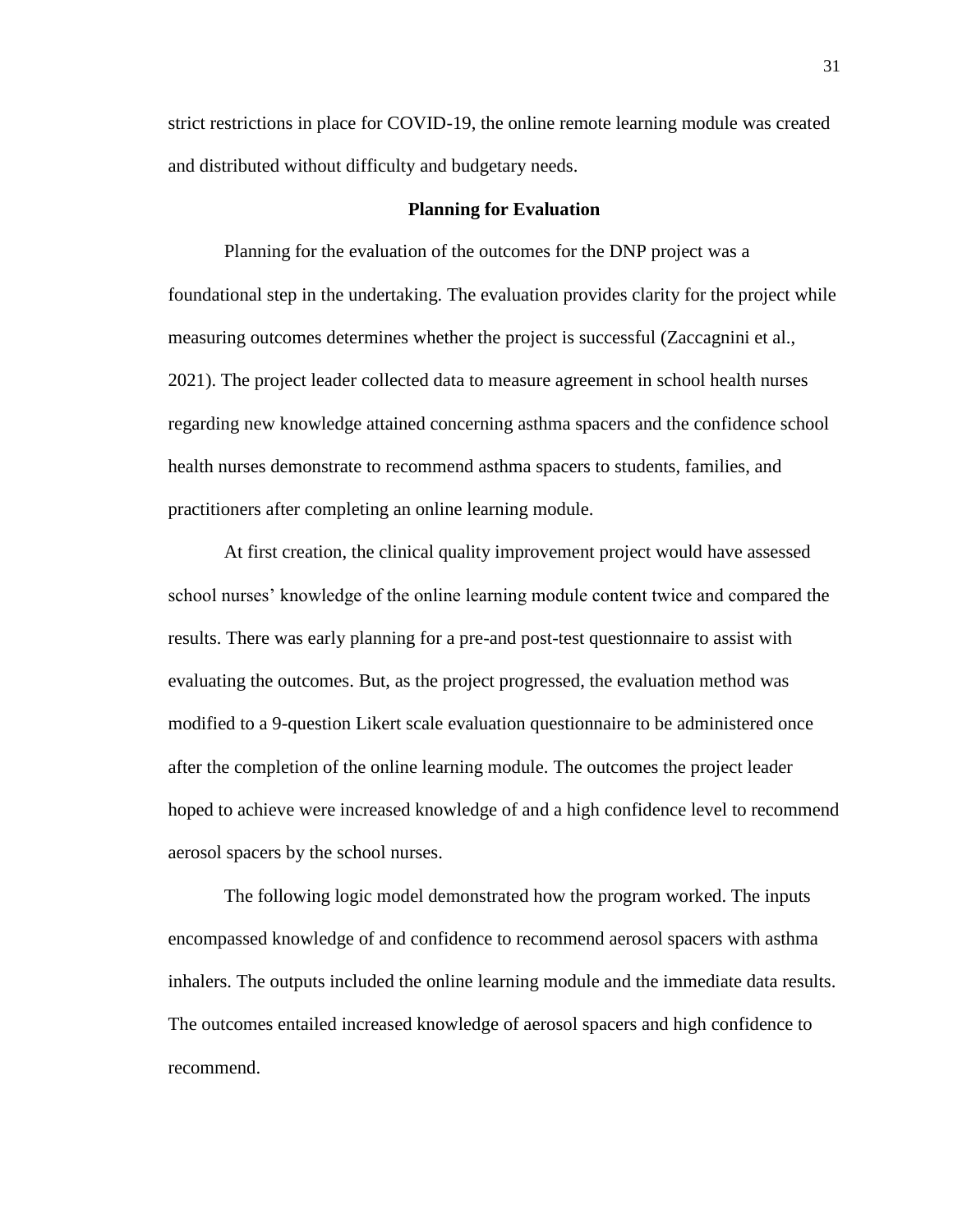#### *Inputs, Outputs, and Outcomes*



A Likert scale uses a numerical series to represent possible responses along a continuum (Emerson, 2017). Data collection via a Likert scale is easy to collect and report. The Likert scale for the DNP project had an odd number of response categories as this served the purpose of providing a central neutral response and an equal number of positive and negative responses above and below the neutral point (Emerson, 2017). The Likert scale assigned numbers 1-5 as follows: (1) Strongly Disagree, (2) Disagree, (3) Undecided, (4) Agree, and (5) Strongly Agree.

Free sp<br>
and A<br>
continuum<br>
report. Tl<br>
this serve<br>
positive a<br>
Likert sca<br>
Undecide<br>
A<br>
effectiver<br>
amount c<br>
evaluatio<br>
nurses af<br>
leader. Tl<br>
spacers w<br>
practice. As stated, the project leader created an evaluation plan to identify the effectiveness of the DNP project implementation. The DNP project focused on the amount of knowledge and confidence levels concerning asthma aerosol spacers. The evaluation plan consisted of nine Likert scale questions administered to school health nurses after the completion of the online learning module, also created by the project leader. The project leader hoped the new knowledge would ingrain the use of aerosol spacers with asthma inhalers into the framework of the school health nurses' professional practice.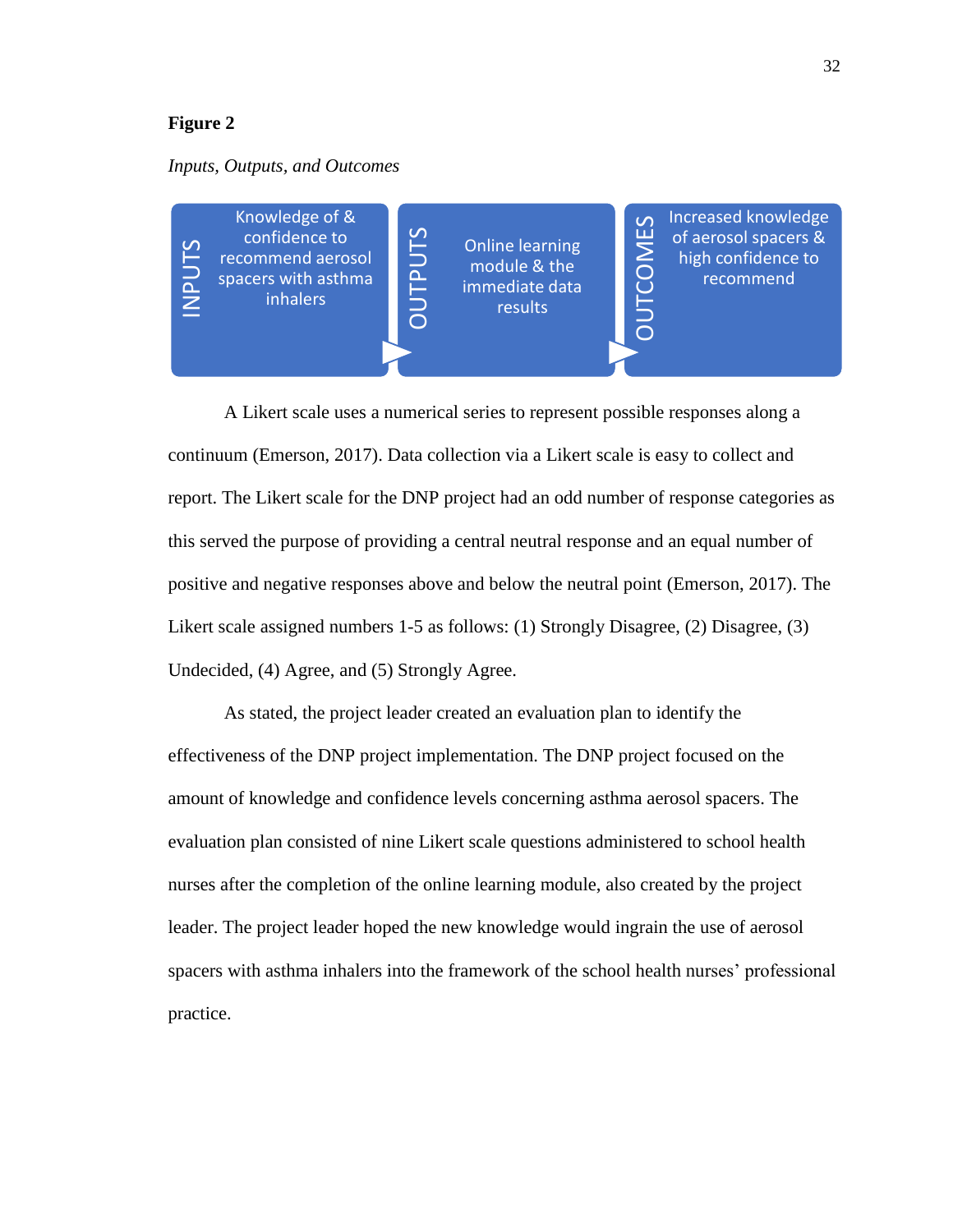#### **Implementation**

Implementing the DNP project was an exciting effort. The project leader received DNP project approval from the IRB at the University and approval from the research committee at the facility used for implementation. After weeks of planning, recording the online learning module, and waiting for IRB and Research Committee approval, the project leader began implementation of the online learning module to the selected school health nurses in May 2021. An email explaining the DNP project, an invitation to participate, informed consent, and links to the online learning module were sent out by a member of the project leader's DNP committee to potential participants.

#### **Threats and Barriers**

A threat to the project included extended time in the IRB and research committee approval process. A barrier to the project was the lack of participation by the school health nurses as there were 50 participants out of approximately 150 school health nurses. The lower than anticipated response rate may have been due to the timing of project implementation in relation to the school health nurses' academic school year and other activities. Implementing the project in May of the academic school year posed a challenge as there are many end-of-year meetings and responsibilities for the school health nurses.

An unforeseen threat was discovered just before the project roll-out. A county survey was to be emailed out to the potential project participants on the same date selected as the DNP project implementation date. It was decided to remain with the original DNP project implementation date due to the county survey remaining open for 3 weeks. An additional threat as discussed in the Monitoring and Implementation section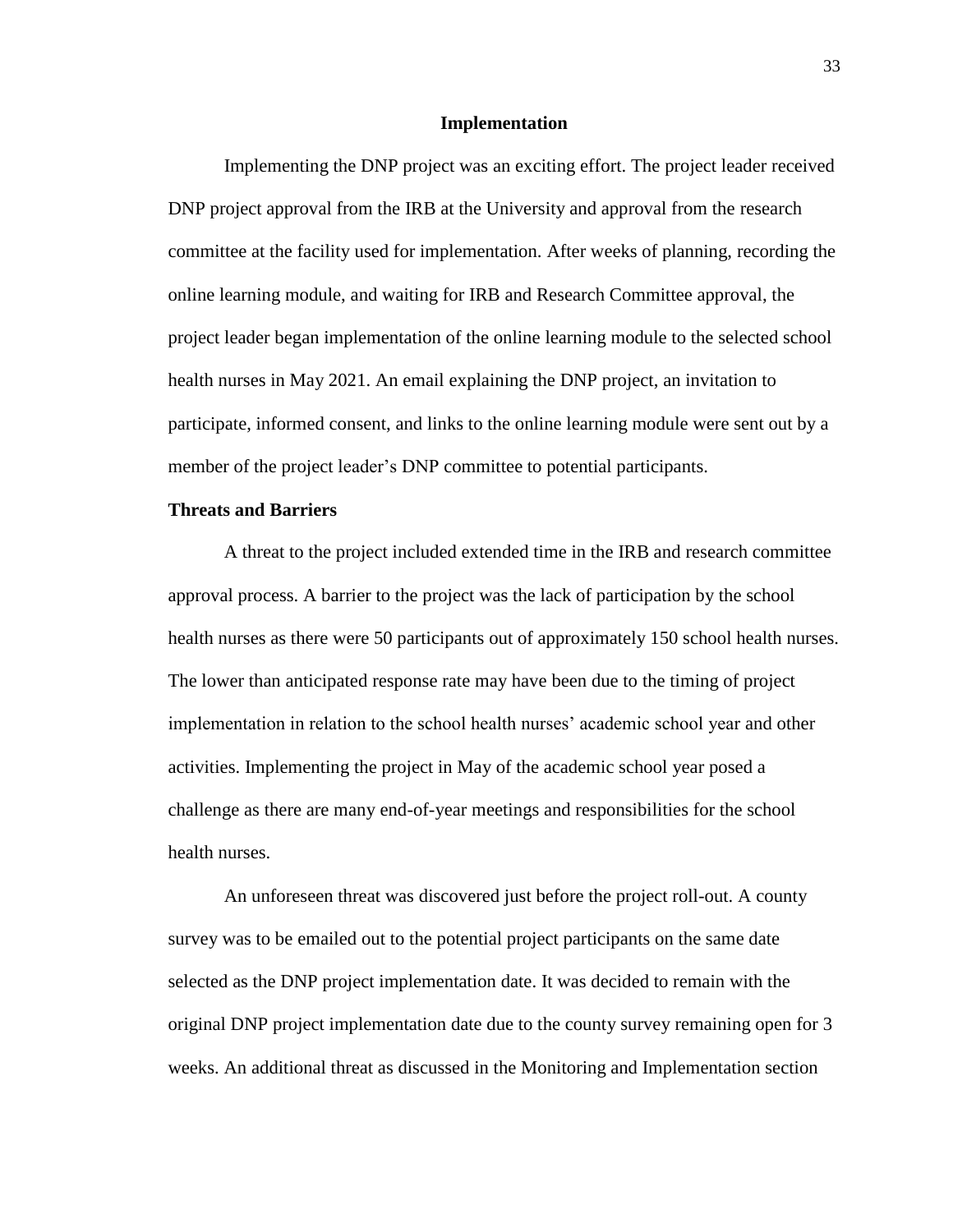was the fact that two additional important emails, one regarding nurse's week and the other from the School Health Nursing Leadership Team were sent out on the same day as the initial project email. Thus, fewer results were gathered during the first 5 days of the project than expected.

#### **Monitoring and Implementation**

The Project Leader utilized SurveyMonkey® to monitor the number of school health nurses who completed the learning module. The post-learning module survey completion data provided by SurveyMonkey® gave the project leader insight as to how many nurses were viewing and participating in the project daily. On the third day of project implementation, there were 19 completed post-learning module surveys. In a follow-up discussion with the DNP committee member employed at the implementation facility, it was discovered the potential participants not only received the county-wide employee survey via email but also two emails regarding nurse's week and an email from the school health nursing leadership team on the same day. Thus, the DNP project email was one of many emails received by potential participants on the date of implementation.

On day 5 of implementation, an email reminder containing the previous project information was sent to the school health nurses by the selected committee member. The email was sent out on a Friday. Sending the email reminder out on a Friday as opposed to a Monday was a beneficial strategy to attract attention and participation. The second 5 days of implementation resulted in over double the number of participants compared to the first 5 days.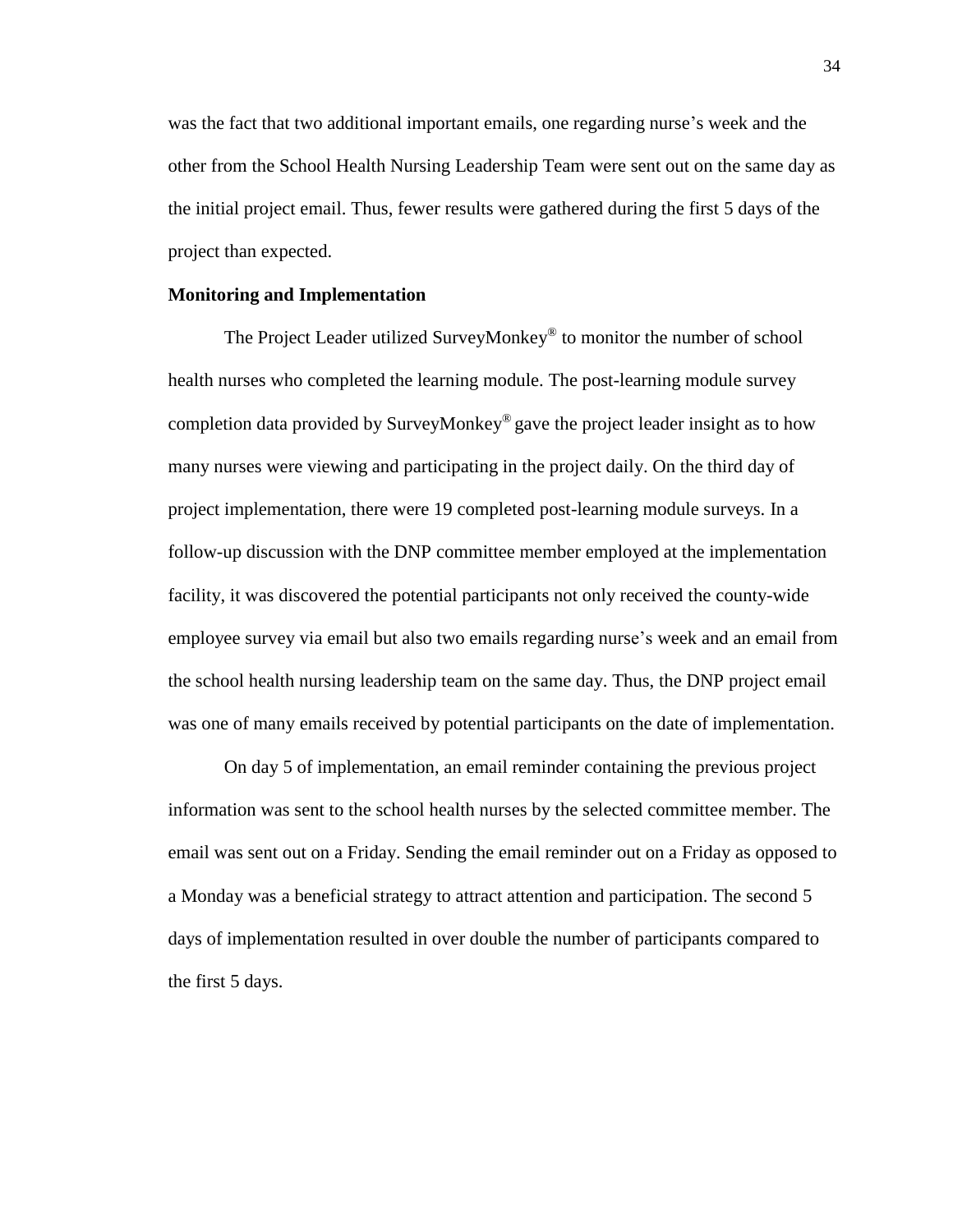#### **Project Closure**

The implementation phase of the DNP project closed 10 working days after implementation began. Survey responses were gathered from 50 school health nurses. The survey collection was closed for future responses on the SurveyMonkey<sup>®</sup> website. An email was sent to the DNP committee member employed at the implementation facility thanking them for their efforts and participation in the project. The project leader also informed the committee member of the final number of survey participants and provided the project survey results.

Reflecting on the project implementation phase, the project leader recognized having an anonymous learning module and anonymous survey left the project leader in the background during the implementation phase. Although the project leader knew anonymity was the best option, it was difficult to remain mostly idle during the implementation of the project. The project leader trusted in the judgment of the committee member at the implementation facility.

#### **Interpretation of Data**

The DNP research study was conducted using a quantitative design approach to examine school health nurse's knowledge of asthma and the use of aerosol spacers. A 9 question survey using a Likert scale was used as the post-learning module survey to determine if there was an increase in school health nurse's knowledge of asthma and aerosol spacers, an increase in confidence levels to recommend aerosol spacers, and an increase in confidence levels to teach the benefits of an aerosol spacer to students, families, and practitioners of school-age students after the completion of an online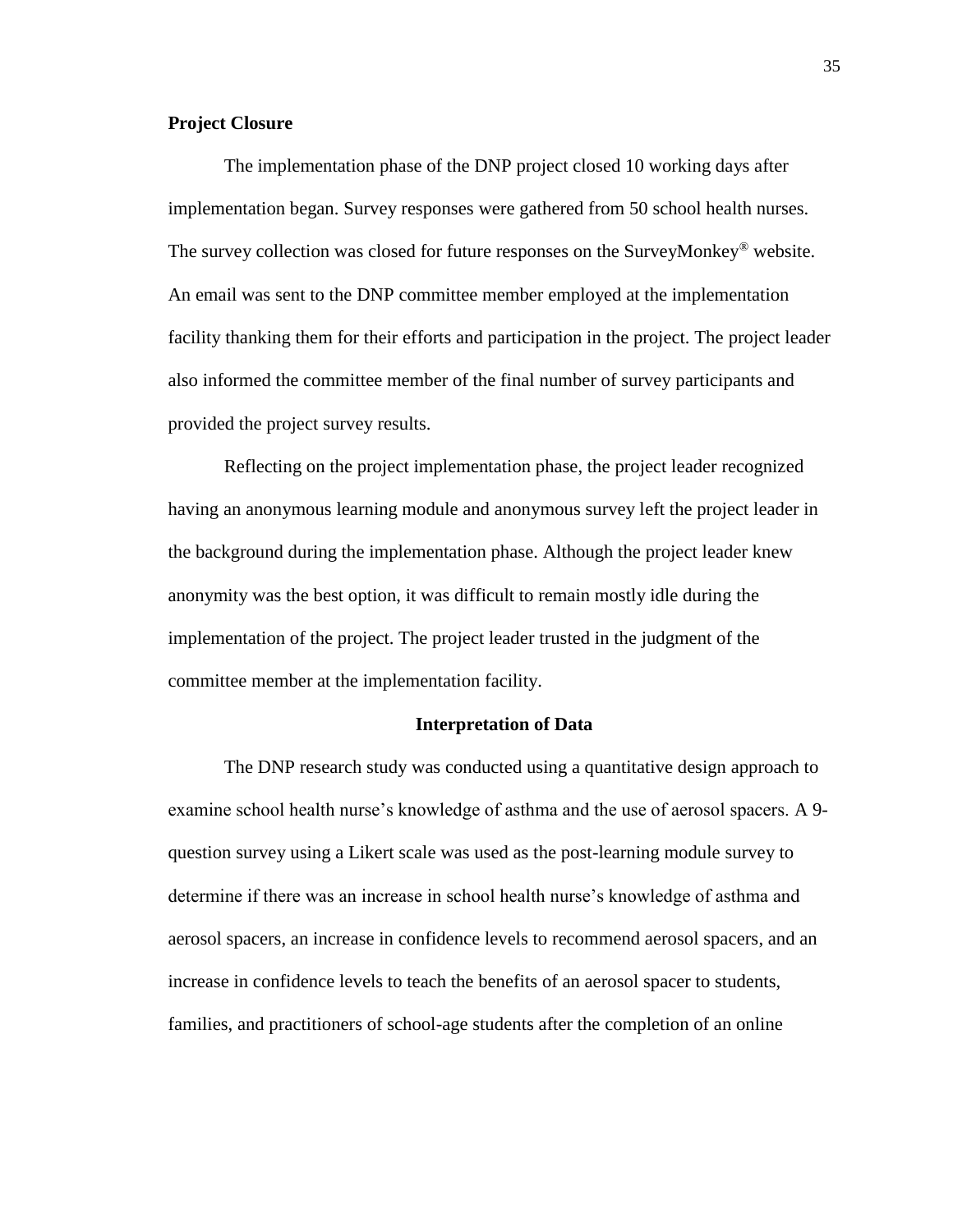learning module. The online product SurveyMonkey® was utilized to collect data and analyze the results.

#### **Quantitative Data**

A total of 50 school health nurses participated in the learning module and subsequent post-module survey**.** Each of the nine Likert scale questions from the survey offered insight into answering the DNP project question. Question 1 investigated gaining new knowledge regarding asthma in school-age students. A total of 12 nurses (24.49%) strongly agreed with question 1 while 31 nurses (63.27%) agreed with the statement. Of the participants, three nurses (6.12%) disagreed with question 1 while three nurses (6.12%) strongly disagreed. One participant did not respond to question 1.

#### **Figure 3**

*Question 1 Results*

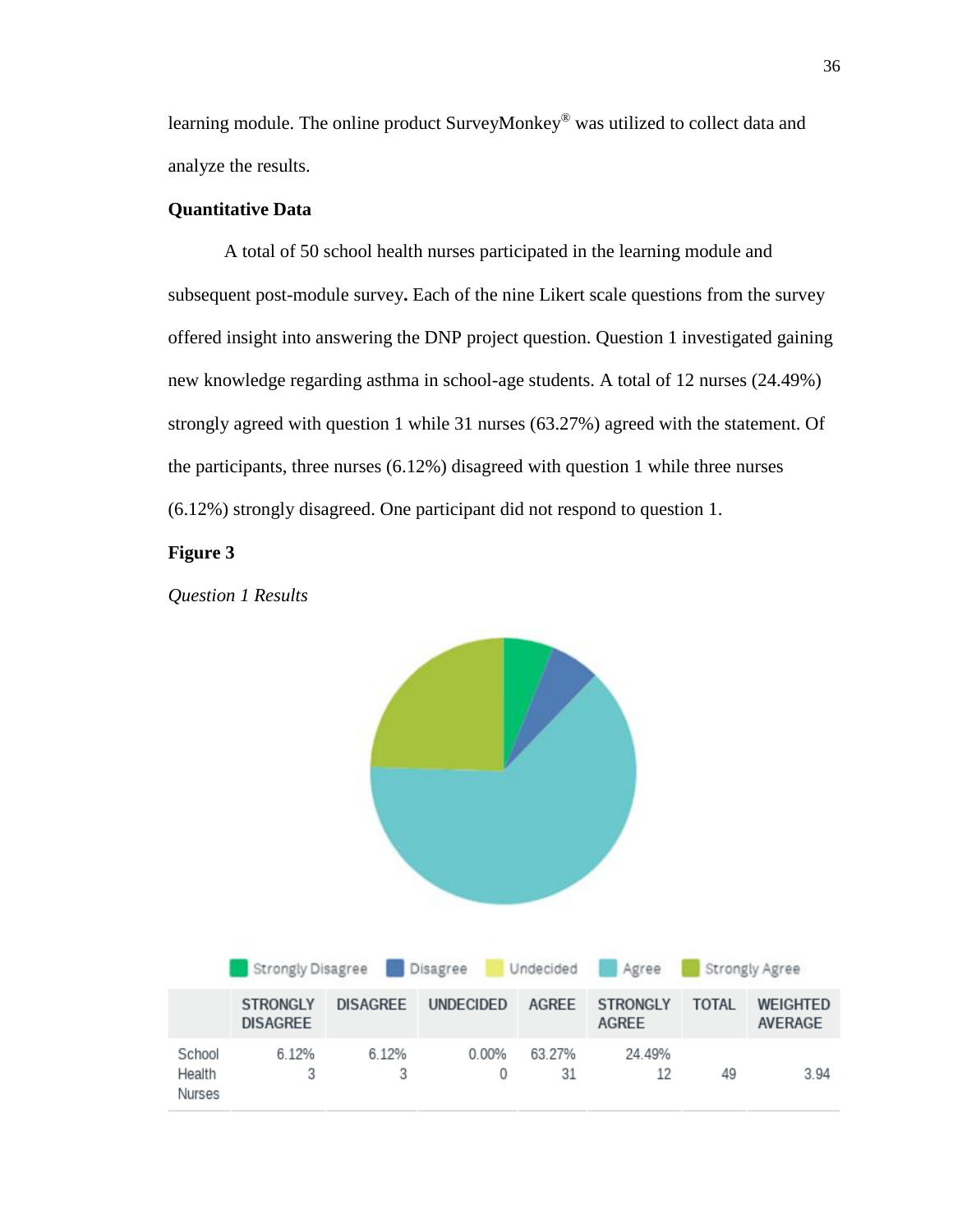Question 2 inquired about gaining new knowledge regarding the pathophysiology of asthma. There were six nurses (12.5%) who strongly agreed with question 2 while 24 nurses (50%) agreed with the statement. Of the participants, seven nurses were undecided regarding question 2. A total of eight nurses (16.67%) disagreed with question 2 while three nurses (6.25%) strongly disagreed. Two participants did not respond to question 2.

#### **Figure 4**





Question 3 examined gaining knowledge regarding the use of an aerosol spacer with an inhaler for students with asthma. A total of 11 nurses (22%) strongly agreed with question 3 while 30 nurses (60%) agreed with the statement. There were three nurses (6%) undecided regarding question 3. Four nurses (8%) disagreed with question 3 while two nurses (4%) strongly disagreed. All participants responded to question 3.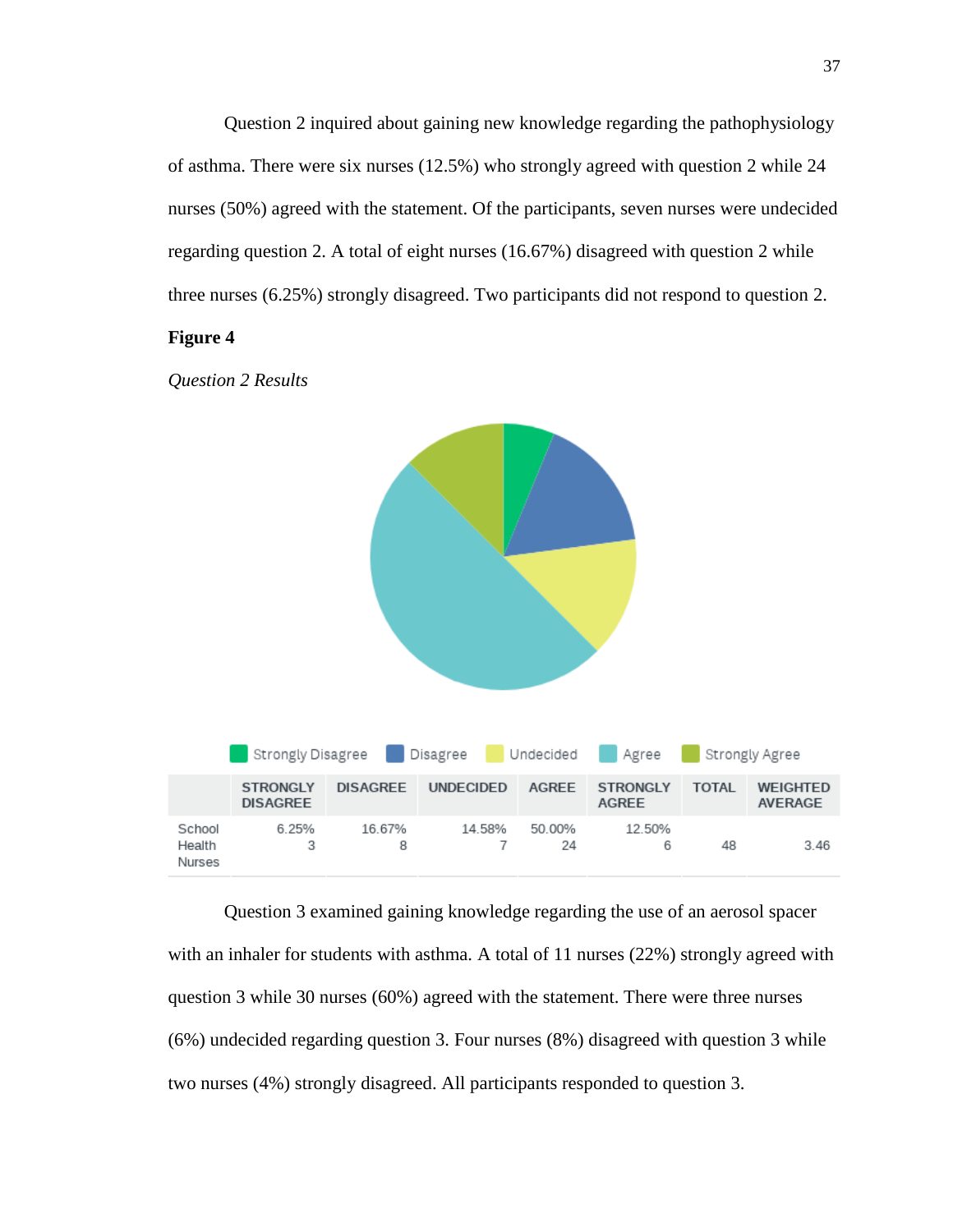

Question 4 explored recognizing the value of utilizing an aerosol spacer with an asthma inhaler. There were 36 nurses (72%) who strongly agreed with question 4 while 13 nurses (26%) agreed with the statement. No participants chose undecided for question 4. Of the participants, one nurse (2%) disagreed with question 4 while zero nurses (0%) strongly disagreed. All participants responded to question 4.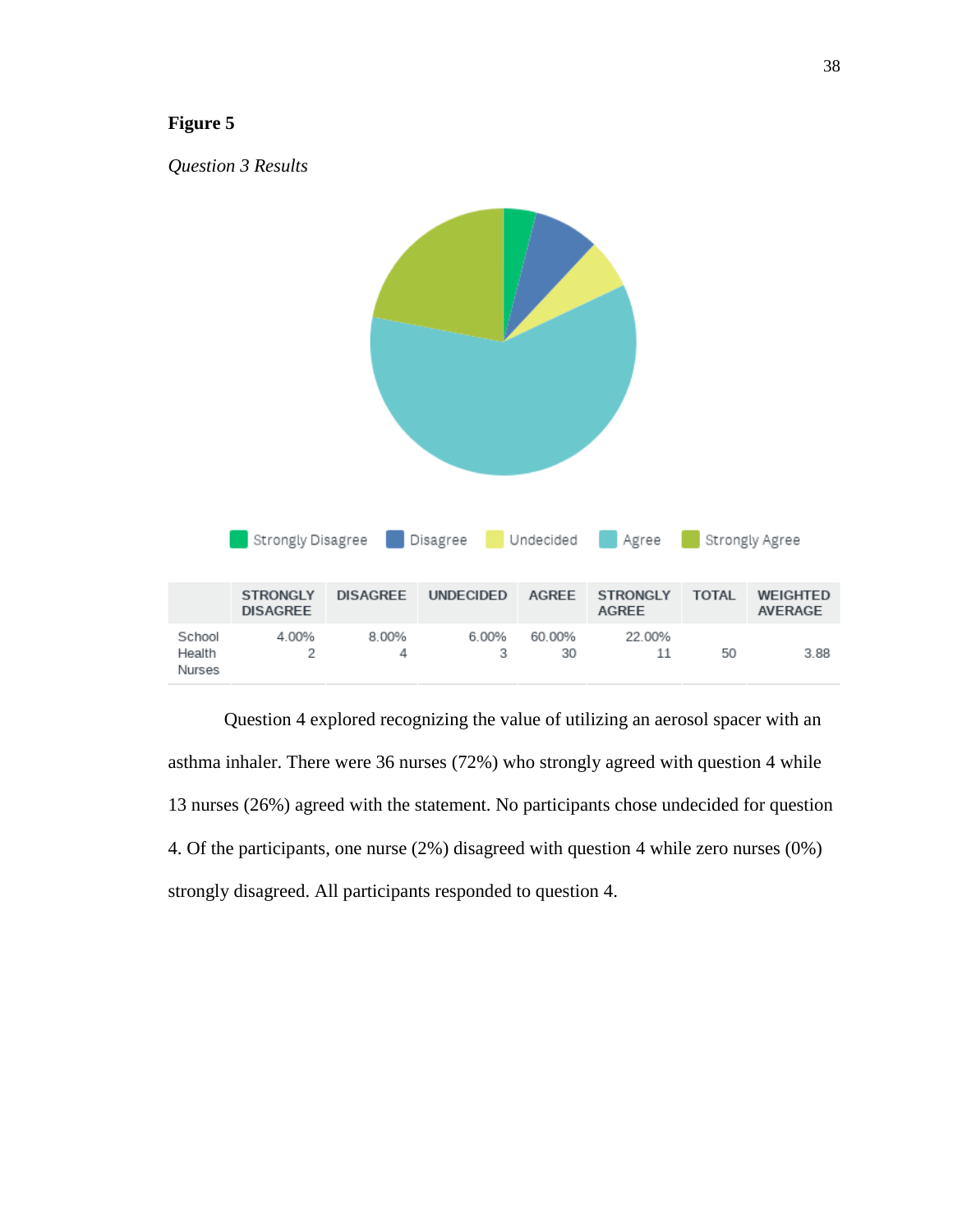

Question 5 inquired about participant confidence in suggesting the use of an aerosol spacer with an asthma inhaler to a student and their family. Of the participants, 37 nurses (74%) strongly agreed with question 5 while 13 nurses (26%) agreed with the statement. No participants chose undecided, disagree, or strongly disagree for question 5. All participants responded to question 5.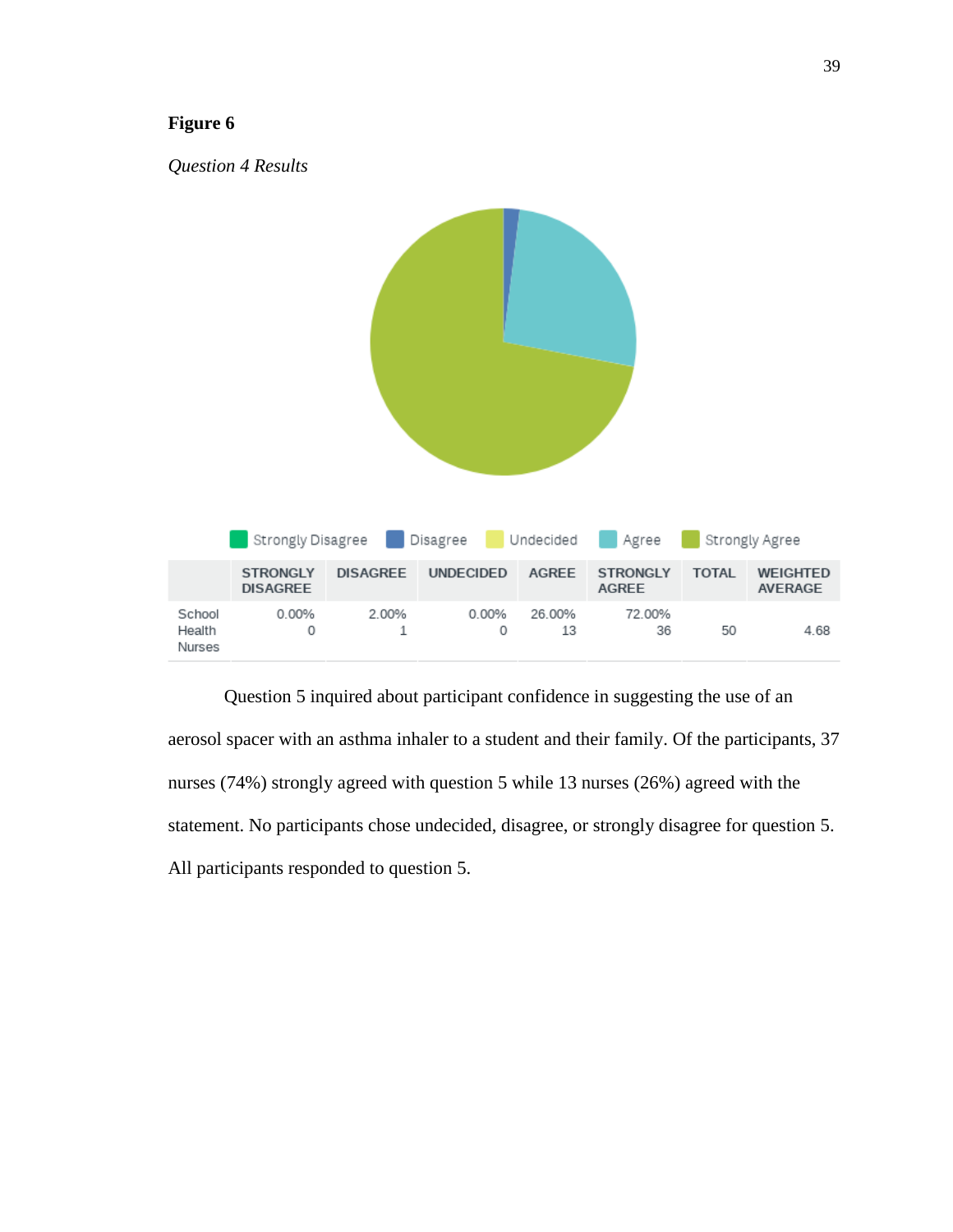

Question 6 explored participant confidence in suggesting the use of an aerosol spacer with an asthma inhaler to a student's practitioner. There were 29 nurses (58%) who strongly agreed with question 6 while 17 nurses (34%) agreed with the statement. A total of 4 nurses (8%) were undecided on question 6. No nurses chose disagree or strongly disagree for question 6. All participants responded to question 6.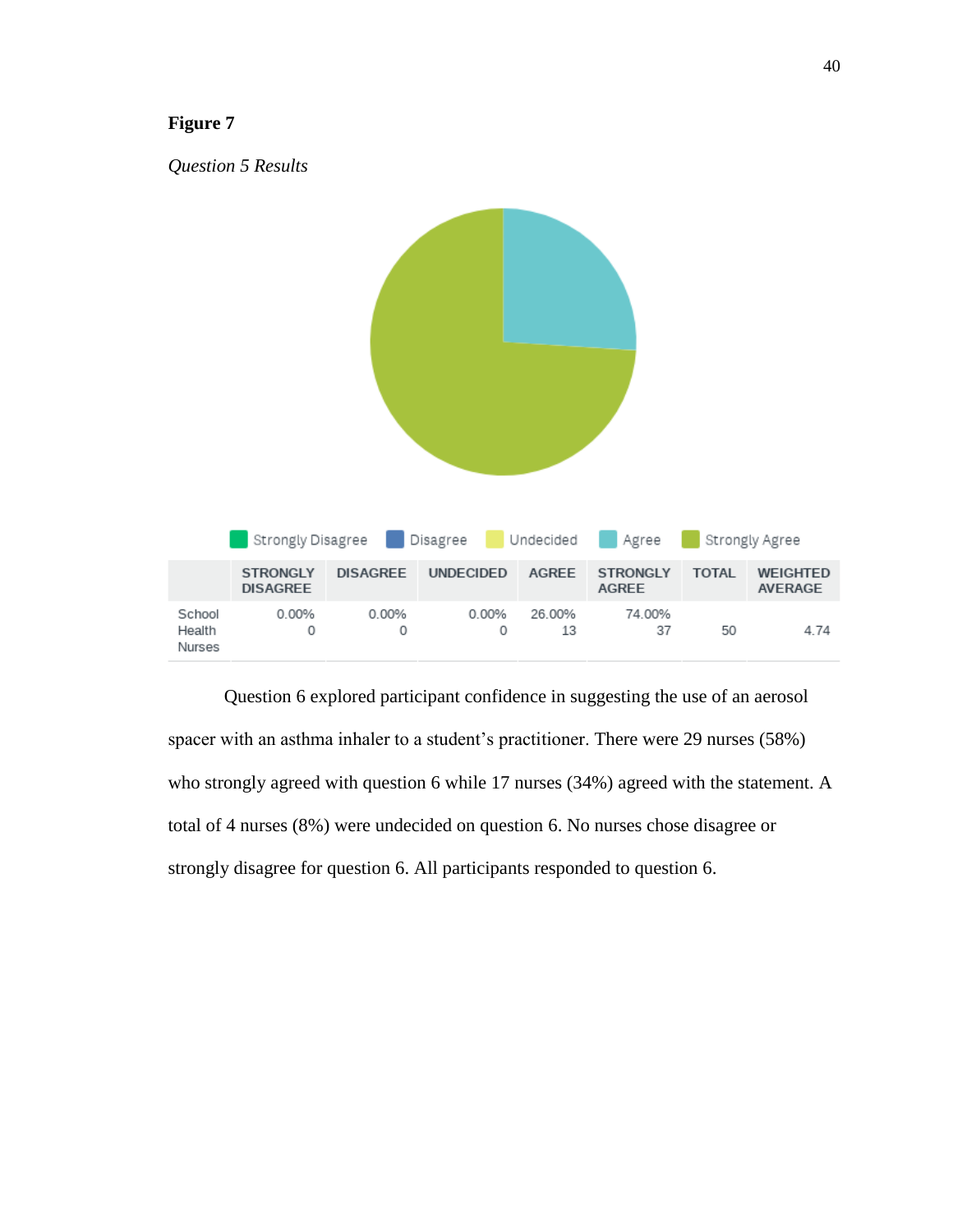

Question 7 investigated participant confidence in explaining the rationale behind the benefits of using an aerosol spacer to students and their families. There were 34 nurses (68%) who strongly agreed with question 7 while 16 nurses (33%) agreed with the statement. No nurses chose undecided, disagree, or strongly disagree for question 7. All participants responded to question 7.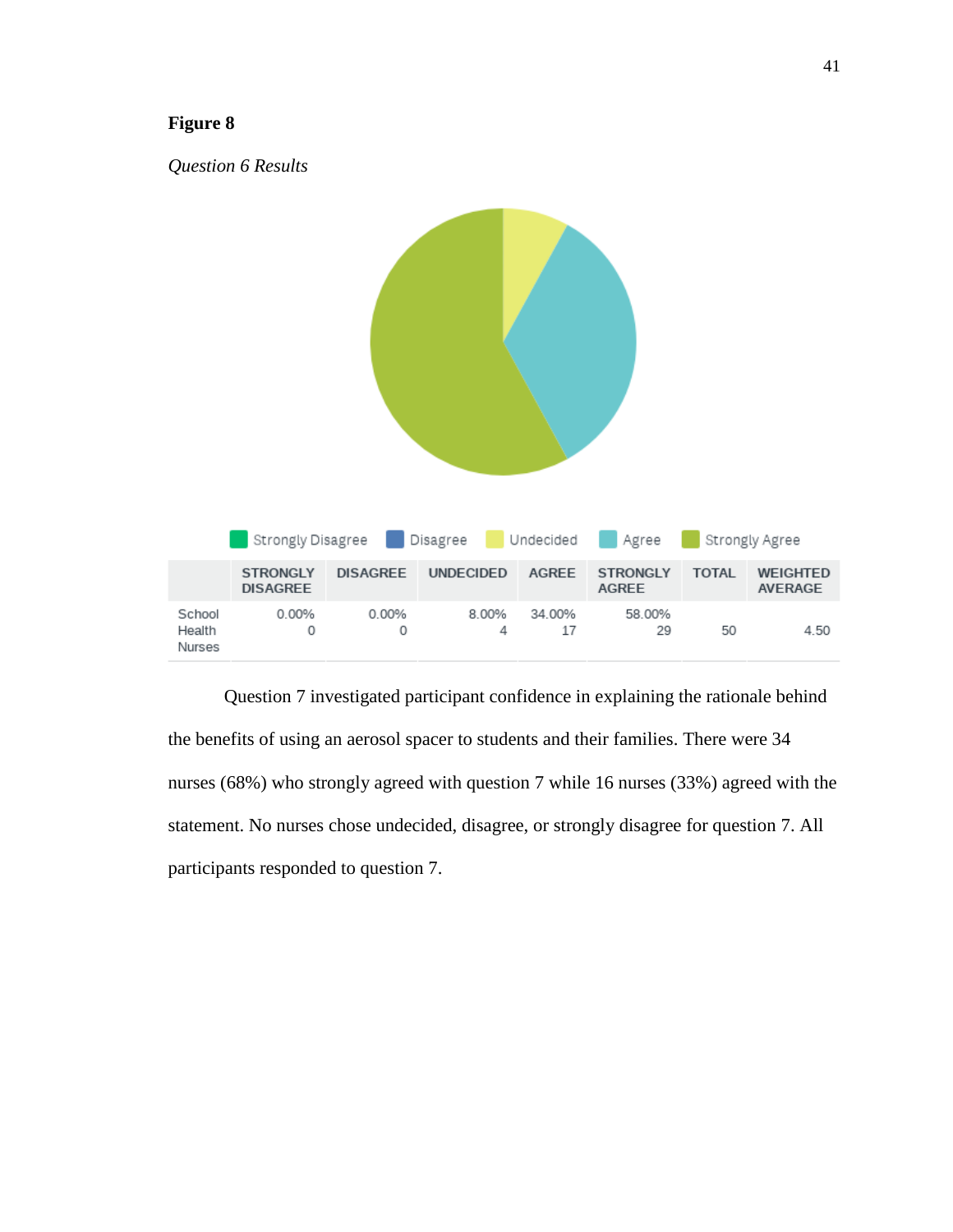

Question 8 inquired about participant confidence in promoting the rationale behind the benefits of using an aerosol spacer to a student's practitioner. There were 19 nurses (38%) who strongly agreed with question 8 while 28 nurses (56%) agreed with the statement. A total of 3 nurses (6%) chose undecided on question 8. No nurses chose disagree or strongly disagree for question 8 and all participants responded.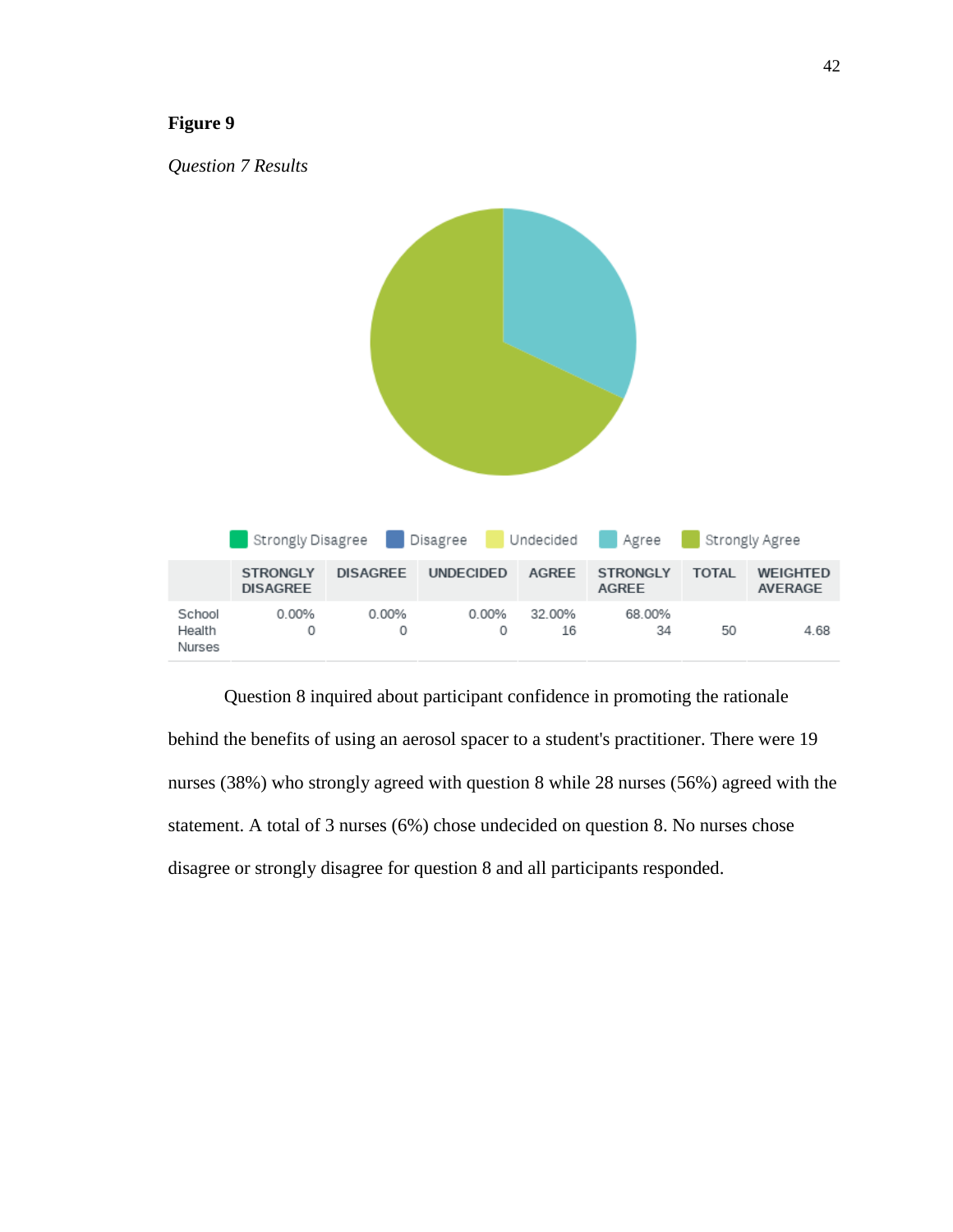

Question 9 determined if participants will promote the use of an aerosol spacer, if not already in use. A total of 33 nurses (66%) strongly agreed with question 9 while 17 nurses (34%) agreed with the statement. No nurses chose undecided, disagree, or strongly disagree for question 9. All participants responded to question 9.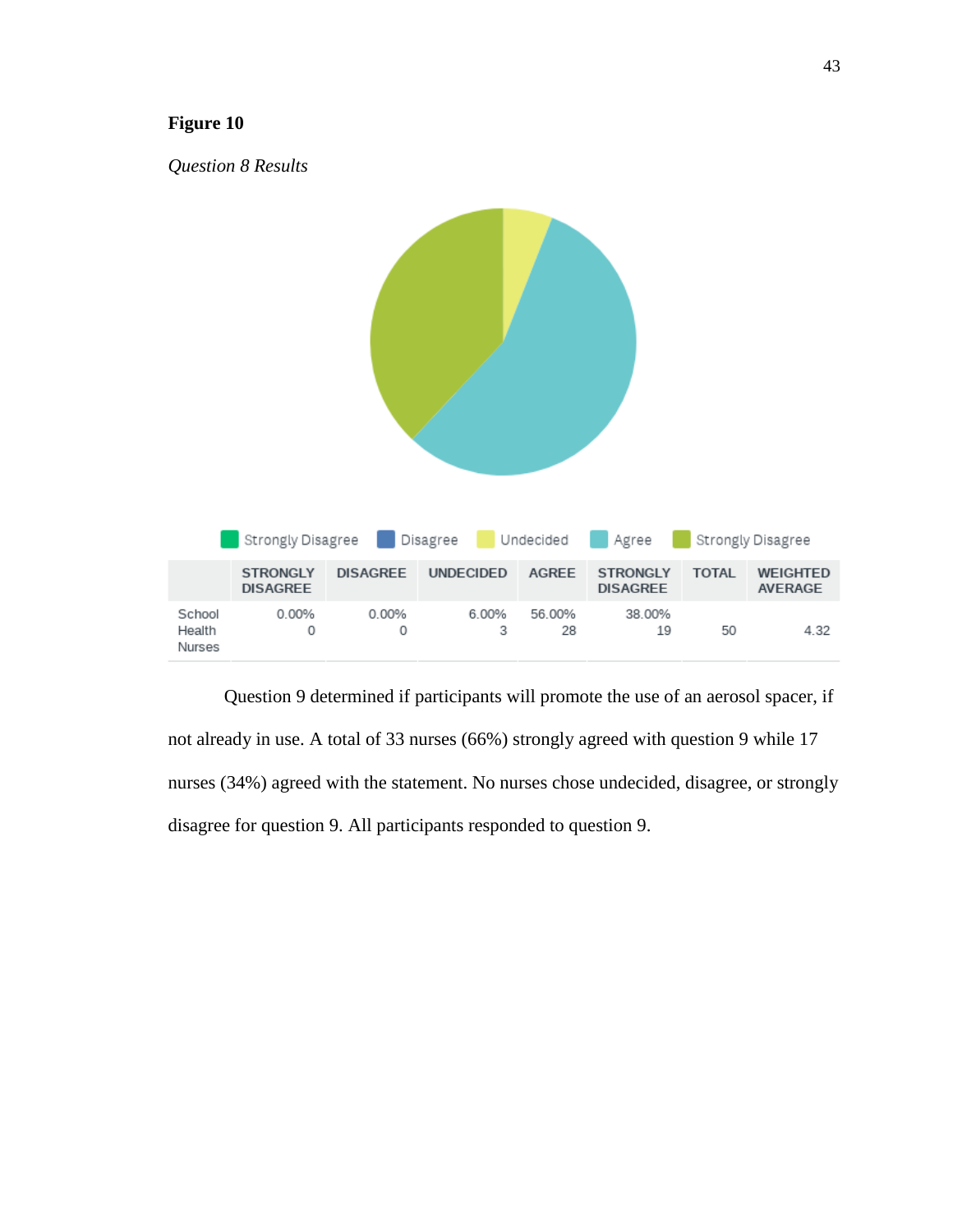

#### **Conclusion**

The outcome objective for the DNP project was after completing the educational module on the best-practice use of aerosol inhalers, the school health nurses will express an increase in knowledge regarding asthma and the best-practice use of aerosol spacers with asthma inhalers while acknowledging the value of utilizing a spacer and expressing the confidence to suggest the use of and explain the rationale behind the use of a spacer. The project leader analyzed data from the nurse's post-learning module survey with a Likert scale to determine if the outcomes were met.

Of the 49 participants (one participant did not respond), 86.76% of the school health nurses stated they strongly agreed or agreed they gained an increase in knowledge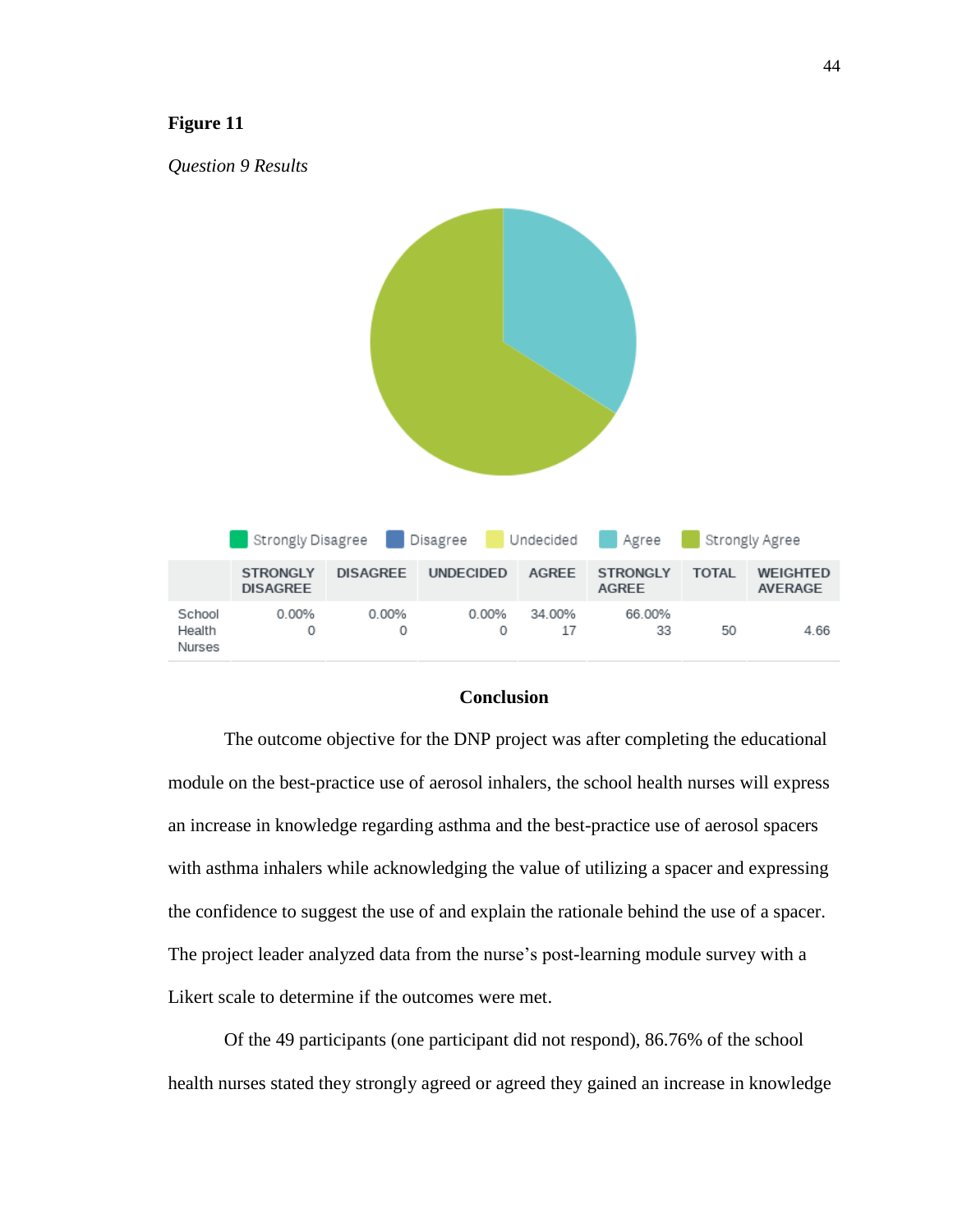regarding asthma in school-age students while 62.5% of 48 participants (two participants did not respond) expressed an increase in knowledge regarding the pathophysiology of asthma by choosing strongly agree or agree on the Likert scale. Next, 82% of 50 participants strongly agreed or agreed they gained new knowledge regarding the use of an aerosol spacer with an inhaler for students with asthma. Of the 50 participants, 98% stated they strongly agreed or agreed that they recognize the value of utilizing an aerosol spacer with an asthma inhaler. When responding to confidence levels in suggesting the use of an aerosol spacer with an asthma inhaler to a student and their family, 100% of the 50 participants stated they strongly agreed or agreed. A total of 92% of the 50 school health nurses stated they strongly agreed or agreed in their confidence to suggest the use of an aerosol spacer with an asthma inhaler to a student's practitioner. For survey statements regarding confidence in explaining and promoting the rationale behind the benefits of using an aerosol spacer to students and their families, 100% of 50 participants stated they strongly agree or agreed in their confidence in explaining, and 94% of participants stated they strongly agreed or agree in their confidence to promote the rationale.

From the survey results, it appeared school health nurses gained a greater understanding of asthma and why it occurs. The data implied school health nurses gained new knowledge about aerosol spacers. The data suggested school health nurses recognized the value of using an aerosol spacer with an asthma inhaler and are confident in explaining and promoting the rationale behind the benefits of utilizing a spacer. In addition, the data proposed school health nurses are confident in suggesting the use of an aerosol spacer to students, their families, and the student's practitioners. One final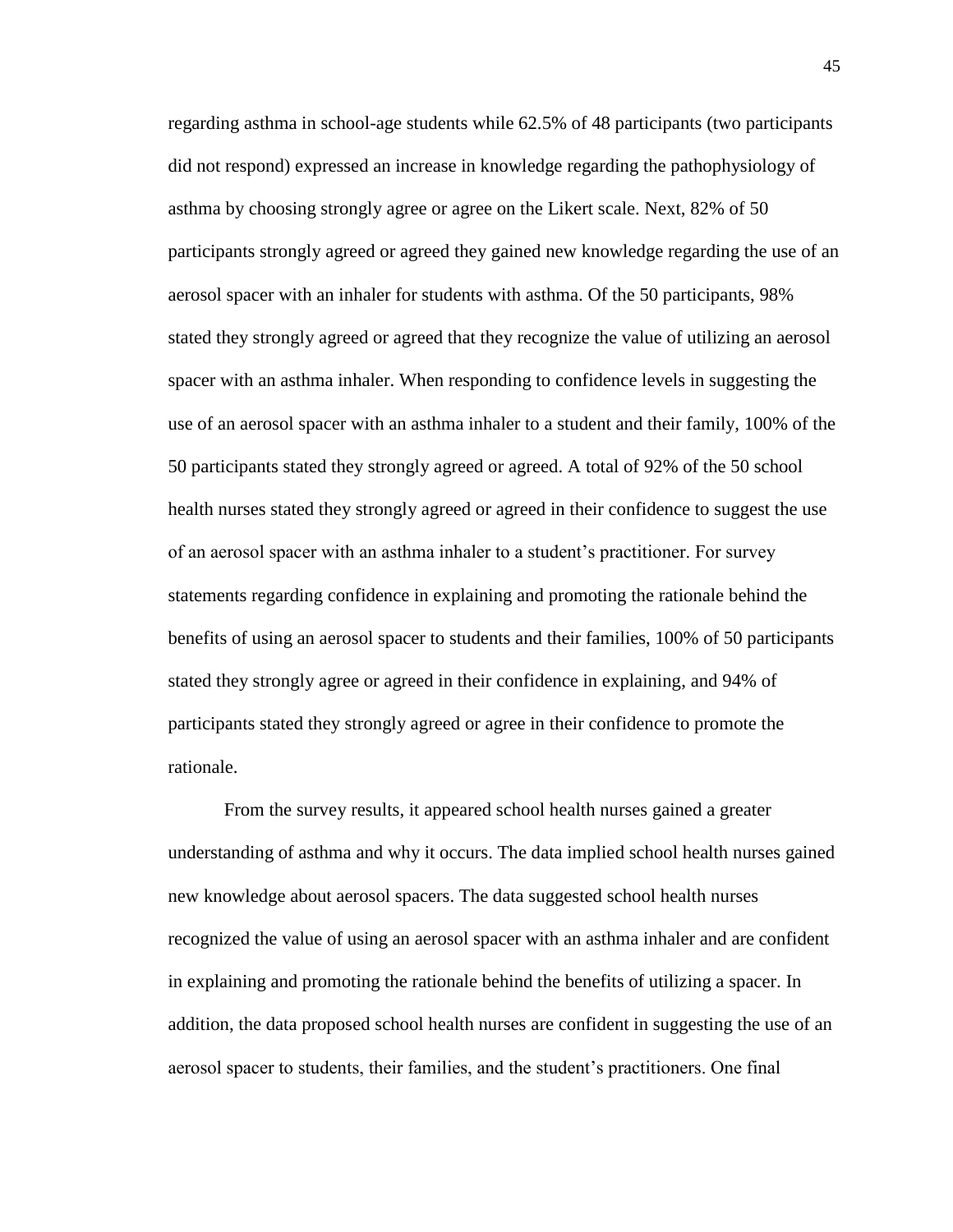statement on the post-learning module Likert scale survey asked the school health nurses about promoting the use of an aerosol spacer to a student with asthma. Of the 50 participants, 100% stated they would promote the use of an aerosol spacer with an asthma inhaler in students they encounter with asthma if a spacer was not already in use.

School health nurses were exposed to education on asthma, asthma pathophysiology, and the best-practice use of aerosol spacers with asthma inhalers through the DNP project. The nurses stated increased knowledge in both asthma in school-age students, the pathophysiology of asthma, and new knowledge regarding the use of aerosol spacers with asthma inhalers. School health nurses stated they recognized the value of utilizing an aerosol spacer with an asthma inhaler. After the completion of the online learning module, school health nurses stated they were confident in suggesting and explaining the rationale of the use of an aerosol spacer with an asthma inhaler to students, as well as families, and practitioners of students. Finally, school health nurses stated they would promote the use of an aerosol spacer when they encounter a student with asthma if the product was not already in use.

The impact of the DNP project was projected to be far-reaching. In the school health program, asthma is the number one chronic disease among students in the county. With over 6,500 students in the school district diagnosed with asthma, the up-to-date best-practice information regarding asthma and aerosol spacers could have a broad impact. Students with asthma across the district will potentially be educated on an aerosol spacer with an asthma inhaler. School nurses have indicated they will have conversations with parents and practitioners regarding the best-practice use of aerosol spacers with asthma inhalers. More students with asthma will potentially utilize spacers resulting in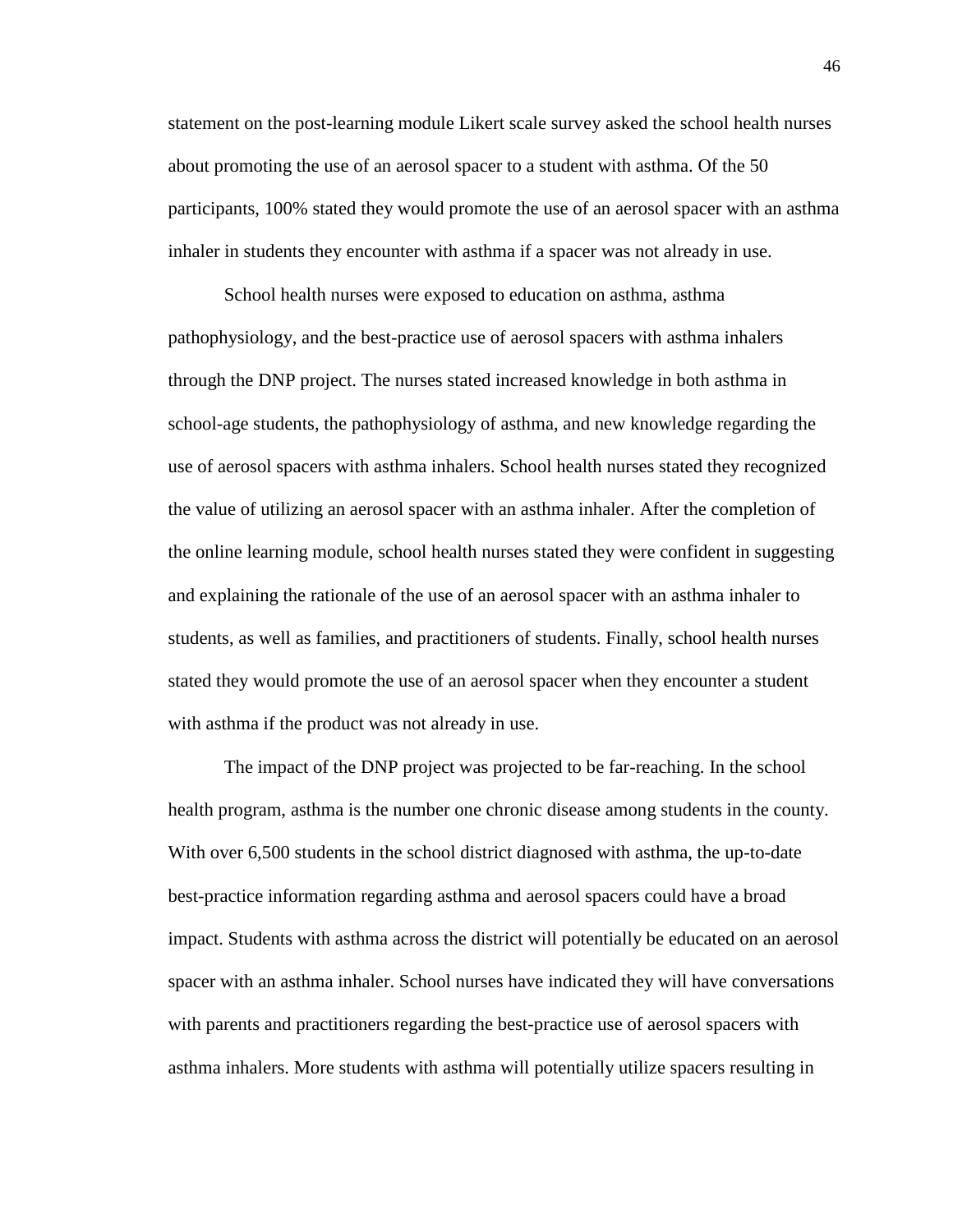better distribution of rescue inhaler medication in their respiratory tract leading to better asthma control.

The project was planned to be sustained by the school health leadership team sharing results of the DNP project with school health nurses encouraging the bestpractice use of aerosol spacers with asthma inhalers with asthmatic students they encounter. The detailed survey analysis report will be shared with current school health nurses and new school nurses participating in onboarding asthma orientation classes. The DNP learning module was added to the school health SharePoint for current and future school nurses to access as needed. The DNP project committee member was a school health representative of a county-wide Asthma Coalition. The Asthma Coalition consists of individuals from a variety of professions in the county who have an interest in and promote asthma education and management for the community. The learning module and survey results were shared with the local county Asthma Coalition via email for their next virtual meeting.

Follow-up data regarding the DNP project can be collected in the future. A follow-up survey at the 6-month and 1-year mark can be administered to assess how many times school health nurses have recommended an aerosol spacer with an asthma inhaler to students, parents, or practitioners. In addition, the survey may ask how many times school health nurses have educated students or parents on either the disease process of asthma or the use of an aerosol spacer with an asthma inhaler. An additional follow-up measure can include the collection of data to compare the number of students with asthma to the number of students with aerosol spacers. Overall, significant changes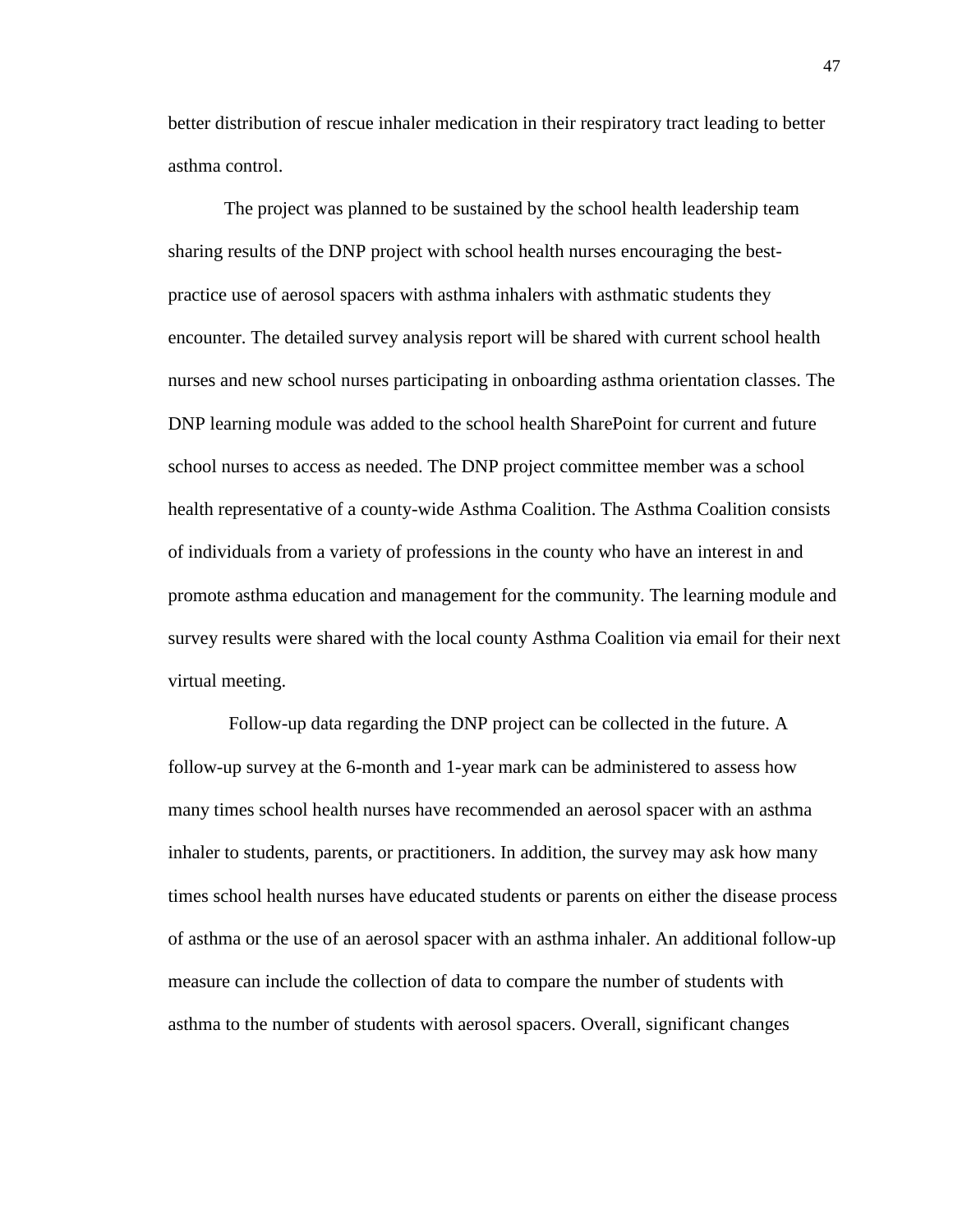related to students with asthma can occur because of the DNP project with the school health nurses.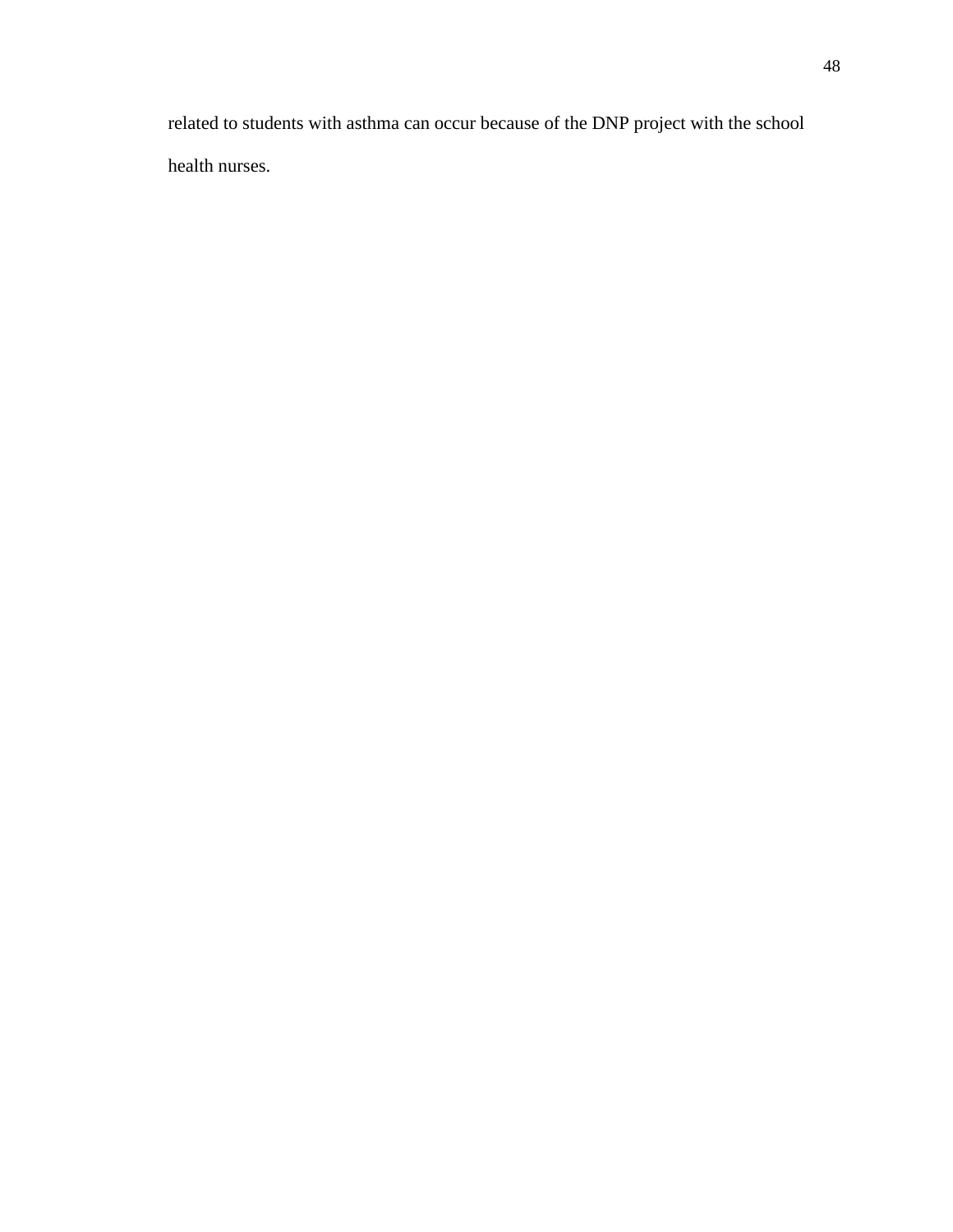#### **References**

- Allen, S. (2016). Applying adult learning principles to online course design. *Distance Learning, 13*(3), 25-32.
- American Lung Association. (2020, April 28). *Asthma Care Coverage Initiative.* [https://www.lung.org/policy-advocacy/healthcare-lung-disease/asthma](https://www.lung.org/policy-advocacy/healthcare-lung-disease/asthma-policy/asthma-care-coverage)[policy/asthma-care-coverage](https://www.lung.org/policy-advocacy/healthcare-lung-disease/asthma-policy/asthma-care-coverage)
- Asthma Community Network*.* (2020, September 10). *Charlotte-Mecklenburg Schools Asthma Education Program*.

<https://www.asthmacommunitynetwork.org/node/3594>

- Chavasse, R. (2020). Hold that space(r): Asthma in the press. *Archives of Disease in Childhood, 105*(2), 206.<http://dx.doi.org/10.1136/archdischild-2018-316494>
- Delicia, E. S., Krishnakumar, K., Jayaprakash, K., & Panayappan, L. (2016). An add on part for asthma inhalers. *Asian Journal of Pharmaceutical Research, 6*(2), 51-53.
- Emerson, R. W. (2017). Likert scales. *Journal of Visual Impairment & Blindness, 111*(5), 488.<https://doi.org/10.1177/0145482X1711100511>
- Gleeson, P., Feldman, S., & Apter, A. (2020). Controller inhalers: Overview of devices, instructions for use, errors, and interventions to improve technique. *The Journal of Allergy and Clinical Immunology: In Practice, 8*(7), 2234-42. <https://doi.org/10.1016/j.jaip.2020.03.003>

Knowles, M., Swanson, R., & Holton, E. (2015). *The Adult Learner: The Definitive Classic in Adult Education and Human Resource Development* (8th ed.). Routledge.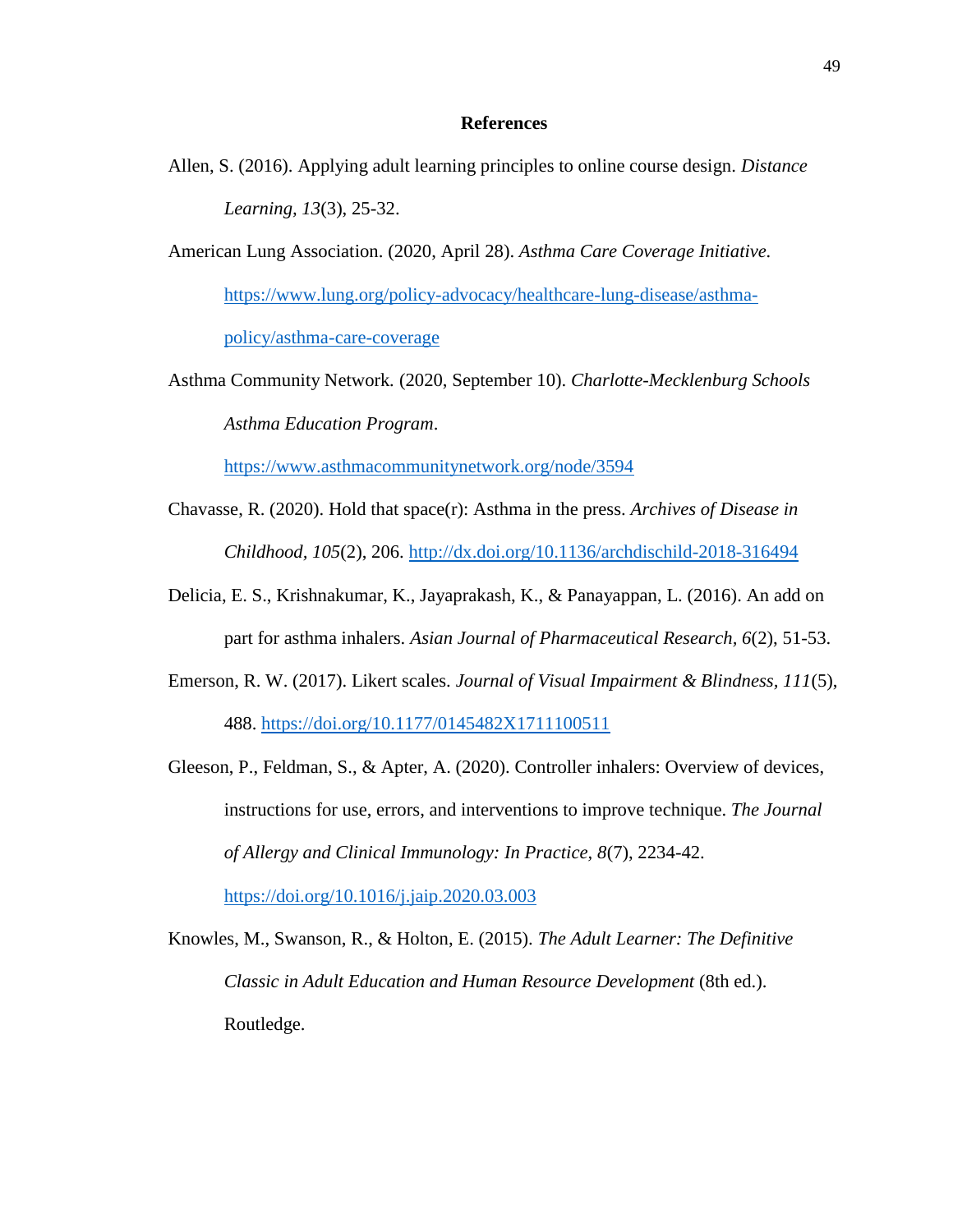- Kurt, S. (2020, July 11). *Andragogy theory – Malcolm Knowles*. Education Technology. <https://educationaltechnology.net/andragogy-theory-malcolm-knowles/>
- Lozier, M., Zahran, H., & Bailey, C. (2019). Assessing health outcomes, quality of life, and healthcare use among school-age children with asthma. *Journal of Asthma, 56*(1), 42-49.<https://doi.org/10.1080/02770903.2018.1426767>

Mecklenburg County Government. (2020a, September 10). *Health Department About Us*. <https://www.mecknc.gov/HealthDepartment/AboutUs/Pages/Default.aspx>

Mecklenburg County Government. (2020b, September 10). *School Health*. <https://www.mecknc.gov/HealthDepartment/SchoolHealth/Pages/default.aspx>

Ming, S., Haughney, K.D., Ryan, D., Patel, S., Ochel, M., d'Alcontres, M., Kocks, J., Thornhill, & Price, D. (2019). Comparison of adverse events associated with different spacers used with non-extrafine beclometasone dipropionate for asthma. *Primary Care Respiratory Medicine, 29*(3), 1-8. [https://doi.org/10.1038/s41533-](https://doi.org/10.1038/s41533-019-0115-0) [019-0115-0](https://doi.org/10.1038/s41533-019-0115-0)

North Carolina Department of Health and Human Services. (2018-2019). *North Carolina School Health Services Report.* Raleigh: North Carolina Department of Health and Human Services. [https://publichealth.nc.gov/wch/doc/stats/18-19-SN-](https://publichealth.nc.gov/wch/doc/stats/18-19-SN-AnnualReport-Brochure-011420-FINAL-WEB.pdf)[AnnualReport-Brochure-011420-FINAL-WEB.pdf](https://publichealth.nc.gov/wch/doc/stats/18-19-SN-AnnualReport-Brochure-011420-FINAL-WEB.pdf)

O'Rourke, A., Zimmerman, A., Platt, H., & Pappalardo, A. (2020). Preventing asthma emergencies in schools. *Pediatrics, 145*(4), 1-7. <https://doi.org/10.1542/peds.2019-1995>